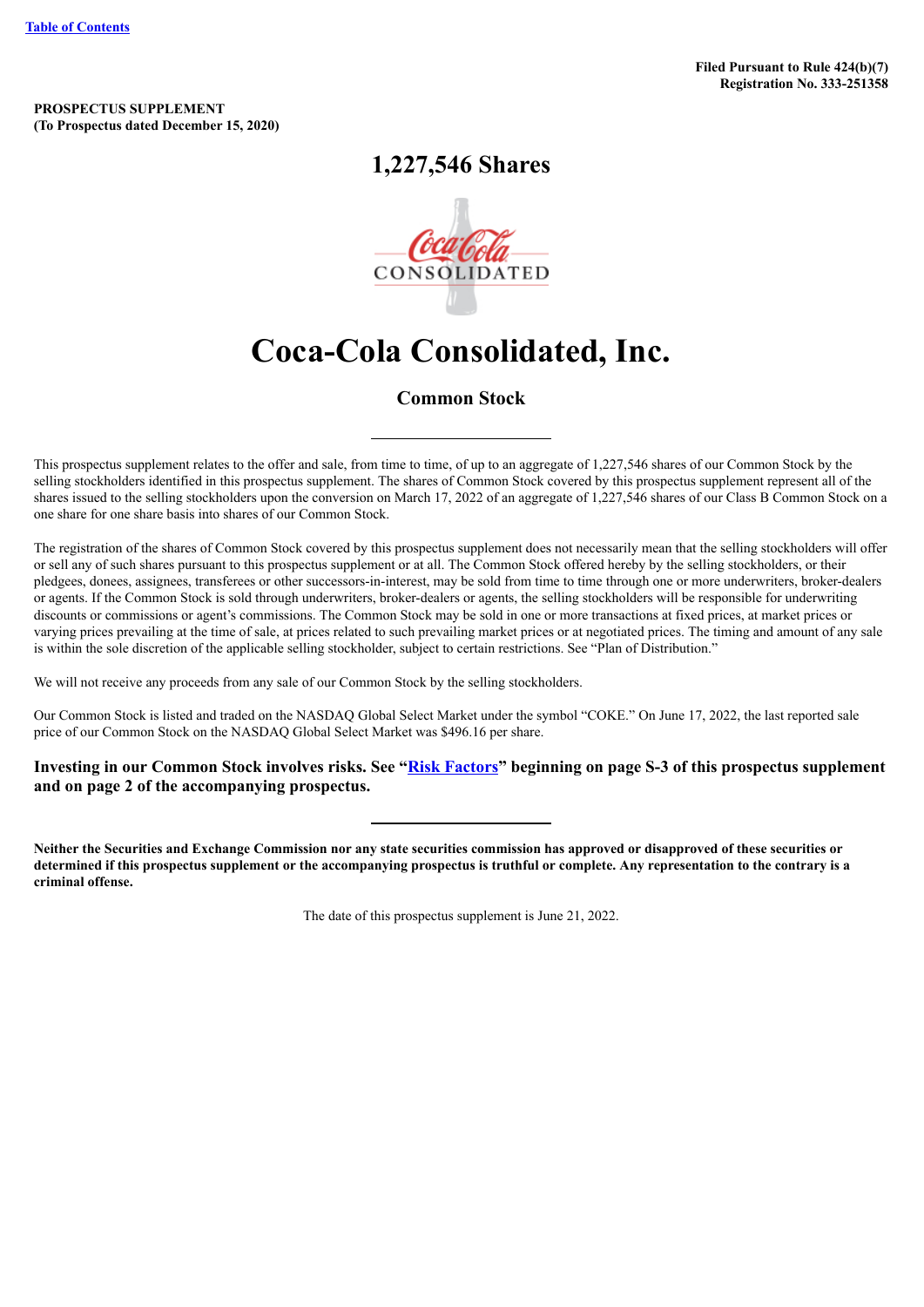### **TABLE OF CONTENTS**

### **Prospectus Supplement**

<span id="page-1-0"></span>

|                                                             | Page     |
|-------------------------------------------------------------|----------|
| <b>ABOUT THIS PROSPECTUS SUPPLEMENT</b>                     | $S-i$    |
| <b>CAUTIONARY NOTE REGARDING FORWARD-LOOKING STATEMENTS</b> | $S$ -iii |
| <b>SUMMARY</b>                                              | $S-1$    |
| <b>RISK FACTORS</b>                                         | $S-3$    |
| <b>USE OF PROCEEDS</b>                                      | $S-6$    |
| <b>SELLING STOCKHOLDERS</b>                                 | $S-7$    |
| <b>PLAN OF DISTRIBUTION</b>                                 | $S-8$    |
| <b>LEGAL MATTERS</b>                                        | $S-10$   |
| <b>EXPERTS</b>                                              | $S-10$   |
| WHERE YOU CAN FIND MORE INFORMATION                         | $S-10$   |
| <b>INFORMATION INCORPORATED BY REFERENCE</b>                | $S-10$   |
|                                                             |          |

### **Prospectus**

|                                                          | Page |
|----------------------------------------------------------|------|
| ABOUT THIS PROSPECTUS                                    |      |
| <b>RISK FACTORS</b>                                      |      |
| CAUTIONARY NOTE REGARDING FORWARD-LOOKING STATEMENTS     |      |
| <b>OUR COMPANY</b>                                       |      |
| <b>SELLING SECURITY HOLDERS</b>                          |      |
| <b>USE OF PROCEEDS</b>                                   |      |
| <b>DESCRIPTION OF OUR DEBT SECURITIES</b>                |      |
| DESCRIPTION OF OUR PREFERRED STOCK                       | 12   |
| DESCRIPTION OF OUR COMMON STOCK AND CLASS C COMMON STOCK | 14   |
| <b>PLAN OF DISTRIBUTION</b>                              | 20   |
| <b>LEGAL MATTERS</b>                                     | 23   |
| <b>EXPERTS</b>                                           | 23   |
| WHERE YOU CAN FIND MORE INFORMATION                      | 23   |
| INFORMATION INCORPORATED BY REFERENCE                    | 23   |
|                                                          |      |

### **ABOUT THIS PROSPECTUS SUPPLEMENT**

<span id="page-1-1"></span>This document is in two parts. The first part is this prospectus supplement, which describes the specific terms of this offering and certain other matters relating to us and our financial performance and condition. The second part, the accompanying prospectus, dated December 15, 2020, gives more general information, some of which does not apply to this offering.

Except as otherwise indicated or unless the context requires otherwise, all references in this prospectus supplement to the "Company," "we," "us," "our" and similar terms refer to Coca-Cola Consolidated, Inc. and its consolidated subsidiaries.

If the description of this offering varies between this prospectus supplement and the accompanying prospectus, you should rely on the information in this prospectus supplement. In various places in this prospectus supplement

S-i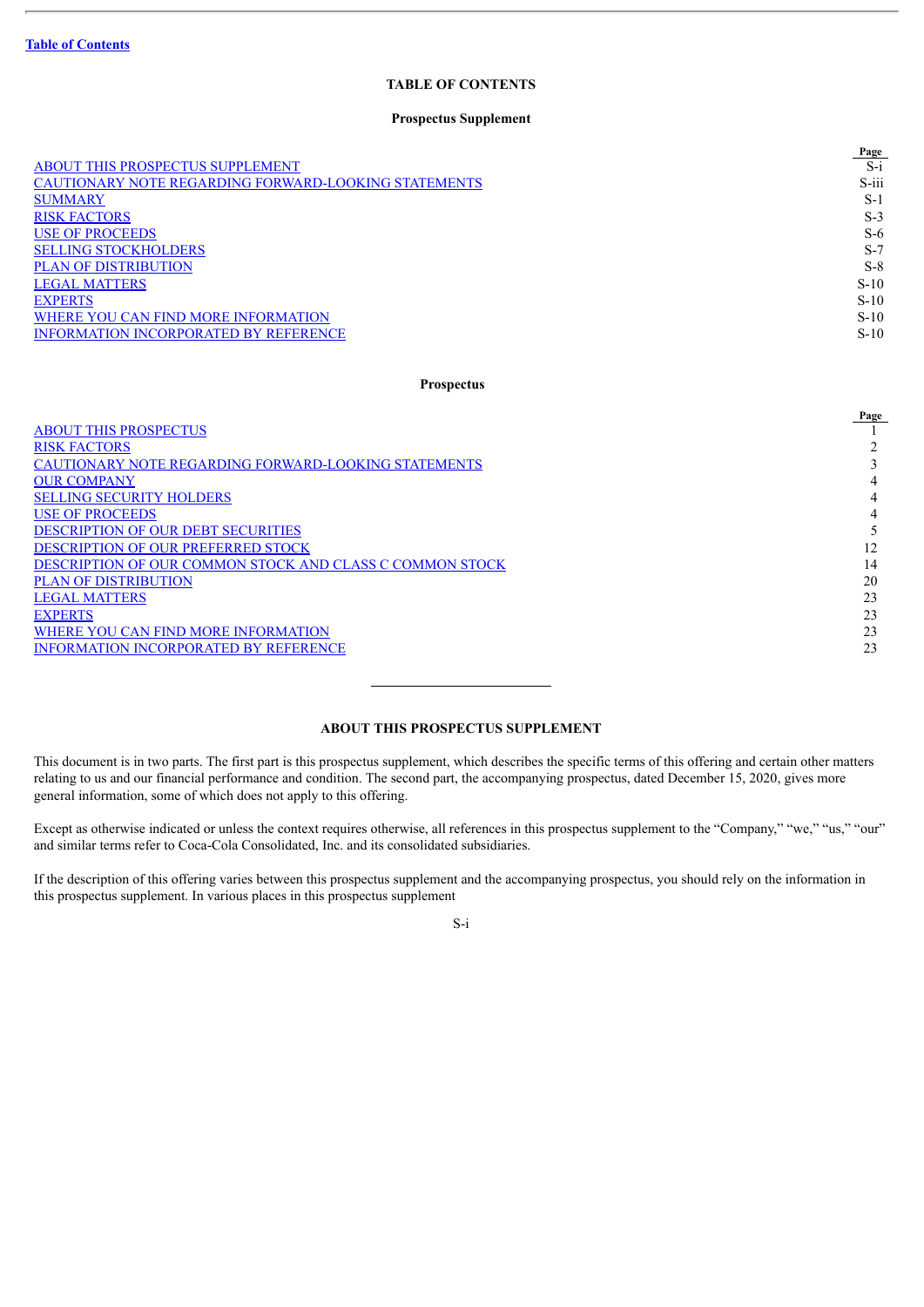and the accompanying prospectus, we refer you to sections of other documents for additional information by indicating the caption headings of the other sections. All cross-references in this prospectus supplement are to captions contained in this prospectus supplement and not in the accompanying prospectus, unless otherwise indicated.

We have not, and the selling stockholders have not, authorized any person to provide any information or to represent anything about us other than what is contained in or incorporated by reference into this prospectus supplement or the accompanying prospectus or any related free writing prospectus prepared by or on behalf of us or to which we have referred you. We do not, and the selling stockholders do not, take any responsibility for, and can provide no assurance as to the reliability of, information that others may provide you.

We are not, and the selling stockholders are not, making an offer to sell these securities in any jurisdiction where the offer or sale is not permitted.

You should not assume that the information contained in this prospectus supplement or the accompanying prospectus is accurate as of any date other than the date of this prospectus supplement or the accompanying prospectus or that any information incorporated by reference is accurate as of any date other than the date of the document incorporated by reference.

S-ii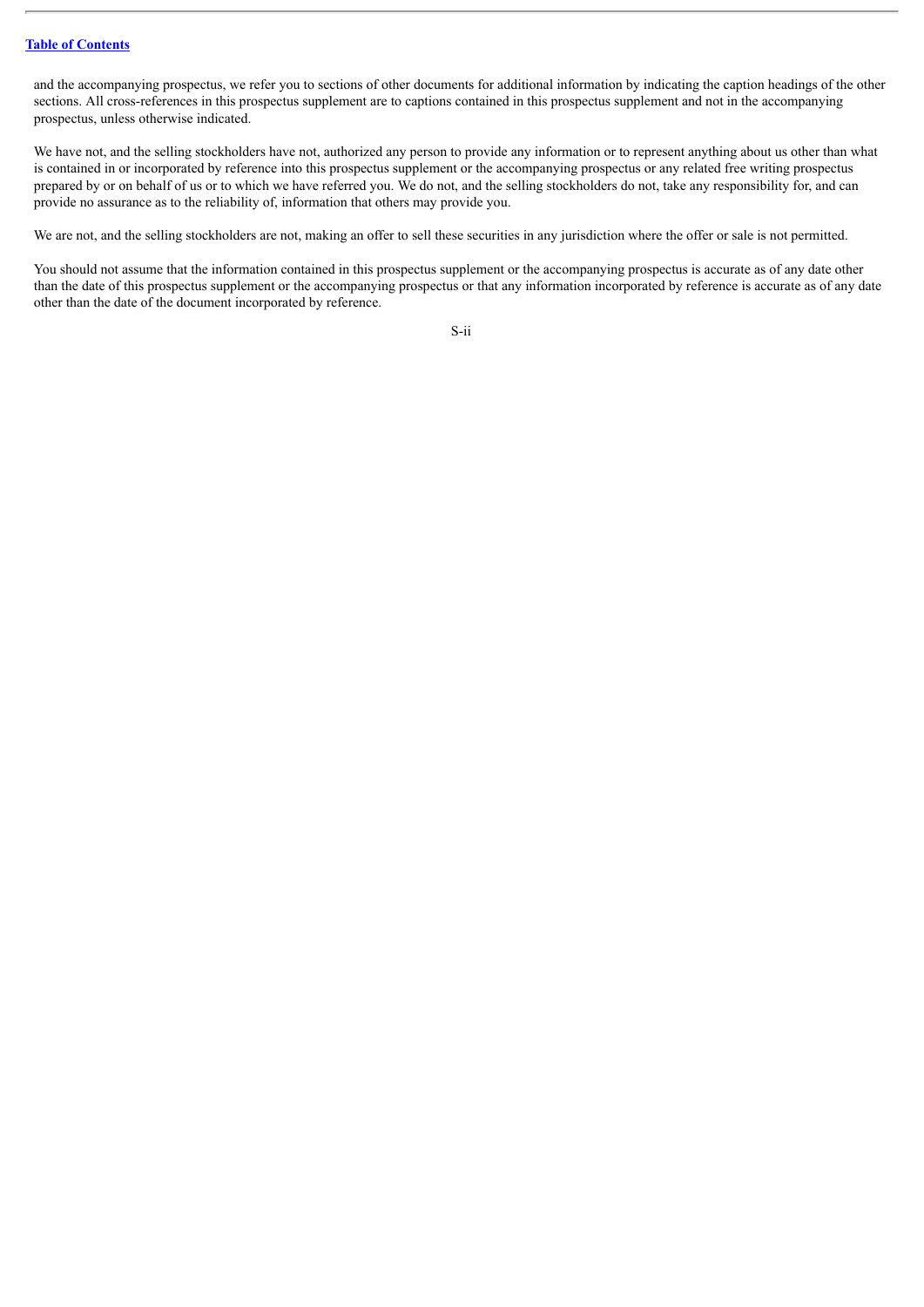### **CAUTIONARY NOTE REGARDING FORWARD-LOOKING STATEMENTS**

<span id="page-3-0"></span>This prospectus supplement, the accompanying prospectus, any related free writing prospectus and the documents incorporated by reference herein and therein may include "forward-looking statements" within the meaning of Section 27A of the Securities Act of 1933, as amended (the "Securities Act"), and Section 21E of the Securities Exchange Act of 1934, as amended (the "Exchange Act"). Statements containing words such as "anticipate," "believe," "expect," "intend," "project," "may," "will," "should," "could" and similar expressions are intended to identify those forward-looking statements. These forward-looking statements reflect our best judgment based on current information, and, although we base these statements on circumstances that we believe to be reasonable when made, there can be no assurance that future events will not affect the accuracy of such forwardlooking information. As such, the forward-looking statements are not guarantees of future performance, and actual results may vary materially from the projected results and expectations discussed in or incorporated by reference into this prospectus supplement. Factors that might cause our actual results to differ materially from those anticipated in forward-looking statements include, but are not limited to: increased costs (including due to inflation), disruption of supply or unavailability or shortages of raw materials, fuel and other supplies; the inability to attract and retain front-line employees in a tight labor market; the reliance on purchased finished products from external sources; changes in public and consumer perception and preferences, including concerns related to product safety and sustainability, artificial ingredients, brand reputation and obesity; the COVID-19 pandemic and other pandemic outbreaks in the future; changes in government regulations related to nonalcoholic beverages, including regulations related to obesity, public health, artificial ingredients and product safety and sustainability; decreases from historic levels of marketing funding support provided to us by The Coca-Cola Company and other beverage companies; material changes in the performance requirements for marketing funding support or our inability to meet such requirements; decreases from historic levels of advertising, marketing and product innovation spending by The Coca-Cola Company and other beverage companies, or advertising campaigns that are negatively perceived by the public; any failure of the several Coca-Cola system governance entities of which we are a participant to function efficiently or on our best behalf and any failure or delay of ours to receive anticipated benefits from these governance entities; provisions in our beverage distribution and manufacturing agreements with The Coca-Cola Company that could delay or prevent a change in control of us or a sale of our Coca-Cola distribution or manufacturing businesses; the concentration of our capital stock ownership; our inability to meet requirements under our beverage distribution and manufacturing agreements; changes in the inputs used to calculate our acquisition related contingent consideration liability; technology failures or cyberattacks on our technology systems or our effective response to technology failures or cyberattacks on our customers', suppliers' or other third parties' technology systems; unfavorable changes in the general economy; changes in our top customer relationships and marketing strategies; lower than expected net pricing of our products resulting from continued and increased customer and competitor consolidations and marketplace competition; the effect of changes in our level of debt, borrowing costs and credit ratings on our access to capital and credit markets, operating flexibility and ability to obtain additional financing to fund future needs; the failure to attract, train and retain qualified employees while controlling labor costs, and other labor issues; the failure to maintain productive relationships with our employees covered by collective bargaining agreements, including failing to renegotiate collective bargaining agreements; changes in accounting standards; our use of estimates and assumptions; changes in tax laws, disagreements with tax authorities or additional tax liabilities; changes in legal contingencies; natural disasters, changing weather patterns and unfavorable weather; and climate change or legislative or regulatory responses to such change. Additional information regarding the risks and uncertainties which may affect our business operations and financial performance can be found in our filings with the United States Securities and Exchange Commission (the "SEC") and under the heading "Risk Factors" in this prospectus supplement.

The forward-looking statements contained in this prospectus supplement, the accompanying prospectus, any related free writing prospectus and the documents incorporated by reference herein and therein are expressly qualified in their entirety by the foregoing cautionary statements. The foregoing list of important factors that may affect future results is not exhaustive. When relying on forward-looking statements to make decisions, investors and others should carefully consider the foregoing factors and other uncertainties and potential events. All such

S-iii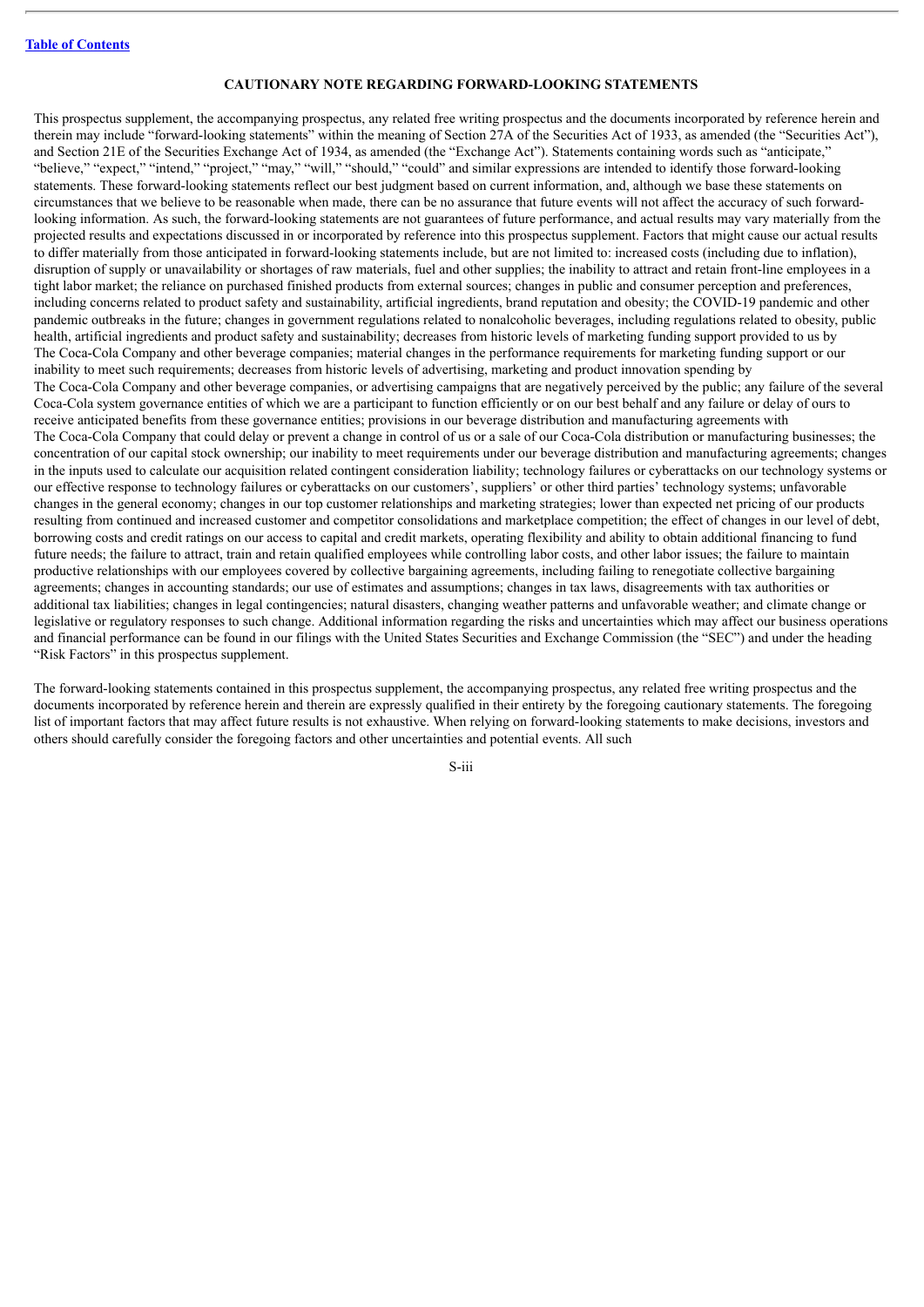forward-looking statements are based upon data available as of the date of this prospectus supplement or other specified date and speak only as of such date. Except as may be required by applicable law, we expressly disclaim any obligation to update or revise any forward-looking statement, whether as a result of new information, change in circumstances, future events or otherwise.

You should carefully read this prospectus supplement, the accompanying prospectus, any related free writing prospectus and the documents incorporated by reference herein and therein in their entirety. They contain information that you should consider when making your investment decision.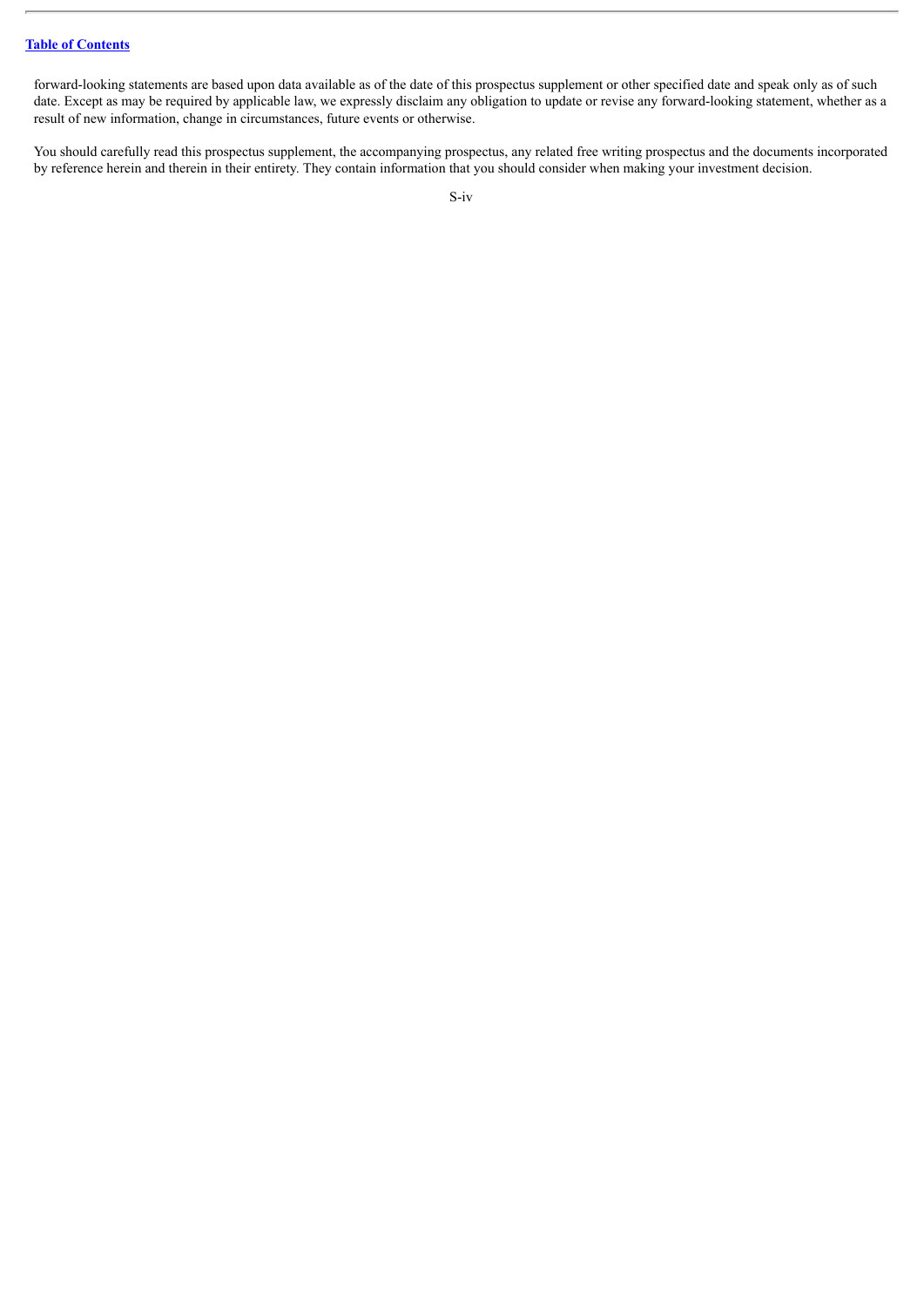### **SUMMARY**

<span id="page-5-0"></span>The brief description of our business included below and the brief summary of some of the terms of this offering that is included on the following page of this prospectus supplement highlight information incorporated by reference or contained elsewhere in this prospectus supplement and the accompanying prospectus. These summaries are not intended to be complete and do not contain all of the information that may be important to you and that you should consider about our business and the terms of this offering before investing in our Common Stock. For a more complete understanding of the Company and this offering, you should carefully read this prospectus supplement, the accompanying prospectus, any related free writing prospectus and the documents incorporated by reference herein and therein (including our consolidated financial statements and the *notes thereto) before making an investment decision.*

### **Coca-Cola Consolidated, Inc.**

### **Our Business**

The Company distributes, markets and manufactures nonalcoholic beverages in territories spanning 14 states and the District of Columbia. The Company was incorporated in 1980 and, together with its predecessors, has been in the nonalcoholic beverage manufacturing and distribution business since 1902. The Company is the largest Coca-Cola bottler in the United States. Approximately 86% of the Company's total bottle/can sales volume to retail customers consists of products of The Coca-Cola Company, which include some of the most recognized and popular beverage brands in the world. The Company also distributes products for several other beverage companies, including Keurig Dr Pepper Inc. and Monster Energy Company.

Our principal executive offices are located at 4100 Coca-Cola Plaza, Charlotte, North Carolina 28211, and our telephone number at that location is (704) 557-4400.

Our Common Stock is listed and traded on the NASDAQ Global Select Market under the symbol "COKE."

S-1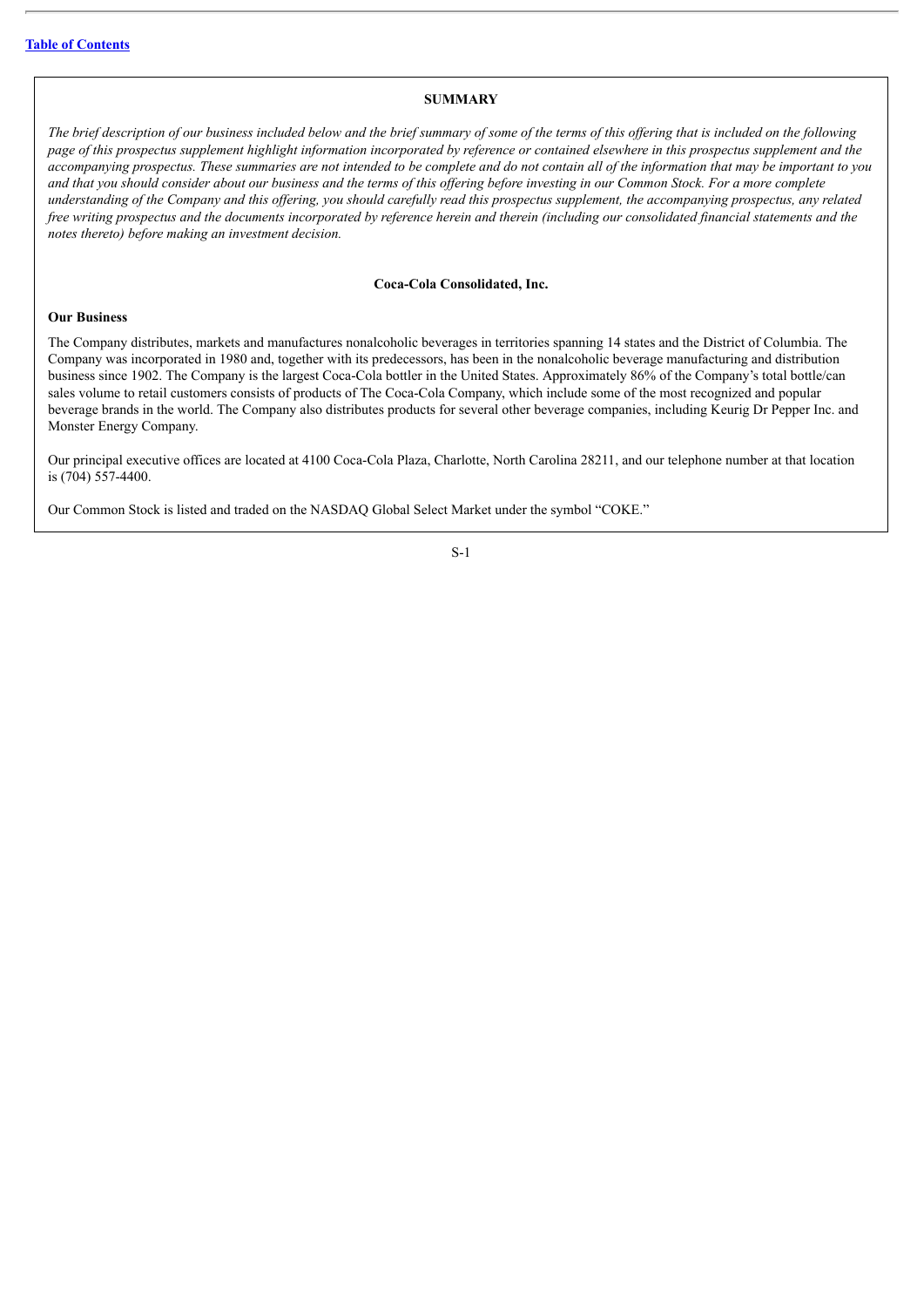ł.

| The Offering                                   |                                                                                                                                                                                                                                                                             |  |  |  |  |  |
|------------------------------------------------|-----------------------------------------------------------------------------------------------------------------------------------------------------------------------------------------------------------------------------------------------------------------------------|--|--|--|--|--|
| Issuer                                         | Coca-Cola Consolidated, Inc.                                                                                                                                                                                                                                                |  |  |  |  |  |
| Securities Offered by the Selling Stockholders | Up to 1,227,546 shares of Common Stock                                                                                                                                                                                                                                      |  |  |  |  |  |
| Use of Proceeds                                | The proceeds from any sale of our Common Stock pursuant to this prospectus supplement<br>are solely for the accounts of the selling stockholders. We will not receive any proceeds<br>from any sale of our Common Stock by the selling stockholders. See "Use of Proceeds." |  |  |  |  |  |
| NASDAQ Global Select Market Symbol             | <b>COKE</b>                                                                                                                                                                                                                                                                 |  |  |  |  |  |
| Transfer Agent and Registrar                   | American Stock Transfer & Trust Company, LLC                                                                                                                                                                                                                                |  |  |  |  |  |

S-2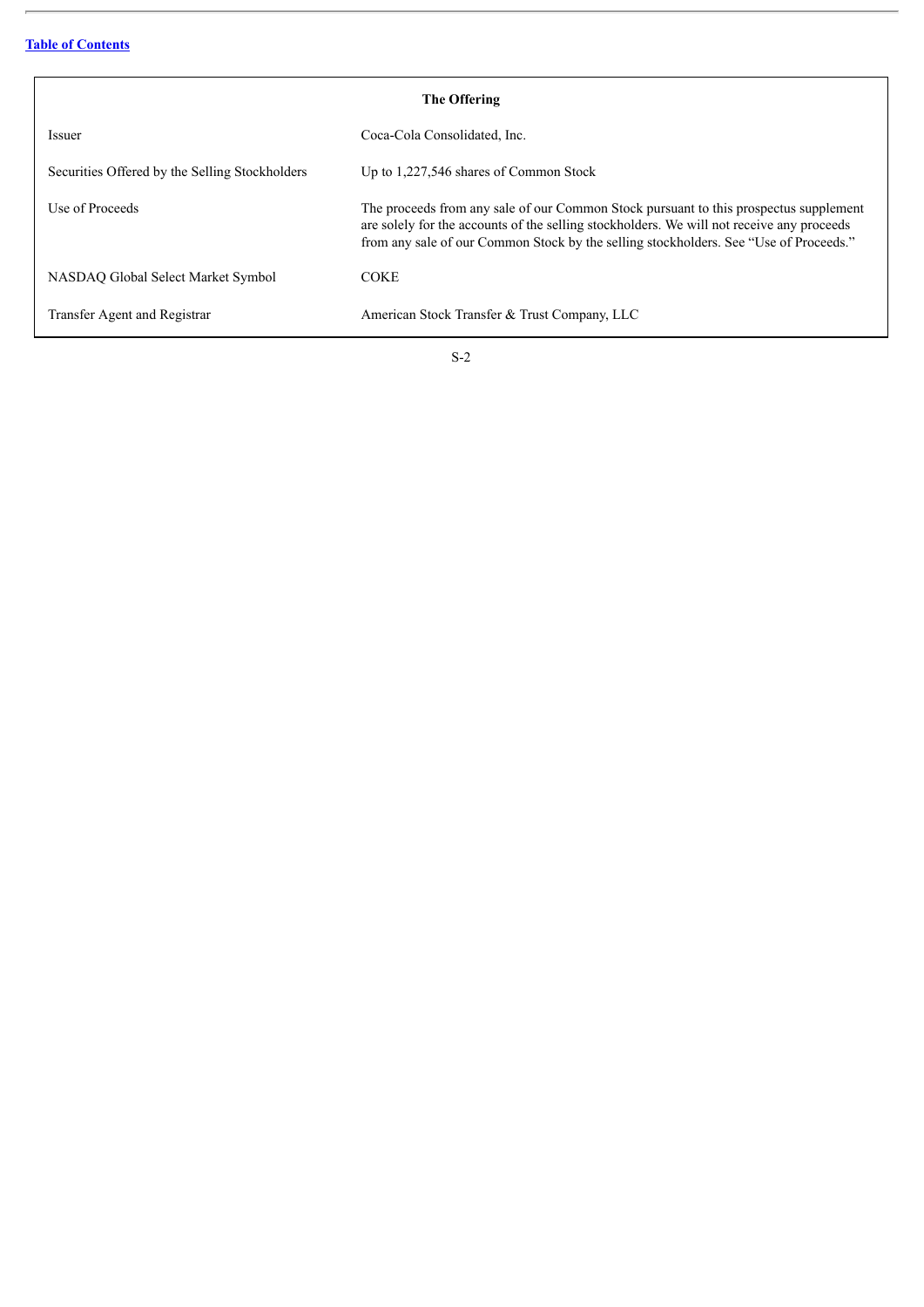### **RISK FACTORS**

<span id="page-7-0"></span>An investment in our Common Stock is subject to certain risks. This prospectus supplement does not describe all of the risks of an investment in our Common Stock. Before purchasing any Common Stock, you should carefully read this prospectus supplement, the accompanying prospectus, any related free writing prospectus and the documents incorporated by reference herein and therein, including "Risk Factors" in Part I, Item 1A of our Annual Report on Form 10-K for the fiscal year ended December 31, 2021 and in the other reports we file with the SEC from time to time, as well as those risk factors included below. Additional risks and uncertainties not currently known to us or that we currently deem immaterial may also adversely affect our business and operations. If any of the matters described in the risk factors were to occur, our business, financial condition, results of operations, cash flows or prospects could be materially adversely affected. In such case, the market price of our Common Stock could decline, and you could lose all or a *portion of your investment.*

### **Risks Related to Ownership of Our Common Stock**

### The market price of our Common Stock has fluctuated in the past and may fluctuate significantly in the future. Accordingly, you may not be able to *resell your shares at or above the price at which you purchased them.*

The market price of our Common Stock has fluctuated in the past. The market price of our Common Stock could fluctuate significantly in the future and could be negatively affected in response to various factors, including:

- conditions in the broader stock market in general;
- our ability to make investments with attractive risk-adjusted returns;
- market perception of our current and projected financial condition, potential growth, future earnings and future cash dividends;
- announcements we make regarding dividends;
- actual or anticipated fluctuations in our quarterly financial and operating results;
- additional offerings of our Common Stock or equity-linked securities;
- actions by rating agencies;
- short sales of our Common Stock:
- any decision to pursue a distribution or disposition of a meaningful portion of our assets;
- issuance of new or changed securities analysts' reports or recommendations;
- market perception or media coverage of us, other similar companies or the outlook of the markets and industry in which we compete;
- major reductions in trading volumes on the exchanges on which we operate;
- legislative or regulatory developments, including changes in the status of our regulatory approvals or licenses; and
- litigation and governmental investigations.

These and other factors may cause the market price and demand for our Common Stock to fluctuate significantly, which may negatively affect the price or liquidity of our Common Stock.

### The multiple class structure of our common stock, as contained in our corporate documents, has the effect of concentrating voting control with our Chairman and Chief Executive Officer and limiting our other stockholders' ability to influence corporate matters.

Holders of our Common Stock are entitled to one (1) vote per share, and holders of our Class B Common Stock are entitled to twenty (20) votes per share. J. Frank Harrison, III, the Company's Chairman and Chief Executive

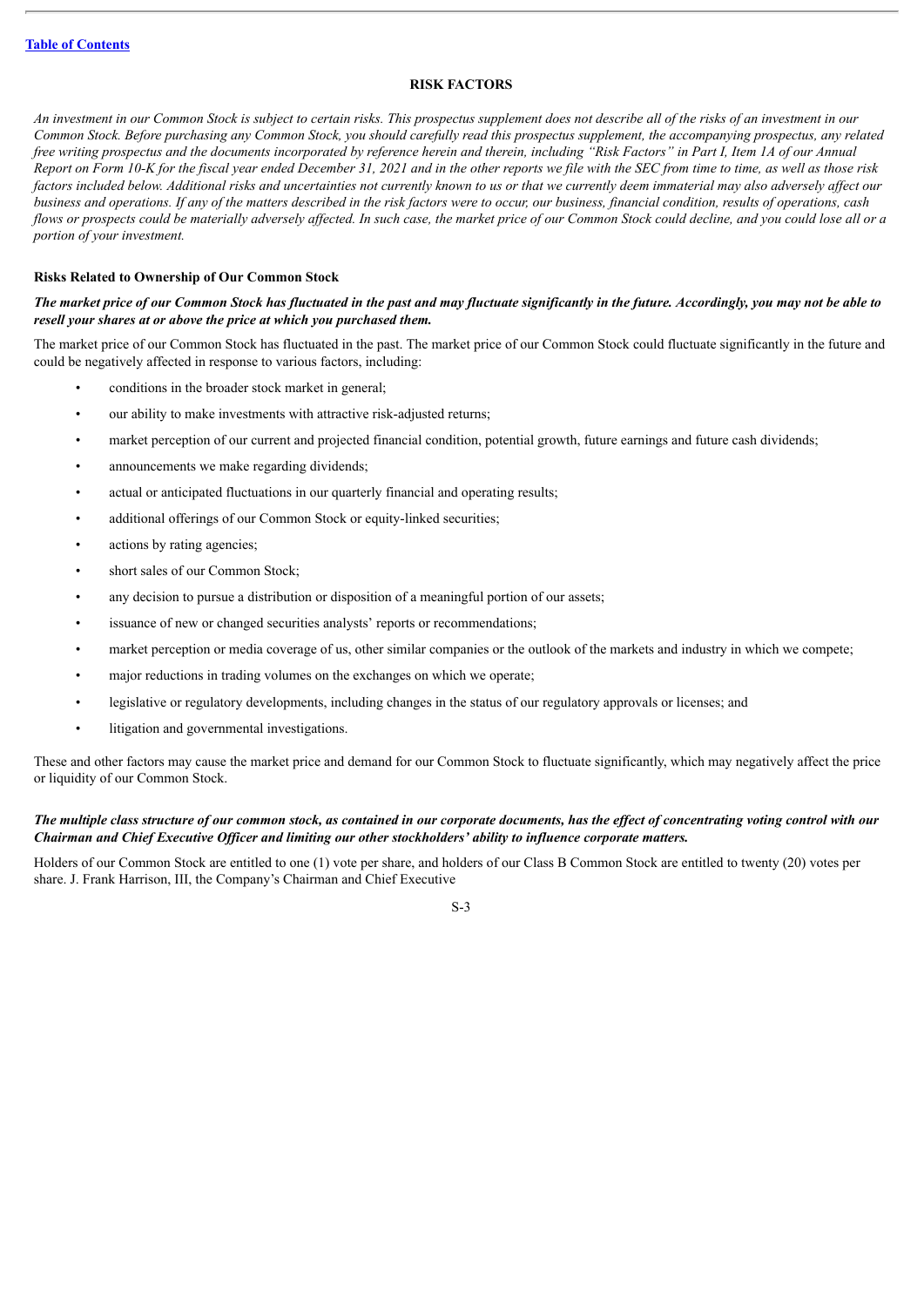Officer, controls 1,004,394 shares of the Company's Class B Common Stock, which represent approximately 71% of the total voting power of the Company's outstanding Common Stock and Class B Common Stock on a consolidated basis. Mr. Harrison also has the right to acquire 292,386 shares of Class B Common Stock from the Company in exchange for an equal number of shares of Common Stock. In the event of such an exchange, Mr. Harrison would control 1,296,780 shares of the Company's Class B Common Stock, which would represent approximately 76% of the total voting power of the Company's outstanding Common Stock and Class B Common Stock on a consolidated basis. In addition, other members of the Harrison family control shares of the Company's Common Stock representing approximately 4% of the total voting power of the Company's outstanding Common Stock and Class B Common Stock on a consolidated basis. Furthermore, Mr. Harrison and another member of the Harrison family serve on the Company's board of directors. As a result, Mr. Harrison has the ability to exert substantial influence or actual control over the Company's management and affairs and over substantially all matters requiring action by the Company's stockholders, including the election of directors and significant corporate transactions, such as a merger or other sale of the Company or its assets. This concentration of ownership may have the effect of delaying or preventing a change in control otherwise favored by the Company's other stockholders and could depress the stock price or limit other stockholders' ability to influence corporate matters, which could result in the Company making decisions that stockholders outside the Harrison family may not view as beneficial.

Our corporate documents also provide for a third class of common stock, Class C Common Stock, which is entitled to only one-twentieth (1/20) of a vote per share. As of the date of this prospectus supplement, there were no shares of Class C Common Stock issued and outstanding.

### Anti-takeover provisions in our corporate documents and under Delaware law could make an acquisition of us more difficult, limit attempts by our *stockholders to replace or remove our current management and limit the market price of our Common Stock.*

Our Restated Certificate of Incorporation, as amended (the "Restated Certificate of Incorporation"), and our Amended and Restated By-laws (the "Amended and Restated By-laws") contain the following provisions that could have the effect of delaying, deferring or preventing a change in control of the Company or a change in our management:

- *Amendment to the Restated Certificate of Incorporation*. The Restated Certificate of Incorporation contains enhanced voting requirements for stockholders to amend certain provisions of the Restated Certificate of Incorporation.
- *Amendment to the Amended and Restated By-laws*. The Amended and Restated By-laws contain enhanced voting requirements for stockholders to amend, alter, change or repeal certain provisions of the Amended and Restated By-laws.
- *Advance Notification.* The Amended and Restated By-laws contain advance notice requirements for stockholder proposals and director nominations.
- *Issuance of Preferred Stock.* The Restated Certificate of Incorporation gives our board of directors the authority to issue, without stockholder approval, preferred stock with designations and rights that the board may determine.
- *No Cumulative Voting.* Neither the Restated Certificate of Incorporation nor the Amended and Restated By-laws provide for cumulative voting in the election of directors.

These provisions may frustrate or prevent any attempts by our stockholders to replace or remove our current management by making it more difficult for stockholders to replace members of our board of directors, which is responsible for appointing the members of our management. In addition, institutional stockholder representative groups, stockholder activists and others may disagree with our corporate governance provisions or other practices, including our capital structure, with two classes of common stock outstanding (Common Stock with

 $S-4$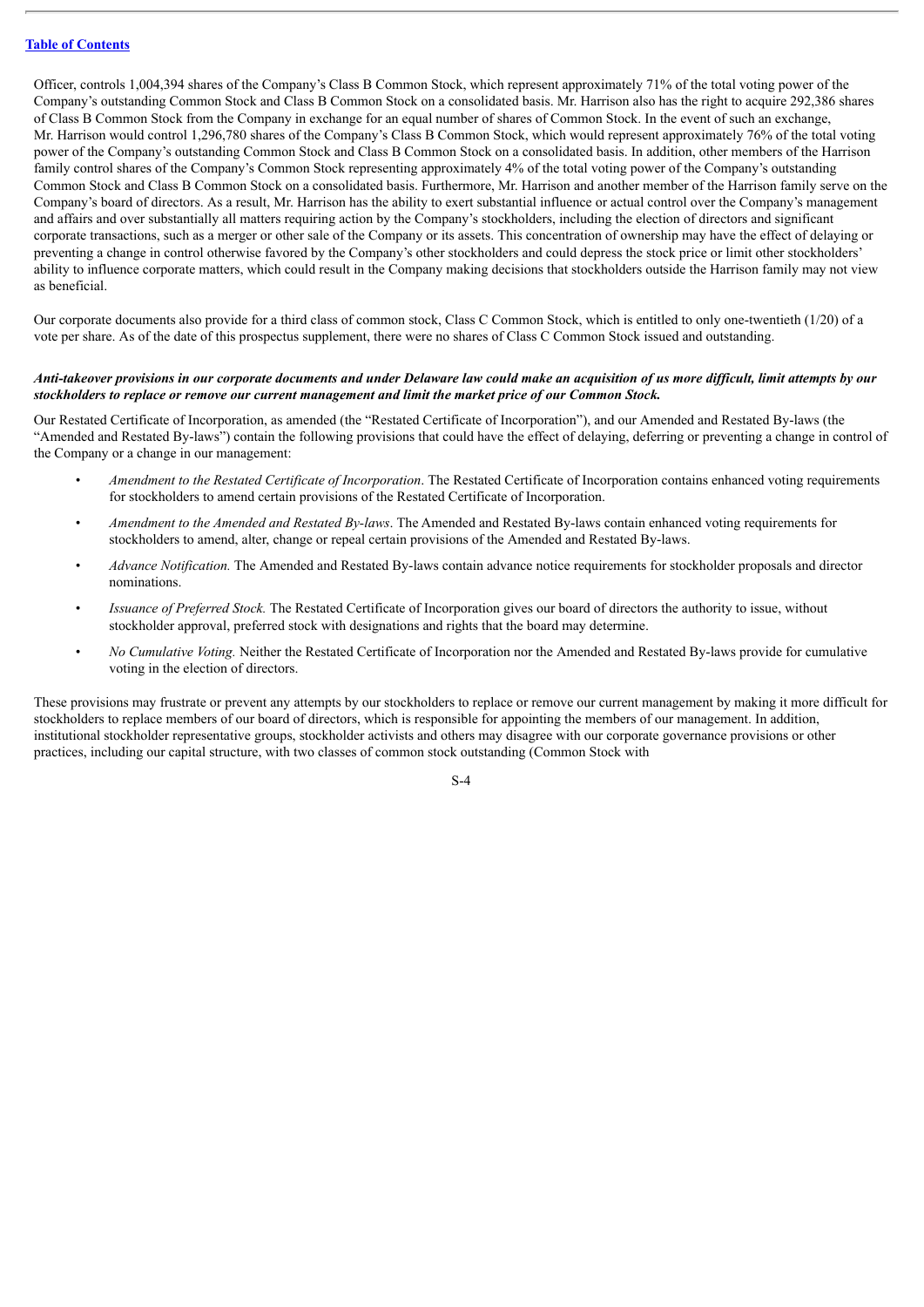one (1) vote per share and Class B Common Stock with twenty (20) votes per share), and the other anti-takeover provisions, such as those listed above. Our capital structure concentrates the voting power of our stock in our Chairman and Chief Executive Officer, who has the ability to control the outcome of a stockholder vote.

In addition, we are subject to the provisions of Section 203 of the General Corporation Law of the State of Delaware regulating corporate takeovers. In general, Section 203 prohibits a publicly held Delaware corporation from engaging in certain business combinations with an interested stockholder (generally, a 15% or greater stockholder) for a period of three years following the time that such person became an interested stockholder, unless:

- before the person became an interested stockholder, the board of directors of the corporation approved either the transaction that would result in a business combination or the transaction which resulted in the stockholder becoming an interested stockholder;
- upon consummation of the transaction which resulted in the stockholder becoming an interested stockholder, the interested stockholder owned at least 85% of the voting stock of the corporation that was outstanding at the time the transaction commenced; or
- at or after the time the person became an interested stockholder, the business combination is both approved by the board of directors of the corporation and authorized at an annual or special meeting of the stockholders by the affirmative vote of at least 66 2/3% of the outstanding voting stock which is not owned by the interested stockholder.

The application of the statute could prohibit or delay mergers or other takeover or change-in-control attempts and, accordingly, may discourage attempts to acquire us.

S-5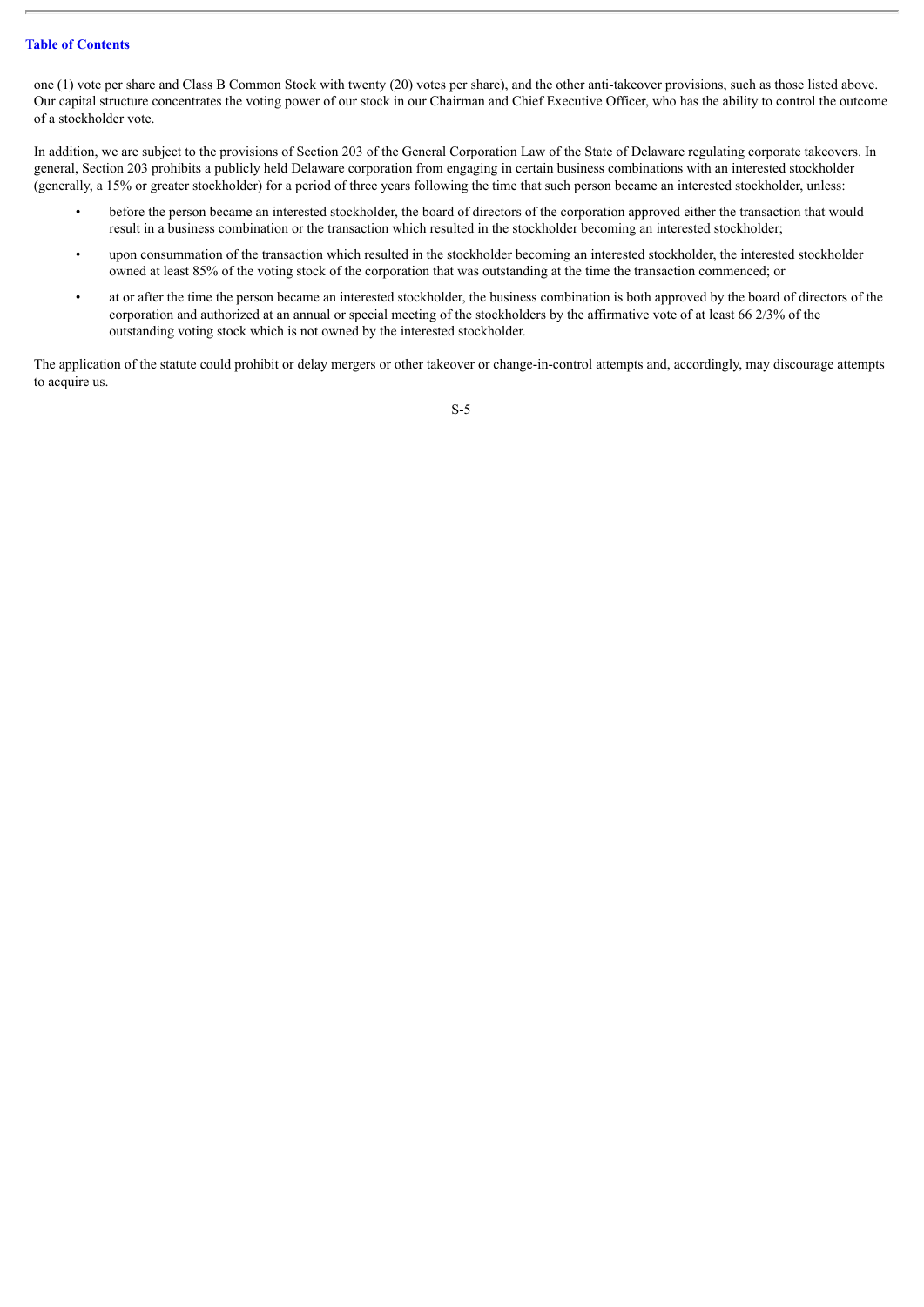### **USE OF PROCEEDS**

<span id="page-10-0"></span>The proceeds from any sale of our Common Stock pursuant to this prospectus supplement are solely for the accounts of the selling stockholders. We will not receive any proceeds from any sale of our Common Stock by the selling stockholders.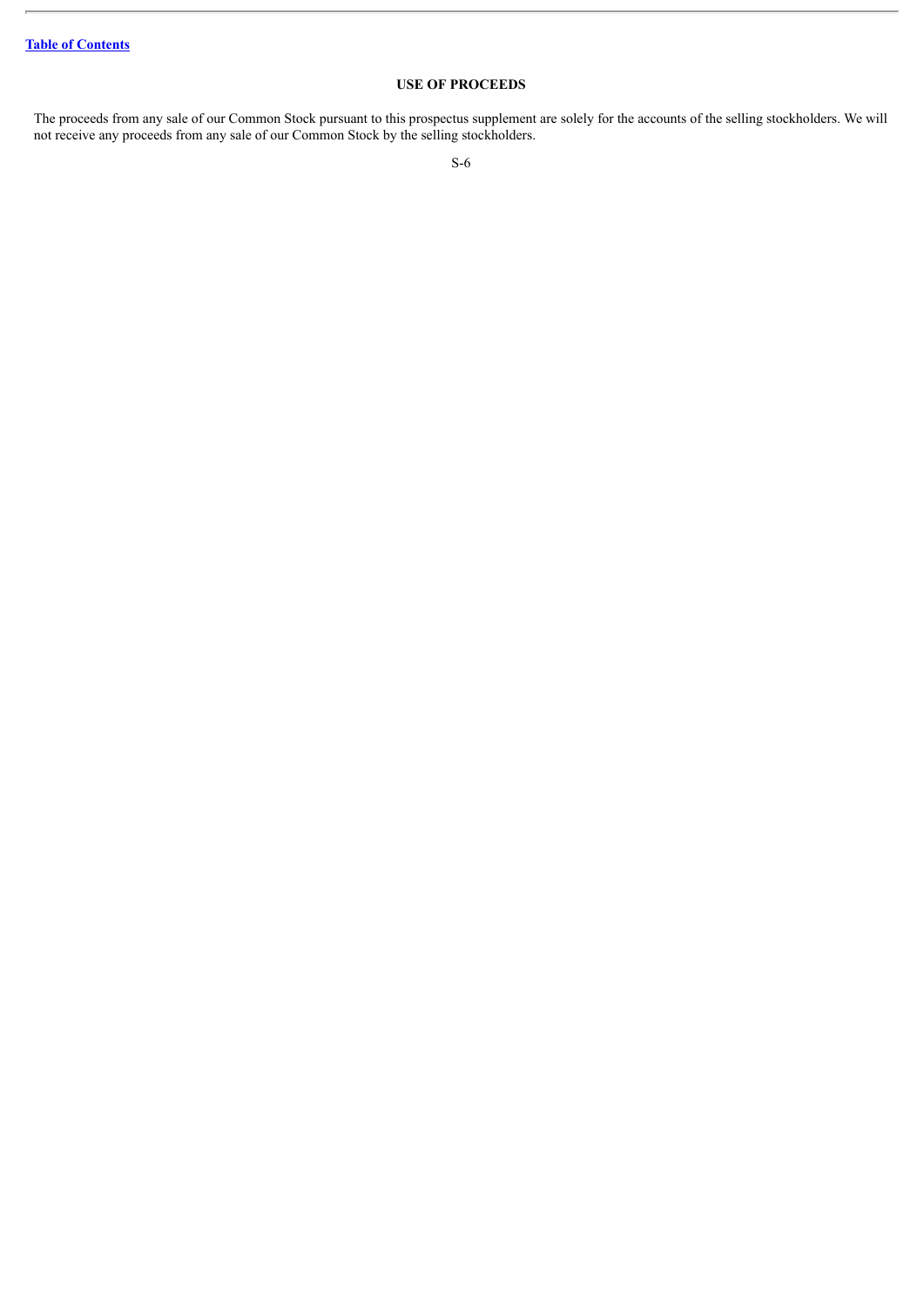### **SELLING STOCKHOLDERS**

<span id="page-11-0"></span>This prospectus supplement registers the resale of shares of our Common Stock held by the selling stockholders identified in the table below. These shares were issued to the selling stockholders upon the conversion on March 17, 2022 of an aggregate of 1,227,546 shares of our Class B Common Stock on a one share for one share basis into shares of our Common Stock.

The table below sets forth information with respect to the beneficial ownership of shares of our Common Stock by the selling stockholders based on 8,368,993 shares of our Common Stock outstanding as of the date of this prospectus supplement, which includes the 1,227,546 shares of Common Stock held by the selling stockholders. The information in the table below with respect to the selling stockholders has been obtained from the selling stockholders. Beneficial ownership is determined in accordance with the rules of the SEC. We believe that the selling stockholders identified in the table below possess sole voting and investment power over all of the shares of Common Stock shown as beneficially owned by them. Information concerning the selling stockholders may change from time to time. Any changes to the information provided below will be set forth in a prospectus supplement if and when necessary. Because the selling stockholders may sell some, all or none of their securities, we cannot provide an estimate as to the number of shares of Common Stock that will be held by the selling stockholders upon completion of this offering. For purposes of the table below, however, we have assumed that each selling stockholder will sell all of the selling stockholder's shares of Common Stock covered by this prospectus supplement and that no additional shares of our Common Stock are subsequently bought or sold by the selling stockholders. The address for each selling stockholder is: c/o Miller & Martin PLLC, 832 Georgia Avenue, Suite 1200, Chattanooga, Tennessee 37402.

|                                    | <b>Shares of Common Stock</b><br><b>Beneficially Owned</b><br><b>Prior to Offering</b> |                        | Number of<br><b>Shares of</b><br>Common<br>Stock | <b>Shares of Common Stock</b><br>to be Beneficially Owned<br><b>After Offering</b> |                        |
|------------------------------------|----------------------------------------------------------------------------------------|------------------------|--------------------------------------------------|------------------------------------------------------------------------------------|------------------------|
| <b>Name of Selling Stockholder</b> | Number of<br><b>Shares</b>                                                             | Percentage<br>of Class | Being<br><b>Offered</b>                          | Number of<br><b>Shares</b>                                                         | Percentage<br>of Class |
| Deborah H. Everhart $(1)$          | 613,773(2)                                                                             | 7.3%                   | 613.773(2)                                       |                                                                                    | $-$ %                  |
| Sue Anne H. Wells $(1)$            | 613,773(3)                                                                             | 7.3%                   | 613.773(3)                                       |                                                                                    | $-$ %                  |
| <b>Total</b>                       | 1,227,546                                                                              | $14.7\%*$              | 1.227.546                                        |                                                                                    | $-$ %                  |

Column does not sum to total due to rounding.

(1) Ms. Everhart (formerly known as Deborah S. Harrison) and Dr. Wells are sisters and each of Ms. Everhart and Dr. Wells is the sister of J. Frank Harrison, III, our Chairman and Chief Executive Officer, and the aunt of Morgan H. Everett, our Vice Chair. Dr. Wells served as a director of the Company until her resignation from the board of directors, effective March 17, 2022.

(2) Consists of (i) 535,178 shares of Common Stock held by the JFH Family Limited Partnership—DH1 and (ii) 78,595 shares of Common Stock held by a trust established for the benefit of Ms. Everhart.

(3) Consists of (i) 535,178 shares of Common Stock held by the JFH Family Limited Partnership—SW1 and (ii) 78,595 shares of Common Stock held by a trust established for the benefit of Dr. Wells.

S-7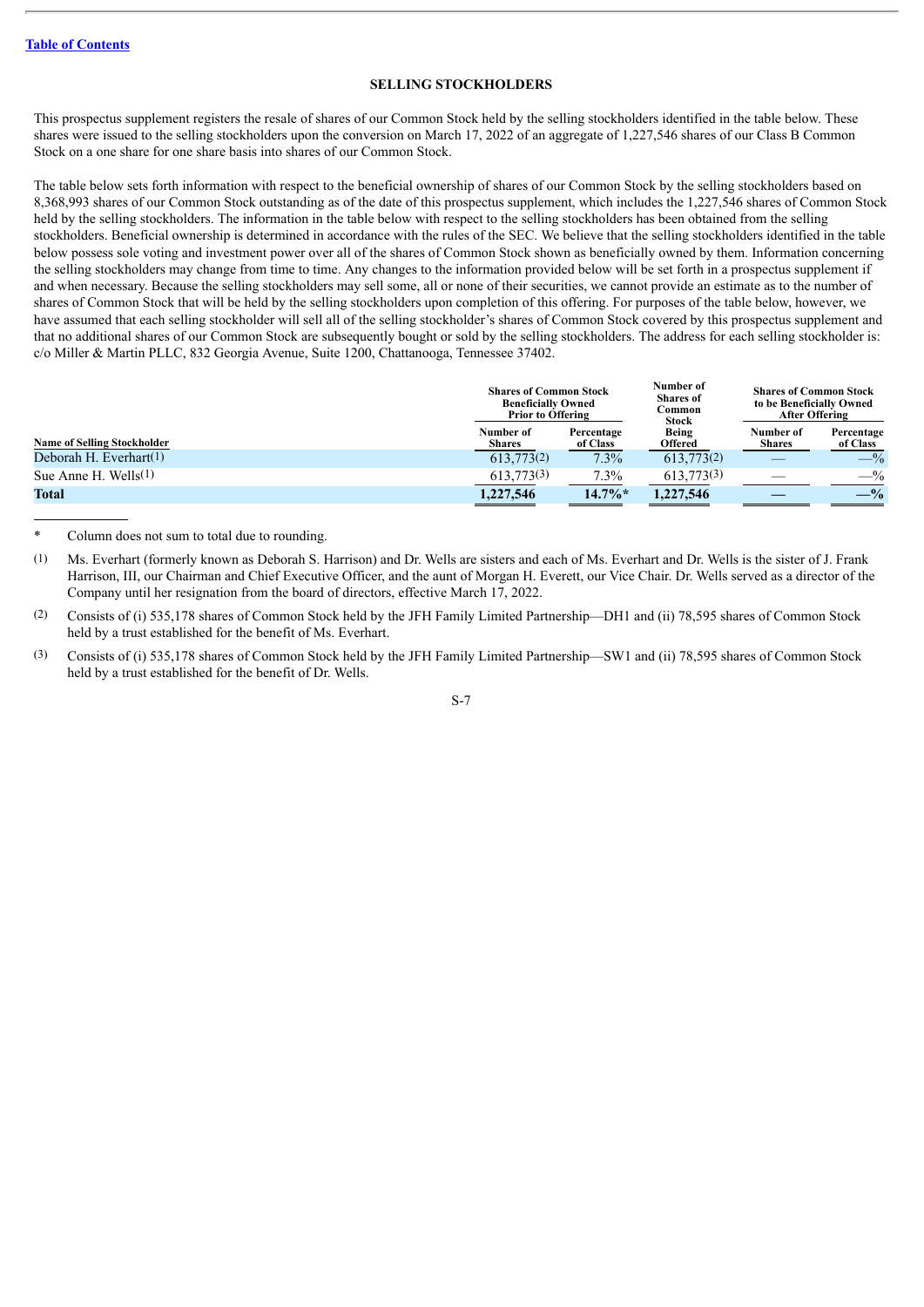### **PLAN OF DISTRIBUTION**

<span id="page-12-0"></span>This prospectus supplement relates to the offer and sale, from time to time, of shares of our Common Stock by the selling stockholders. The term "selling stockholder" includes pledgees, donees, assignees, transferees or other successors-in-interest selling shares of our Common Stock received after the date of this prospectus supplement from the selling stockholders as a gift, pledge, partnership distribution or other non-sale related transfer. We are registering the resale of shares of our Common Stock to provide the selling stockholders with freely tradable securities, but the registration of such shares does not necessarily mean that any of such shares will be offered or sold by the selling stockholders pursuant to this prospectus supplement or at all.

The shares of Common Stock covered by this prospectus supplement represent all of the shares issued to the selling stockholders upon the conversion on March 17, 2022 of an aggregate of 1,227,546 shares of our Class B Common Stock on a one share for one share basis into shares of our Common Stock. The selling stockholders agreed to certain restrictions on their resale of the shares of Common Stock received in the conversion, including a trade volume limitation that prohibits the sale of more than 175,000 of such shares in the aggregate during any three-consecutive month period.

Subject to the trade volume limitation described in the immediately preceding paragraph, the selling stockholders may, from time to time, offer the shares of our Common Stock registered pursuant to this prospectus supplement in one or more transactions (which may involve underwritten offerings on a firm commitment or best efforts basis, cross sales or block transactions) on the NASDAQ Global Select Market, in secondary distributions pursuant to and in accordance with the rules of the NASDAQ Global Select Market, through one or more electronic trading platforms or similar services, in the over-the-counter market, in negotiated transactions, directly to one or more purchasers, including affiliates, through the writing of options on the shares (whether such options are listed on an options exchange or otherwise), in short sales or through a combination of such methods of sale or any other method permitted by applicable law, at fixed prices, at market prices or varying prices prevailing at the time of sale, at prices related to such prevailing market prices or at negotiated prices, including pursuant to one or more "10b5-1" trading plans or similar plans. The selling stockholders may also engage in short sales against the box, puts and calls, writing options, hedging transactions and other transactions in our securities or derivatives of our securities and may sell or deliver the shares of our Common Stock registered pursuant to this prospectus supplement in connection with these trades as permitted by applicable law, including, without limitation, delivering such shares to a lender in satisfaction of all or part of stock borrowed from such lender in connection with a short sale. The selling stockholders may pledge or grant a security interest in some or all of the shares of our Common Stock registered pursuant to this prospectus supplement owned by them and, if they default in the performance of their secured obligations, the pledgees or secured parties may offer and sell such shares from time to time under this prospectus supplement.

The selling stockholders might not sell any securities under this prospectus supplement. In addition, any shares of Common Stock that qualify for sale pursuant to an exemption from the registration requirements of the Securities Act (including, for example, under Rule 144 under the Securities Act) may be sold pursuant to such exemption rather than pursuant to this prospectus supplement.

The selling stockholders may effect such transactions by selling the shares of our Common Stock registered pursuant to this prospectus supplement to or through broker-dealers or through other agents, including electronic trading platforms or similar services, and such broker-dealers or agents may receive compensation in the form of commissions, discounts or fees from the selling stockholders and/or the purchasers of shares for whom they may act as agent. Sales effected with a broker-dealer may involve ordinary brokerage transactions, transactions in which the broker-dealer solicits purchasers or transactions in which the broker-dealer is principal and resells for its account. The selling stockholders and any broker-dealers or agents that participate in the distribution of the shares of Common Stock registered pursuant to this prospectus supplement may be deemed to be "underwriters" within the meaning of the Securities Act, and any commissions or discounts received by them and any profit on the sale of registered shares may be deemed to be underwriting commissions or discounts under the Securities Act.

S-8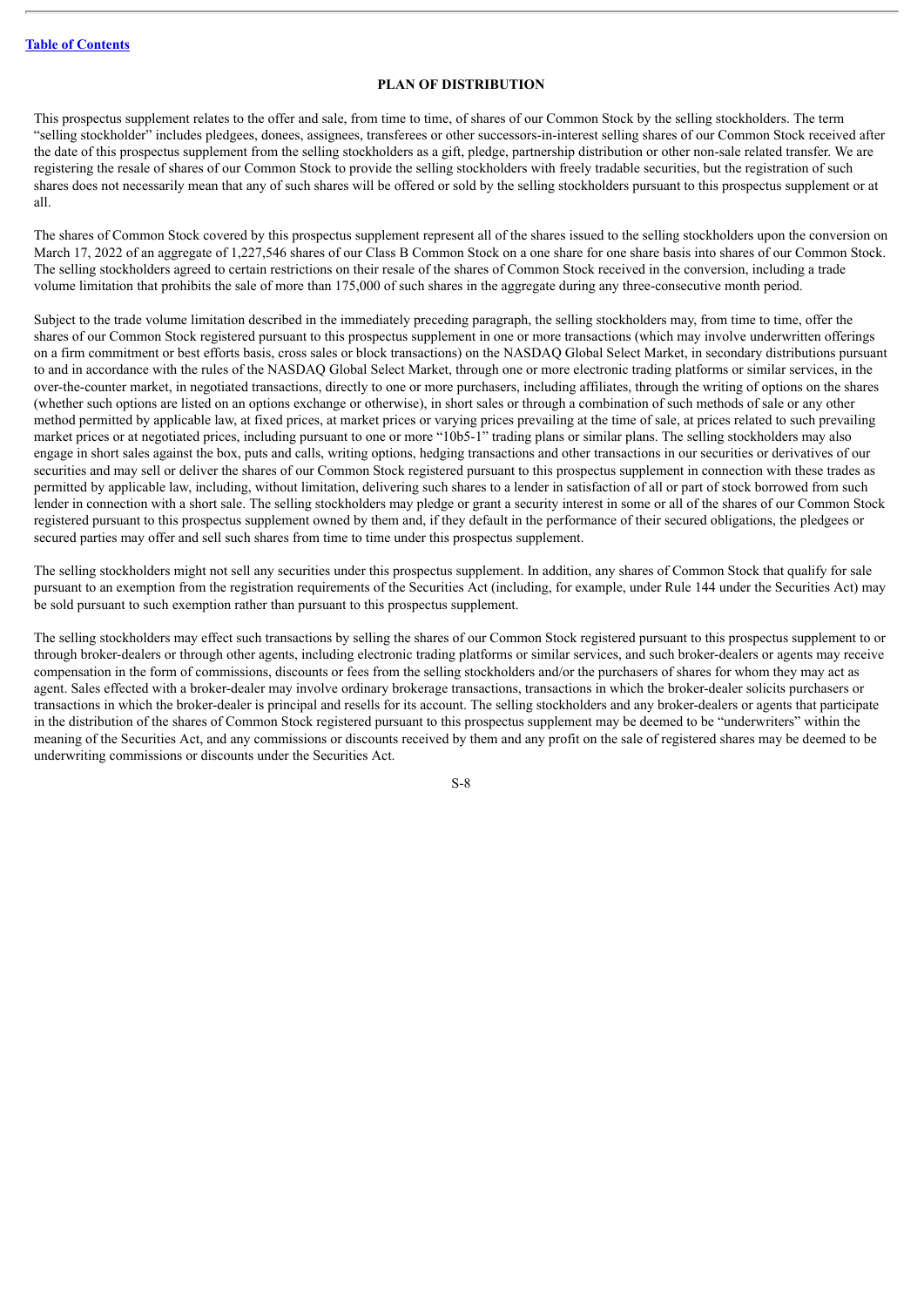In the event of a "distribution" of the shares of our Common Stock registered pursuant to this prospectus supplement, the selling stockholders, any selling broker-dealer or agent and any "affiliated purchasers" may be subject to Regulation M under the Exchange Act, which would prohibit, with certain exceptions, each such person from bidding for or purchasing any security which is the subject of such distribution until such person's participation in that distribution is completed. In addition, Regulation M under the Exchange Act prohibits certain "stabilizing bids" or "stabilizing purchases" for the purpose of pegging, fixing or stabilizing the price of Common Stock in connection with this offering.

At a time a particular offering of shares of our Common Stock is made, an additional prospectus supplement, if required, may be distributed that will set forth the name or names of any dealers or agents and any commissions and other terms constituting compensation from the selling stockholders and any other required information.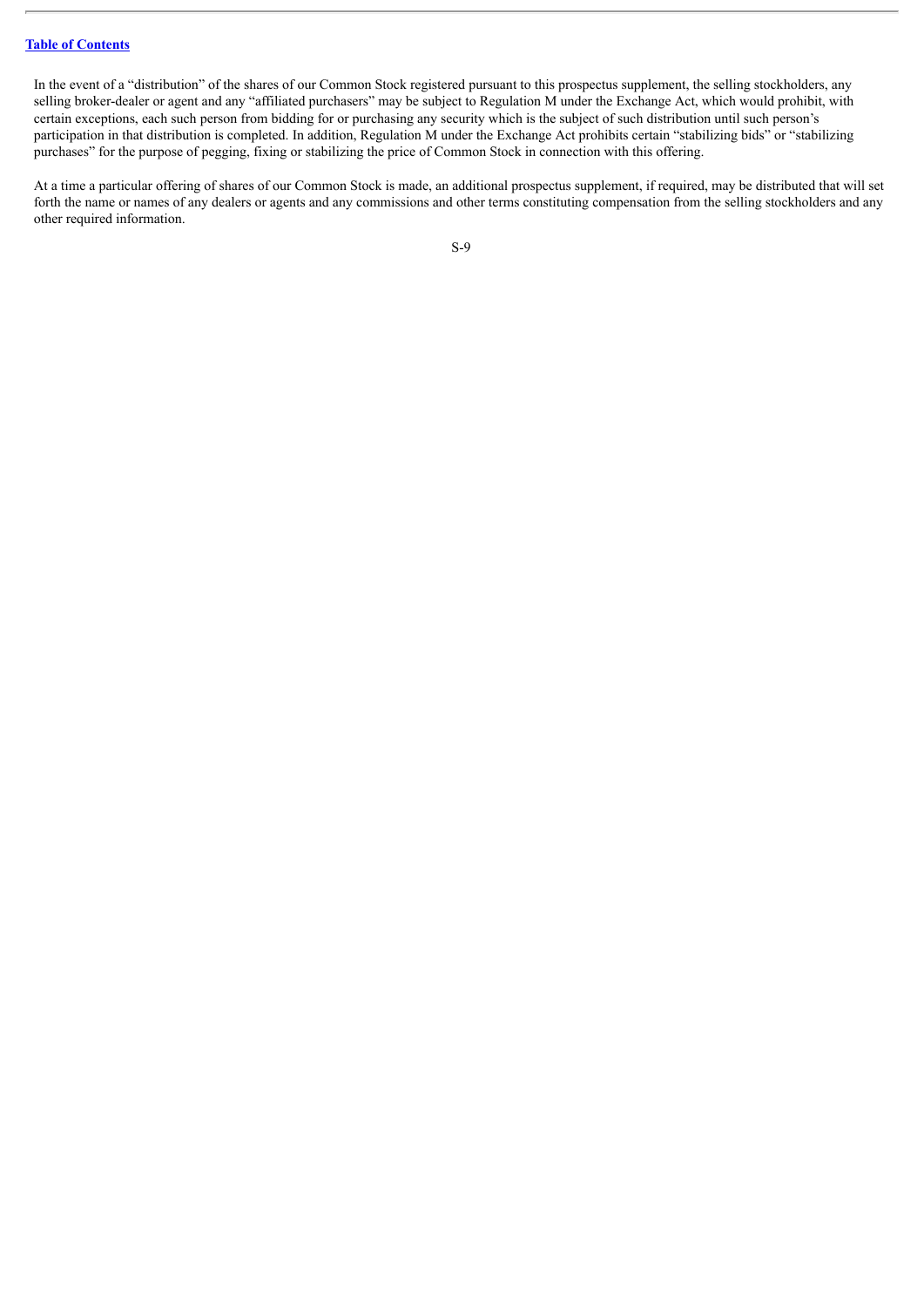### **LEGAL MATTERS**

<span id="page-14-0"></span>The validity of the shares of Common Stock offered hereby will be passed upon for us by Moore & Van Allen PLLC, Charlotte, North Carolina.

### **EXPERTS**

<span id="page-14-1"></span>The financial statements and management's assessment of the effectiveness of internal control over financial reporting (which is included in Management's Report on Internal Control over Financial Reporting) incorporated in this prospectus supplement by reference to the Annual Report on Form 10-K for the year ended December 31, 2021 have been so incorporated in reliance on the report of PricewaterhouseCoopers LLP, an independent registered public accounting firm, given on the authority of said firm as experts in auditing and accounting.

### **WHERE YOU CAN FIND MORE INFORMATION**

<span id="page-14-2"></span>We file annual, quarterly and current reports, proxy statements and other information with the SEC. Our SEC filings are available to the public on the SEC's website at *www.sec.gov*.

We make available free of charge through our website at *www.cokeconsolidated.com* copies of the reports, proxy statements and other information we file with the SEC as soon as reasonably practicable after we file such documents electronically with the SEC. The information on our website or linked to or from our website is not incorporated by reference into, and does not constitute a part of, this prospectus supplement or the accompanying prospectus.

### **INFORMATION INCORPORATED BY REFERENCE**

<span id="page-14-3"></span>The SEC allows us to "incorporate by reference" information into this prospectus supplement, which means that we can disclose important information to you by referring you to another document filed separately with the SEC. The information incorporated by reference is considered to be part of this prospectus supplement, and information that we file later with the SEC will automatically update and supersede this information. We incorporate by reference the documents listed below that we previously filed with the SEC and all documents that we subsequently file with the SEC pursuant to Sections 13(a), 13(c), 14 or 15(d) of the Exchange Act (File No. 000-09286) prior to the termination of this offering (other than, in each case, any portion of these documents deemed to have been "furnished" and not "filed" with the SEC, including any exhibits related thereto):

- our Annual Report on Form 10-K for the fiscal year ended [December](http://www.sec.gov/ix?doc=/Archives/edgar/data/317540/000031754022000009/coke-20211231.htm) 31, 2021;
- our Quarterly Report on Form 10-O for the quarter ended [April](http://www.sec.gov/ix?doc=/Archives/edgar/data/317540/000031754022000024/coke-20220401.htm) 1, 2022;
- our Current Reports on Form 8-K filed on [March](http://www.sec.gov/ix?doc=/Archives/edgar/data/317540/000119312522082770/d248978d8k.htm) 23, [2022](http://www.sec.gov/ix?doc=/Archives/edgar/data/317540/000031754022000026/coke-20220510.htm) and May 12, 2022; and
- the description of our Common Stock contained in [Exhibit](http://www.sec.gov/Archives/edgar/data/317540/000156459020006432/coke-ex41_564.htm) 4.1 to our Annual Report on Form 10-K for the fiscal year ended December 29, 2019, including any amendment or report filed for the purpose of updating such description.

Any statement contained herein or in any document incorporated or deemed to be incorporated by reference herein shall be deemed to be modified or superseded for purposes of this prospectus supplement to the extent that a statement contained in this prospectus supplement, or in any subsequently filed document which also is or is deemed to be incorporated by reference into this prospectus supplement, modifies or supersedes such earlier statement. Any statement so modified or superseded shall not be deemed, except as so modified or superseded, to constitute a part of this prospectus supplement.

S-10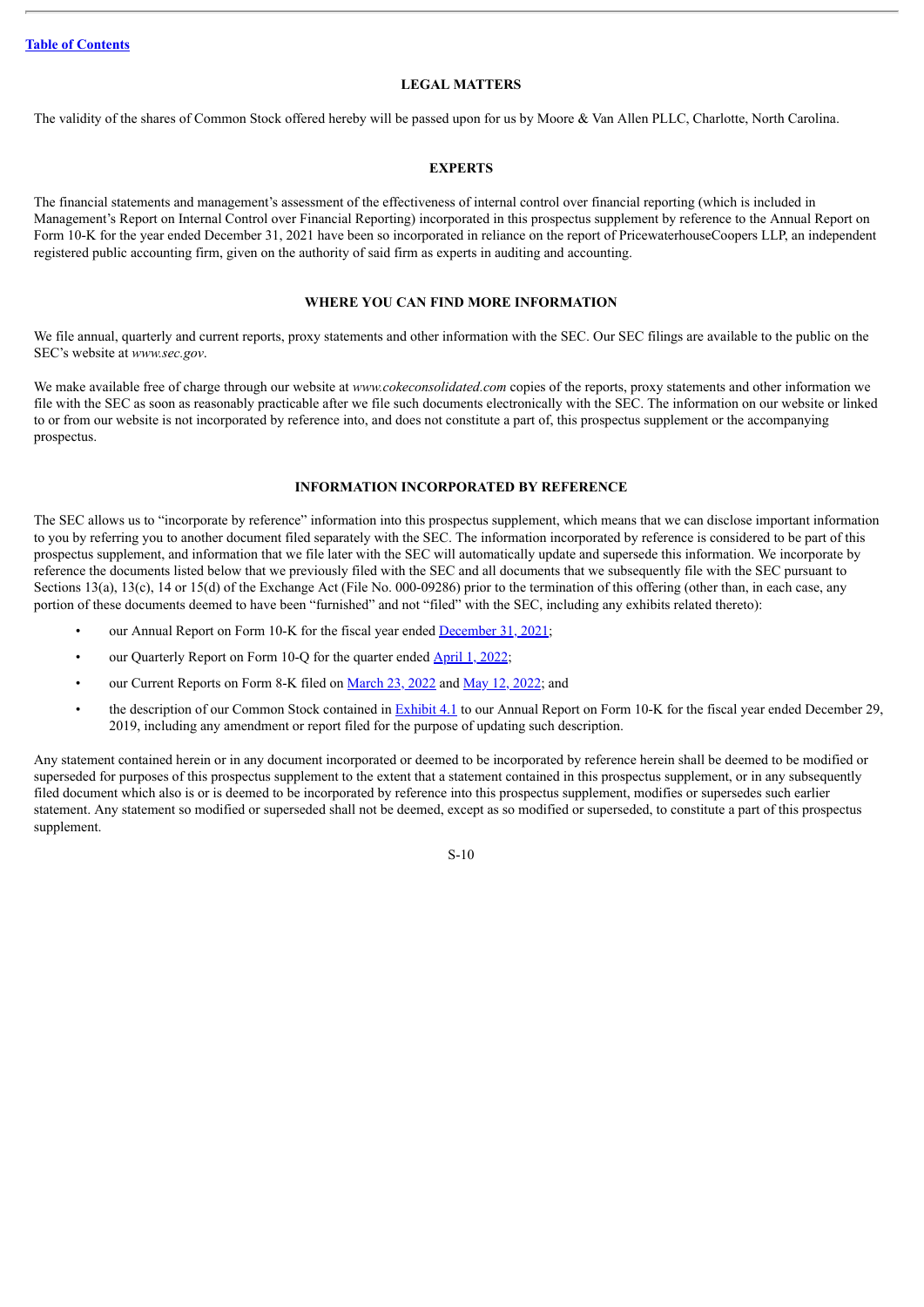We will provide without charge to each person, including any beneficial owner, to whom a copy of this prospectus supplement is delivered, upon written or oral request of any such person, a copy of any or all of the information that has been incorporated by reference into this prospectus supplement but not delivered with the prospectus supplement, excluding exhibits to a document unless an exhibit has been specifically incorporated by reference into that document. Such requests should be directed to the attention of our Secretary at the following address and telephone number:

> Coca-Cola Consolidated, Inc. 4100 Coca-Cola Plaza Charlotte, North Carolina 28211 Telephone: (704) 557-4400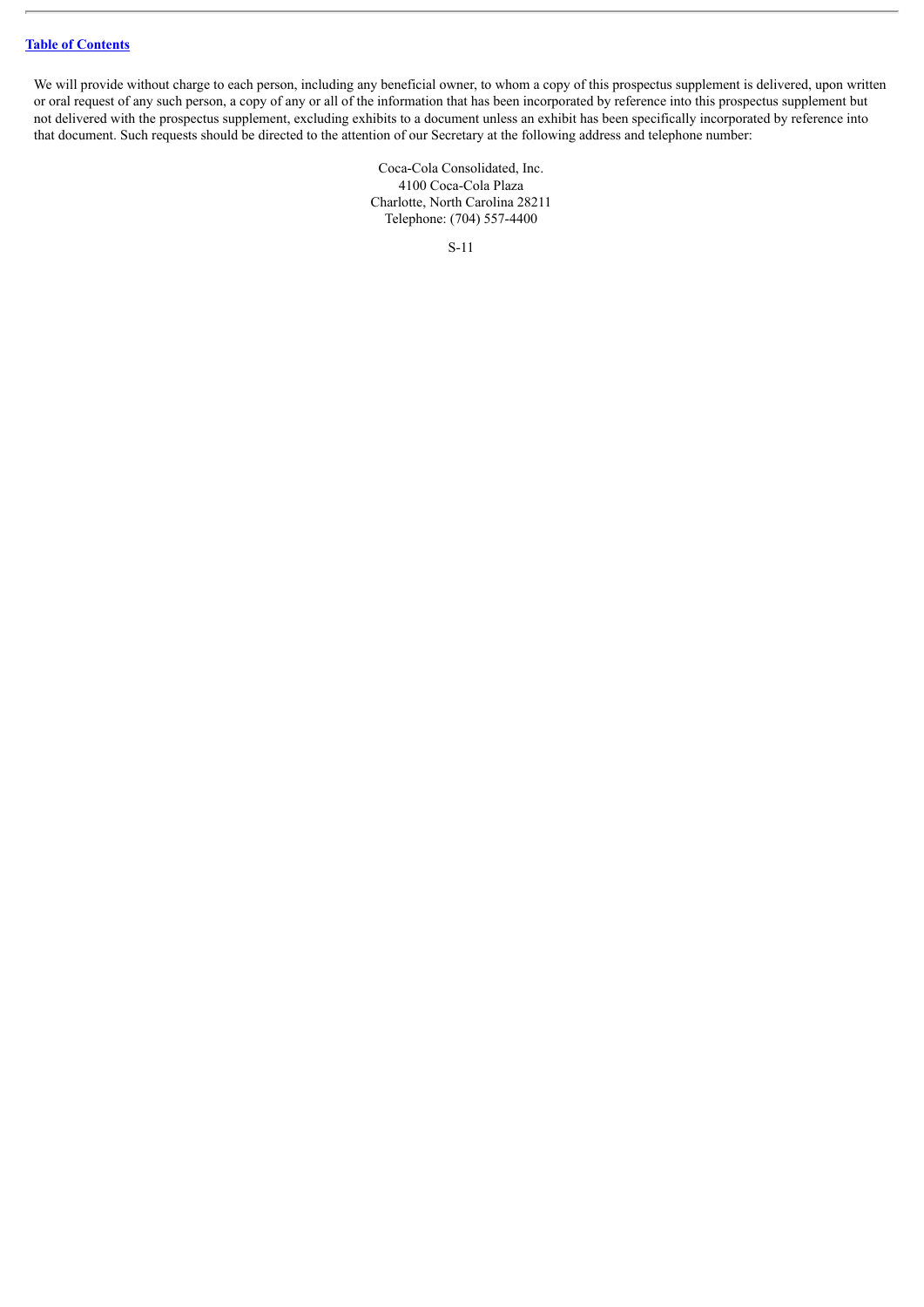**PROSPECTUS**



### **Coca-Cola Consolidated, Inc.**

**Debt Securities Preferred Stock Common Stock Class C Common Stock**

We may use this prospectus to offer and sell from time to time, together or separately, debt securities, preferred stock, Common Stock and Class C Common Stock. In addition, selling security holders to be named in a prospectus supplement may offer and sell from time to time securities in such amounts and on such terms as set forth in such prospectus supplement. The debt securities and preferred stock may be convertible into or exchangeable for Common Stock or Class C Common Stock or other of our securities. Our Common Stock is listed and traded on the NASDAQ Global Select Market under the symbol "COKE."

We or any selling security holder may offer and sell these securities to or through one or more underwriters or dealers, through one or more agents, directly to purchasers, or through a combination of these methods, on a delayed or continuous basis. Unless otherwise set forth in the applicable prospectus supplement, we will not receive any proceeds from any sales of our securities by any selling security holder. This prospectus provides you with a general description of the securities we or any selling security holder may offer and sell. The specific terms of any securities to be offered will be provided in a supplement to this prospectus and, if applicable, a free writing prospectus. The prospectus supplement and any related free writing prospectus may also add, update or change information contained in this prospectus. To the extent there is a conflict between the information contained in this prospectus, on the one hand, and the information contained in any prospectus supplement or free writing prospectus, on the other hand, you should rely on the information in the prospectus supplement or free writing prospectus.

You should read this prospectus, any applicable prospectus supplement and any related free writing prospectus carefully before you invest. This prospectus may not be used to sell securities unless accompanied by a prospectus supplement.

Investing in our securities involves risks. You should carefully consider the risks described under "Risk [Factors"](#page-19-0) on page 2 of this prospectus, as well as the other information contained in or incorporated by reference into this prospectus, any applicable prospectus supplement and any **related free writing prospectus, before making a decision to invest in our securities.**

Our principal executive offices are located at 4100 Coca-Cola Plaza, Charlotte, North Carolina 28211, and our telephone number at that location is (704) 557-4400.

Neither the Securities and Exchange Commission nor any state securities commission has approved or disapproved of these securities or determined if this prospectus is truthful or complete. Any representation to the contrary is a criminal offense.

The date of this prospectus is December 15, 2020.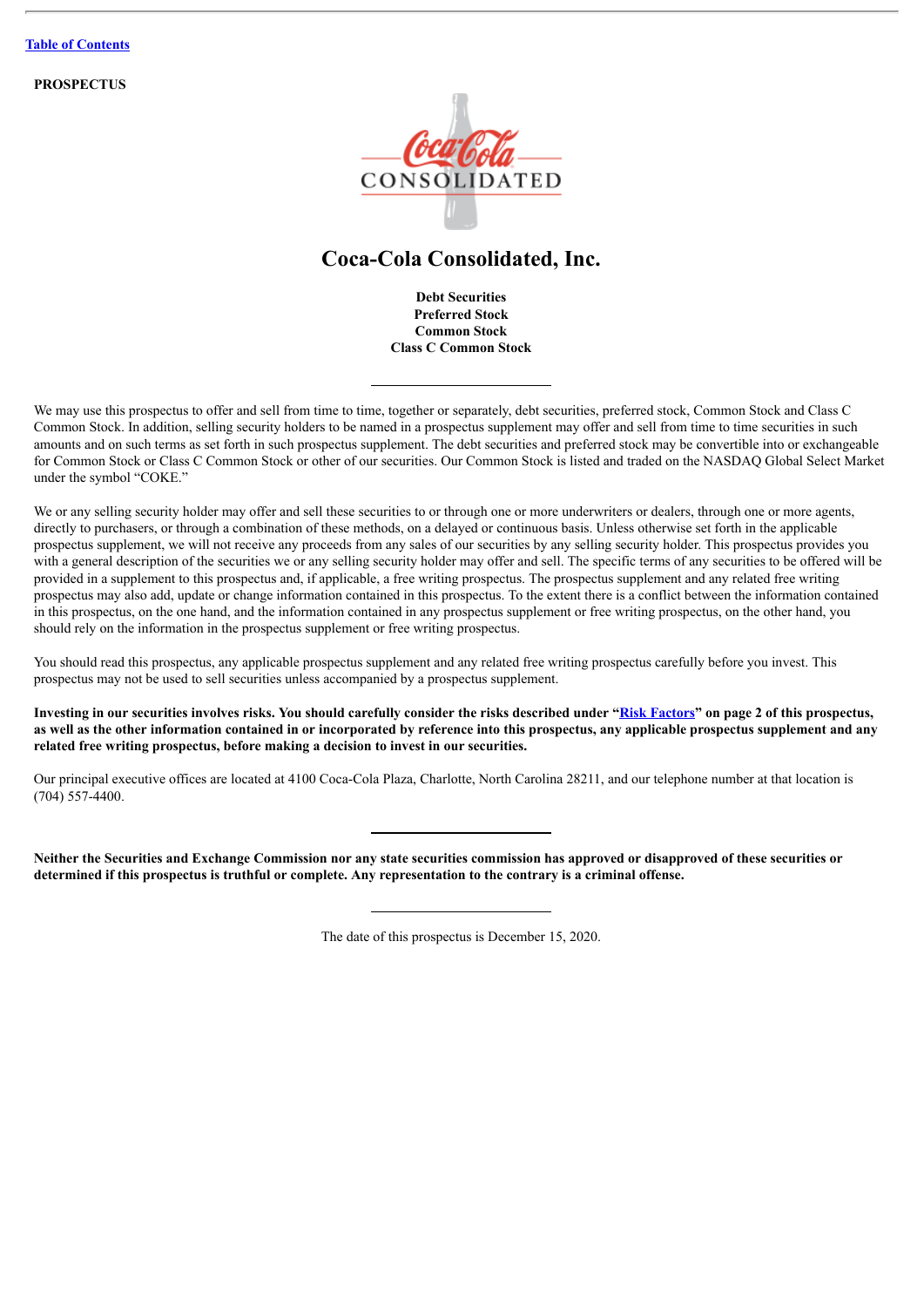$\overline{a}$ 

### **TABLE OF CONTENTS**

|                                                             | Page |
|-------------------------------------------------------------|------|
| <b>ABOUT THIS PROSPECTUS</b>                                |      |
| <b>RISK FACTORS</b>                                         |      |
| <b>CAUTIONARY NOTE REGARDING FORWARD-LOOKING STATEMENTS</b> |      |
| <b>OUR COMPANY</b>                                          |      |
| <b>SELLING SECURITY HOLDERS</b>                             |      |
| <b>USE OF PROCEEDS</b>                                      |      |
| <b>DESCRIPTION OF OUR DEBT SECURITIES</b>                   |      |
| DESCRIPTION OF OUR PREFERRED STOCK                          | 12   |
| DESCRIPTION OF OUR COMMON STOCK AND CLASS C COMMON STOCK    | 14   |
| <b>PLAN OF DISTRIBUTION</b>                                 | 20   |
| <b>LEGAL MATTERS</b>                                        | 23   |
| <b>EXPERTS</b>                                              | 23   |
| WHERE YOU CAN FIND MORE INFORMATION                         | 23   |
| <b>INFORMATION INCORPORATED BY REFERENCE</b>                | 23   |
|                                                             |      |

i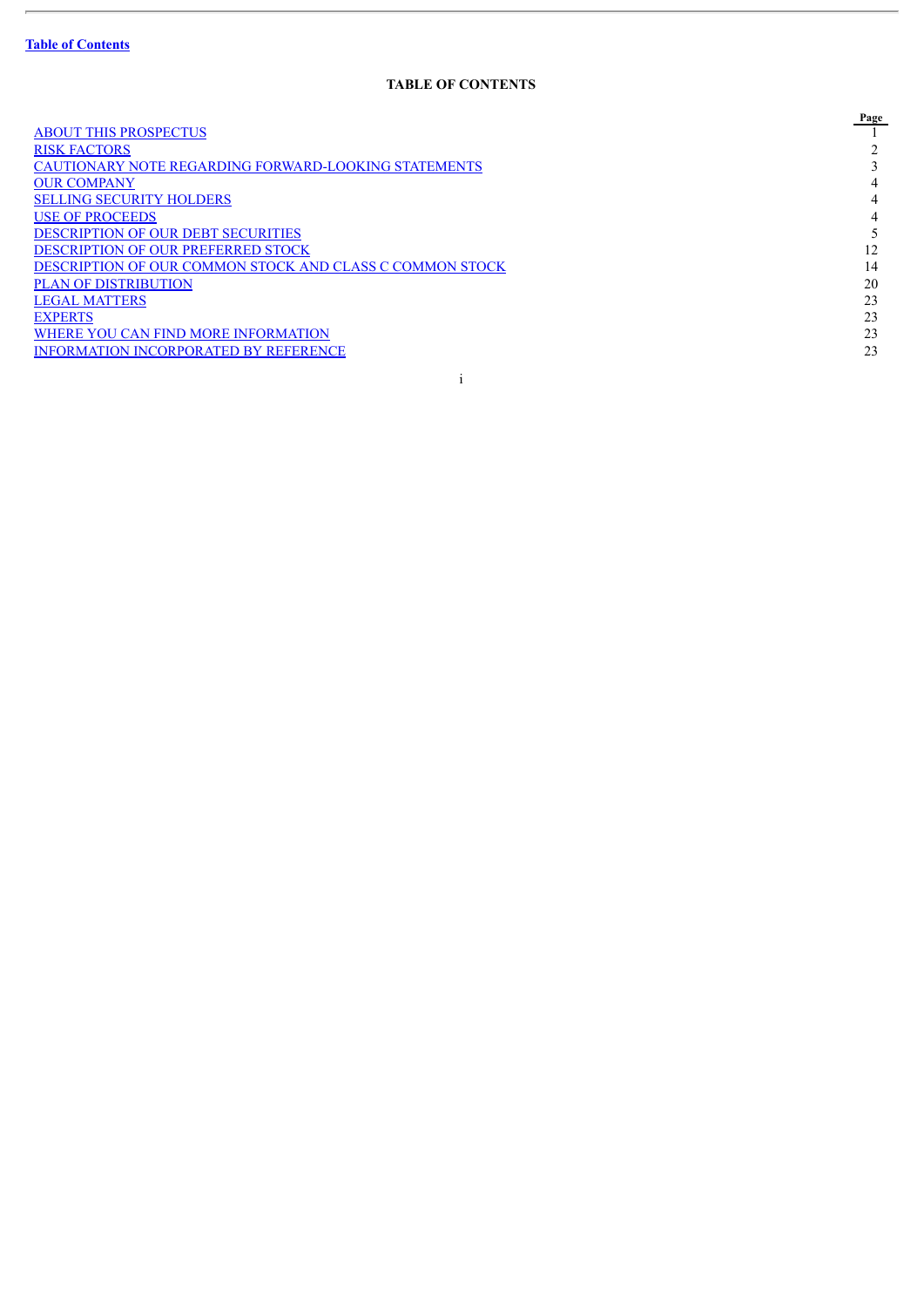### **ABOUT THIS PROSPECTUS**

<span id="page-18-0"></span>This prospectus is part of a registration statement on Form S-3 that we filed with the Securities and Exchange Commission (the "SEC") as a "wellknown seasoned issuer" ("WKSI"), as defined in Rule 405 under the Securities Act of 1933, as amended (the "Securities Act"), using an "automatic shelf" registration process. Under this process, we or any selling security holder may offer and sell from time to time any combination of the securities described in this prospectus in one or more offerings in amounts to be determined at the time of any such offering.

This prospectus provides you with a general description of the securities we or any selling security holder may offer and sell. Each time we or a selling security holder sell securities pursuant to this prospectus, we will provide a supplement to this prospectus and, if applicable, a free writing prospectus that will contain specific information about the offering and the terms of the particular securities to be offered. The prospectus supplement and any related free writing prospectus may also add, update or change information contained in this prospectus. To the extent there is a conflict between the information contained in this prospectus, on the one hand, and the information contained in any prospectus supplement or free writing prospectus, on the other hand, you should rely on the information in the prospectus supplement or free writing prospectus. You should carefully read this prospectus, any applicable prospectus supplement and any related free writing prospectus, together with the additional information described under the heading "Where You Can Find More Information."

The registration statement of which this prospectus is a part provides additional information about us and the securities. In particular, the contracts, agreements or other documents that are filed as exhibits to the registration statement or incorporated by reference are intended to provide you with information regarding their terms and not to provide any other factual or disclosure information about us or the other parties to such documents. The documents contain representations and warranties by each of the parties to the applicable document. These representations and warranties have been made solely for the benefit of the other parties to the applicable document and:

- should not in all instances be treated as categorical statements of fact, but rather as a way of allocating the risk to one of the parties if those statements prove to be inaccurate;
- have been qualified by disclosures that were made to the other party in connection with the negotiation of the applicable document, which disclosures are not necessarily reflected in the document;
- may apply standards of materiality in a way that is different from what may be viewed as material to you or other investors; and
- were made only as of the date of the applicable document or such other date or dates as may be specified in the document and are subject to more recent developments.

Wherever references are made in this prospectus to information that will be included in a prospectus supplement, to the extent permitted by applicable law, rules or regulations, we may instead include such information or add, update or change the information contained in this prospectus by means of a post-effective amendment to the registration statement of which this prospectus is a part, through filings we make with the SEC that are incorporated by reference into this prospectus or by any other method as may then be permitted under applicable law, rules or regulations. The registration statement, including the exhibits to the registration statement and any post-effective amendment thereto, is available on our website or the SEC's website, as described under the heading "Where You Can Find More Information."

You should rely only on the information contained in or incorporated by reference into this prospectus, any applicable prospectus supplement and any related free writing prospectus. Neither we nor any selling security holder has authorized anyone to provide you with any other information. Neither we nor any selling security holder is making an offer to sell these securities in any jurisdiction where the offer or sale is not permitted. You should not assume that the information in this prospectus, any applicable prospectus supplement, any related free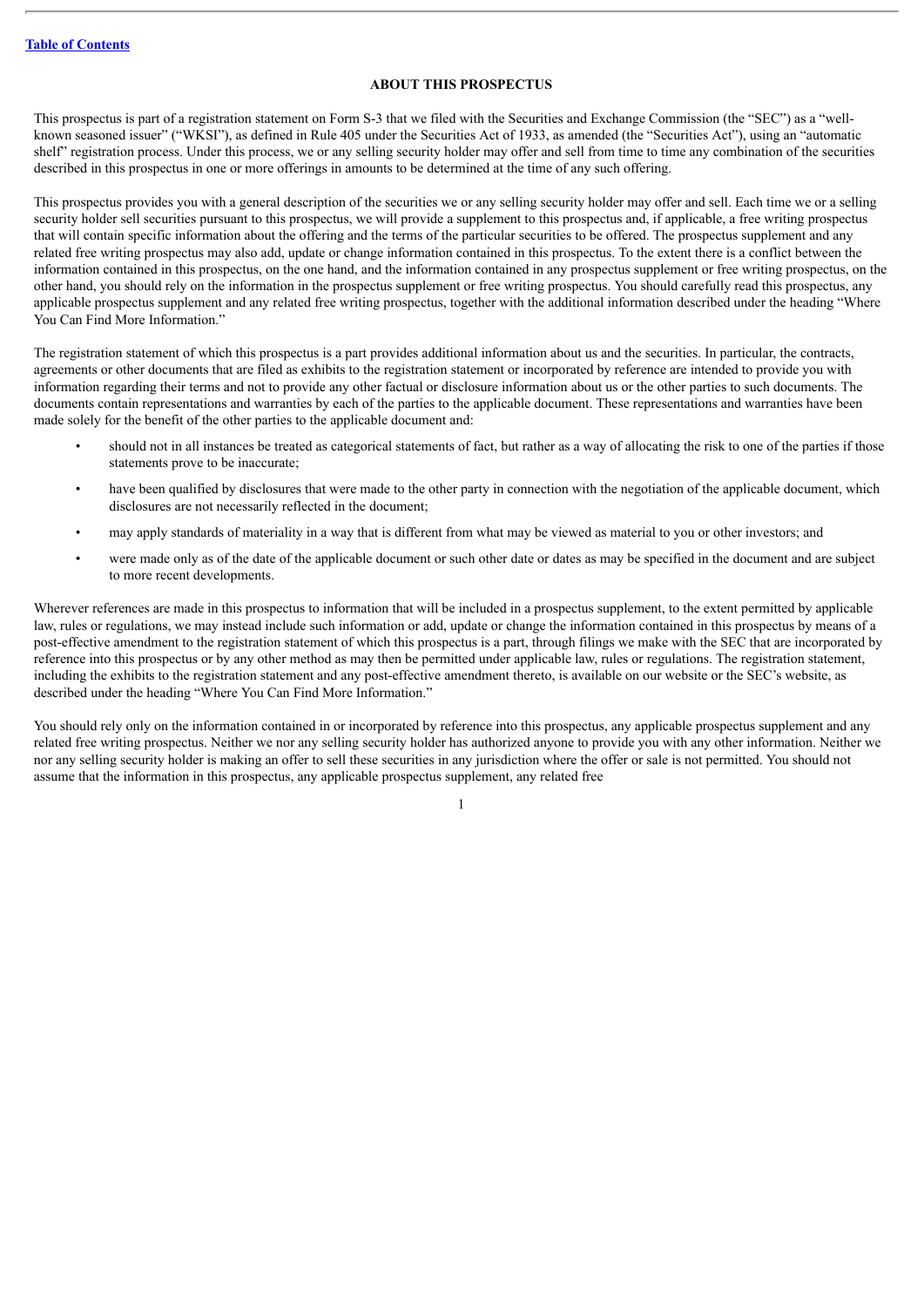writing prospectus or any document incorporated by reference is accurate as of any date other than the date on the cover page of the specific document or that any information we have incorporated by reference is accurate as of any date other than the date of the document incorporated by reference.

Except as otherwise indicated or unless the context requires otherwise, all references in this prospectus to the "Company," "we," "us," "our" and similar terms refer to Coca-Cola Consolidated, Inc. and its subsidiaries on a consolidated basis.

### **RISK FACTORS**

<span id="page-19-0"></span>Investing in our securities involves risks. Before making an investment decision, you should carefully consider the discussion of risks and uncertainties under the heading "Risk Factors" contained in any applicable prospectus supplement and any related free writing prospectus, and under similar headings in our most recent Annual Report on Form 10-K (together with any material changes or additions thereto contained in subsequently filed Quarterly Reports on Form 10-Q) and those contained in our other filings with the SEC, which are incorporated by reference into this prospectus. Additional risks and uncertainties not presently known to us or that we currently deem immaterial could materially affect our business, results of operations or financial position and cause the value of our securities to decline.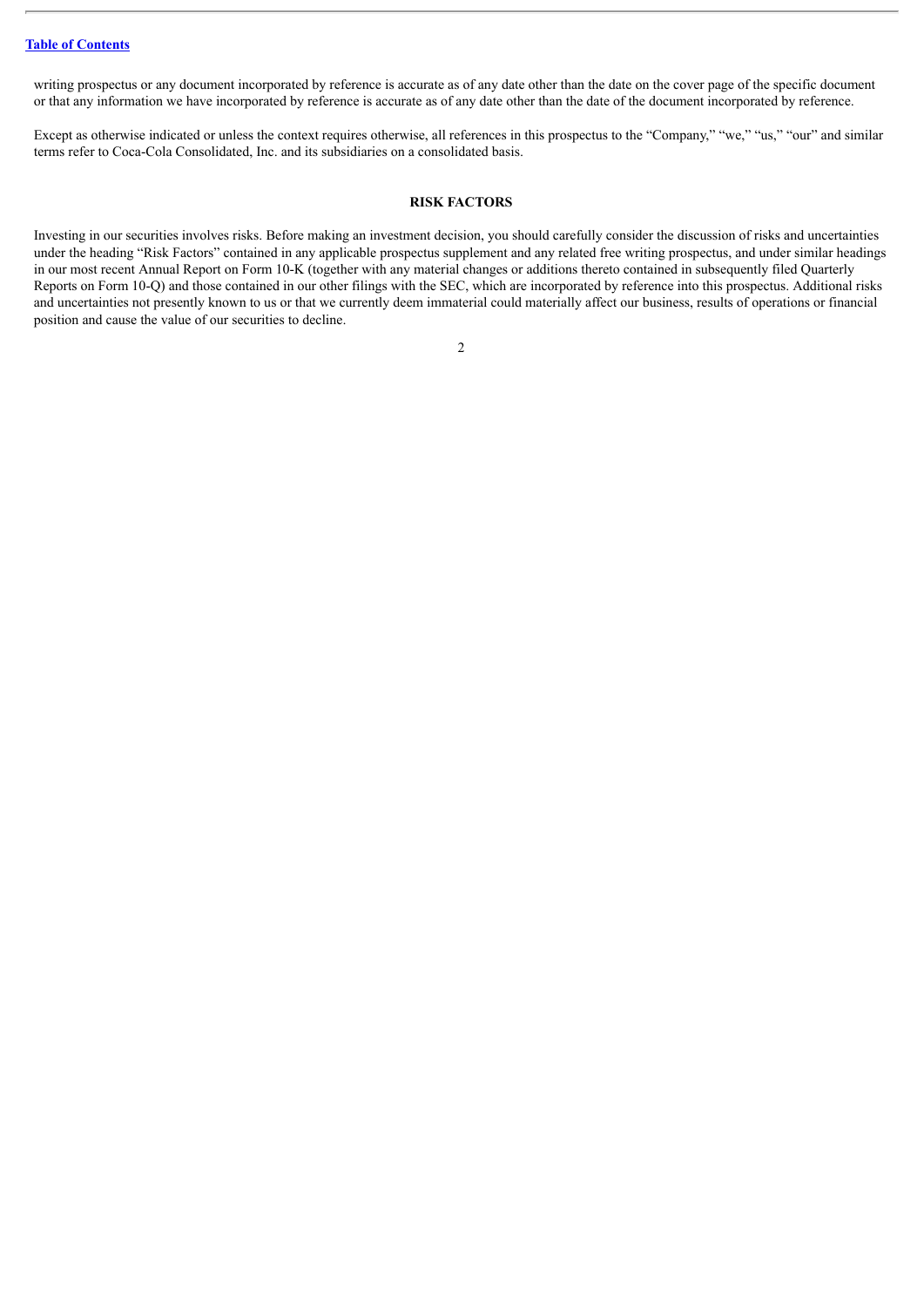### **CAUTIONARY NOTE REGARDING FORWARD-LOOKING STATEMENTS**

<span id="page-20-0"></span>This prospectus, any applicable prospectus supplement and any related free writing prospectus and the documents incorporated by reference herein and therein may include "forward-looking statements" within the meaning of Section 27A of the Securities Act and Section 21E of the Securities Exchange Act of 1934, as amended (the "Exchange Act"). Statements that do not relate strictly to historical facts are forward-looking statements. Statements containing words such as "anticipate," "believe," "intend," "target," "potential," "expect," "project," "may," "will," "should," "could," "plan," "strategy," "desire" and similar expressions are intended to highlight or indicate forward-looking statements. These forward-looking statements reflect our best judgment based on current information, and, although we base these statements on circumstances that we believe to be reasonable when made, there can be no assurance that future events will not affect the accuracy of such forward-looking information. As such, the forward-looking statements are not guarantees of future performance, and actual results may vary materially from the projected results and expectations discussed. Factors that might cause our actual results to differ materially from those anticipated in forward-looking statements include, but are not limited to: increased costs, disruption of supply or shortages of raw materials, fuel and other supplies; the reliance on purchased finished products from external sources; changes in public and consumer perception and preferences, including concerns related to obesity, artificial ingredients, product safety and sustainability and brand reputation; changes in government regulations related to nonalcoholic beverages, including regulations related to obesity, public health, artificial ingredients and product safety and sustainability; technology failures or cyberattacks on our technology systems or our effective response to technology failures or cyberattacks on our customers', suppliers' or other third parties' technology systems; decreases from historic levels of marketing funding support provided to us by The Coca-Cola Company and other beverage companies; material changes in the performance requirements for marketing funding support or our inability to meet such requirements; decreases from historic levels of advertising, marketing and product innovation spending by The Coca-Cola Company and other beverage companies, or advertising campaigns that are negatively perceived by the public; any failure of the several Coca-Cola system governance entities of which we are a participant to function efficiently or on our best behalf and any failure or delay of ours to receive anticipated benefits from these governance entities; provisions in our beverage distribution and manufacturing agreements with The Coca-Cola Company that could delay or prevent a change in control of us or a sale of our Coca-Cola distribution or manufacturing businesses; the concentration of our capital stock ownership; unfavorable changes in the general economy; changes in our top customer relationships and marketing strategies; lower than expected net pricing of our products resulting from continued and increased customer and competitor consolidations and marketplace competition; our inability to meet requirements under our beverage distribution and manufacturing agreements; the effect of changes in our level of debt, borrowing costs and credit ratings on our access to capital and credit markets, operating flexibility and ability to obtain additional financing to fund future needs; the failure to attract, train and retain qualified employees while controlling labor costs, and other labor issues; the failure to maintain productive relationships with our employees covered by collective bargaining agreements, including failing to renegotiate collective bargaining agreements; changes in accounting standards; our use of estimates and assumptions; changes in the inputs used to calculate our acquisition related contingent consideration liability; changes in tax laws, disagreements with tax authorities or additional tax liabilities; changes in legal contingencies; natural disasters, changing weather patterns and unfavorable weather; climate change or legislative or regulatory responses to such change; and the COVID-19 pandemic and other pandemic outbreaks in the future.

Additional information regarding the risks and uncertainties which may affect our business operations and financial performance can be found in our filings with the SEC. Caution should be taken not to place undue reliance on the forward-looking statements included in this prospectus. We undertake no obligation to publicly update or revise any forward-looking statements, whether as a result of new information, future events or otherwise, except as required by applicable law.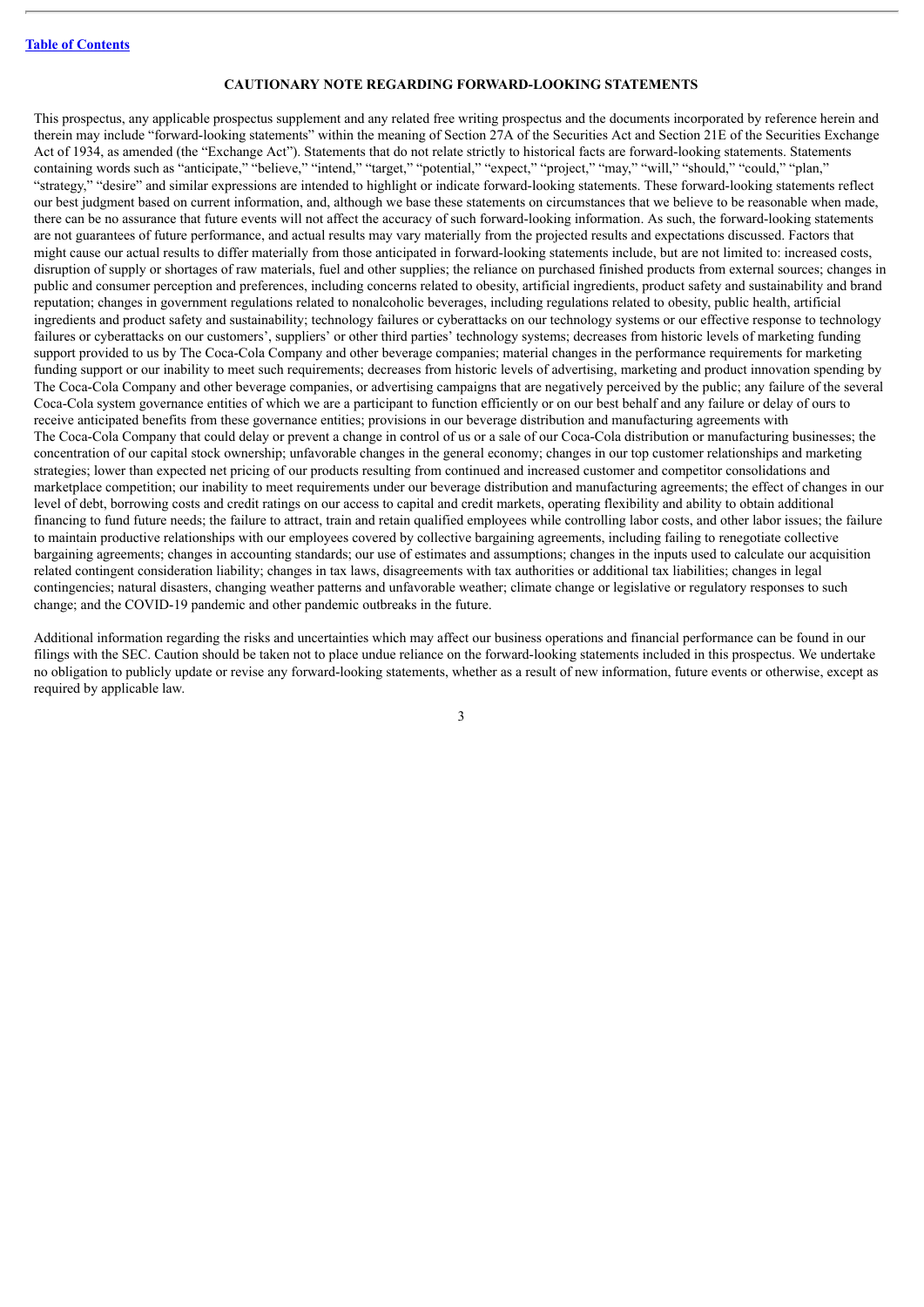### **OUR COMPANY**

<span id="page-21-0"></span>The Company distributes, markets and manufactures nonalcoholic beverages in territories spanning 14 states and the District of Columbia. The Company was incorporated in 1980 and, together with its predecessors, has been in the nonalcoholic beverage manufacturing and distribution business since 1902. The Company is the largest Coca-Cola bottler in the United States. Approximately 84% of the Company's total bottle/can sales volume to retail customers consists of products of The Coca-Cola Company, which include some of the most recognized and popular beverage brands in the world. The Company also distributes products for several other beverage companies, including BA Sports Nutrition, LLC ("BodyArmor"), Keurig Dr Pepper Inc. ("Dr Pepper") and Monster Energy Company.

### **SELLING SECURITY HOLDERS**

<span id="page-21-1"></span>We may register securities covered by this prospectus for re-offers and resales by selling security holders to be named in a prospectus supplement. Because we are a WKSI, we may add secondary sales of securities by selling security holders by filing a prospectus supplement with the SEC. We may register these securities to permit selling security holders to resell their securities when they deem appropriate. Selling security holders may resell all, a portion or none of their securities at any time and from time to time. We may register those securities for sale through an underwriter or other plan of distribution as set forth in a prospectus supplement. See "Plan of Distribution." Selling security holders may also sell, transfer or otherwise dispose of some or all of their securities in transactions exempt from the registration requirements of the Securities Act. We may pay all expenses incurred with respect to the registration of the securities owned by the selling security holders, other than underwriting fees, discounts or commissions, which will be borne by the selling security holders. We will disclose in a prospectus supplement naming the selling security holders, the amount of securities to be registered and sold and other terms of the securities being sold by the selling security holders.

#### **USE OF PROCEEDS**

<span id="page-21-2"></span>Unless we state otherwise in the applicable prospectus supplement, we will use the net proceeds from the sale of the securities offered by this prospectus and the applicable prospectus supplement for general corporate purposes, which may include, but are not limited to, working capital, capital expenditures, advances for or investments in our subsidiaries, acquisitions, redemption and repayment of outstanding indebtedness, and purchases of our Common Stock.

We may temporarily invest any net proceeds prior to their use for the above purposes in U.S. government or agency obligations, commercial paper, money market funds, taxable and tax-exempt notes and bonds, variable-rate demand obligations, short-term investment grade securities, bank certificates of deposit or repurchase agreements collateralized by U.S. government or agency obligations. We may also deposit the net proceeds with banks.

Unless otherwise set forth in the applicable prospectus supplement, we will not receive any proceeds from any sales of our securities by any selling security holder.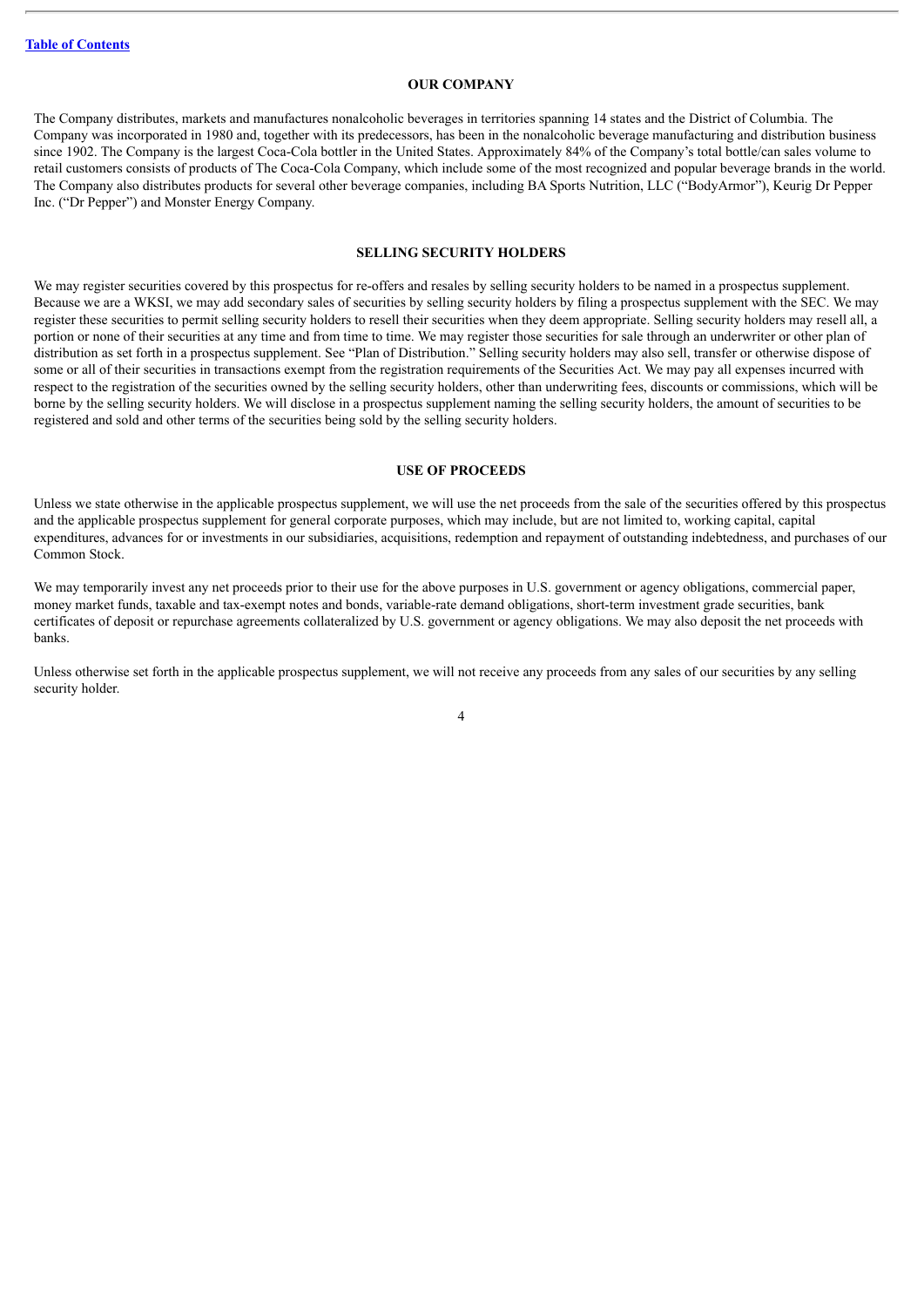### **DESCRIPTION OF OUR DEBT SECURITIES**

<span id="page-22-0"></span>The following description sets forth certain general terms and provisions of the debt securities that we may offer under this prospectus and the applicable prospectus supplement. We will provide additional or different terms of the debt securities in the applicable prospectus supplement.

We will issue debt securities under an indenture, dated as of December 15, 2020, between the Company and U.S. Bank National Association, as trustee. We refer to this indenture, as amended and supplemented from time to time, as the "Indenture." Previously, we entered into an indenture, dated as of July 20, 1994, as amended, supplemented and restated by a supplemental indenture, dated as of March 3, 1995, with The Bank of New York Mellon Trust Company, N.A., as successor trustee (as amended and supplemented, the "1995 Indenture").

The following description summarizes some of the provisions of the Indenture. However, we have not described every aspect of the debt securities. In the summary below, we have included references for section numbers of the Indenture so that you can easily locate the applicable provisions. You should refer to the Indenture for a complete description of its provisions, because the Indenture, and not this description, will define your rights as a holder of the debt securities. Whenever we refer to particular sections or defined terms of the Indenture in this prospectus or in any applicable prospectus supplement, we are incorporating by reference those sections or defined terms into this prospectus or the applicable prospectus supplement.

We have filed the Indenture as an exhibit to the registration statement of which this prospectus is a part, and supplemental indentures and forms of debt securities containing the terms of the debt securities being offered will be filed as exhibits to the registration statement of which this prospectus is a part or will be incorporated by reference from reports that we file with the SEC. See "Where You Can Find More Information" for information on how to obtain a copy of the Indenture and any supplements thereto.

### **General**

The Indenture does not limit the aggregate principal amount of debt securities that we may issue under the Indenture and provides that we may issue debt securities from time to time in one or more series. (Section 2.01). In addition, neither the Indenture nor the debt securities issued pursuant to the Indenture will limit or otherwise restrict the amount of senior indebtedness that we or our subsidiaries may incur.

As of November 30, 2020, under the 1995 Indenture, we had outstanding approximately \$350,000,000 of 3.800% Senior Notes due 2025.

The debt securities issued pursuant to the Indenture will be our senior unsecured obligations and will rank pari passu with all of our other existing and future unsecured senior indebtedness, including the notes outstanding under the 1995 Indenture. The debt securities will be effectively subordinated to our existing and future secured indebtedness to the extent of the value of the assets securing such indebtedness. The debt securities will be structurally subordinated to all existing and future indebtedness and other liabilities of our subsidiaries. This means that holders of the debt securities will have a junior position to the claims of creditors of our subsidiaries on the assets and earnings of such subsidiaries. In other words, if we should default on our debt, we will not make payments on the debt securities until we have fully paid off our secured indebtedness and any indebtedness and other liabilities of our subsidiaries.

The particular terms of each series of debt securities offered pursuant to this prospectus and the applicable prospectus supplement, as well as any modifications or additions to the general terms of the Indenture applicable to such series of debt securities, will be described in the applicable prospectus supplement.

This description will contain all or some of the following, as applicable:

the title of the series of debt securities;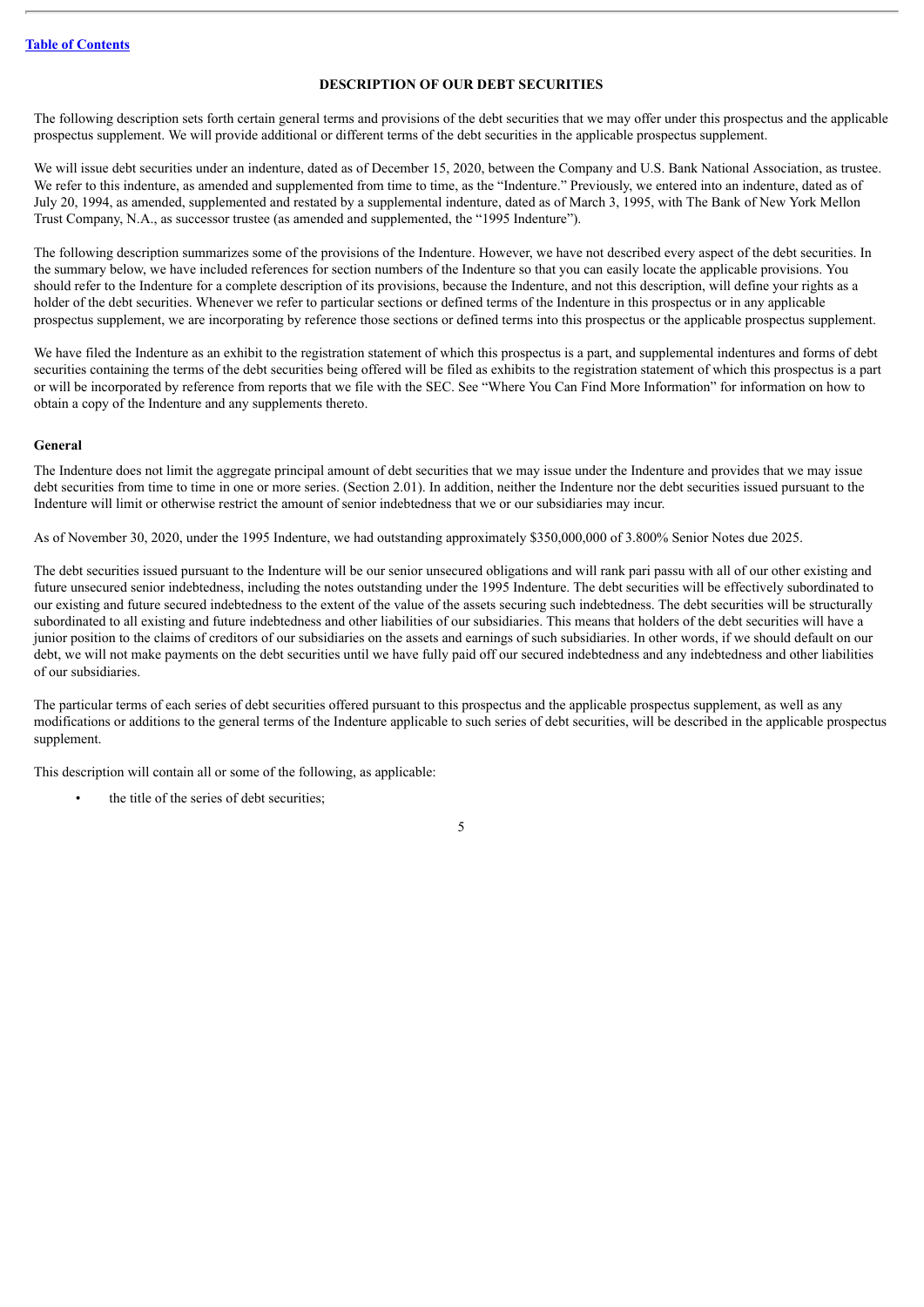- the aggregate principal amount and denominations;
- the maturity or maturities;
- the offering price and the amount we will receive from the sale of the debt securities;
- the interest rate or rates, or their method of calculation, for the debt securities, which rate or rates may vary from time to time;
- the date or dates on which principal of, and premium, if any, on, the debt securities is payable;
- the date or dates from which interest on the debt securities will accrue and the record date or dates for payments of interest or the methods by which any such dates will be determined;
- the place or places where principal of, premium, if any, and interest, if any, on, the debt securities is payable;
- the terms of any sinking fund and analogous provisions with respect to the debt securities;
- the respective redemption and repayment rights, if any, of the Company and of the holders of the debt securities and the related redemption and repayment prices and any limitations on the redemption or repayment rights;
- the conversion price and other terms of any debt securities that a holder may convert into or exchange for our other securities before our redemption, repayment or repurchase of those convertible debt securities;
- any addition to or change in the covenants or events of default relating to any of the debt securities;
- any trustee or fiscal or authenticating or payment agent, issuing and paying agent, calculation agent, transfer agent or registrar or any other person or entity to act in connection with the debt securities for or on behalf of the holders thereof or the Company or an affiliate;
- whether the debt securities are to be issuable initially in temporary global form and whether any such debt securities are to be issuable in permanent global form and, if so, whether beneficial owners of interests in any such permanent global security may exchange the interests for debt securities of like tenor of any authorized form and denomination and the circumstances under which any such exchanges may occur;
- the listing of the debt securities on any securities exchange or inclusion in any other market or quotation or trading system; and
- any other specific terms, conditions and provisions of the debt securities. (Section 2.02).

Unless the applicable prospectus supplement provides differently, the trustee will register the transfer of any debt securities at its offices. (Section 2.05).

Unless the applicable prospectus supplement provides differently, we will issue the debt securities in fully registered form without coupons and in denominations of \$1,000 or any integral multiple of \$1,000. (Section 2.03). There will be no service charge for any exchange or registration or transfer of the debt securities, although we may require that purchasers of the debt securities pay any tax or other governmental charge that may be imposed in connection therewith. (Section 2.05).

We may issue debt securities as original issue discount securities, to be sold at a substantial discount below their principal amount. The applicable prospectus supplement will describe any special federal income tax and other considerations applicable to these securities.

### **Restrictive Covenants**

We will describe any restrictive covenants for any series of debt securities in the applicable prospectus supplement.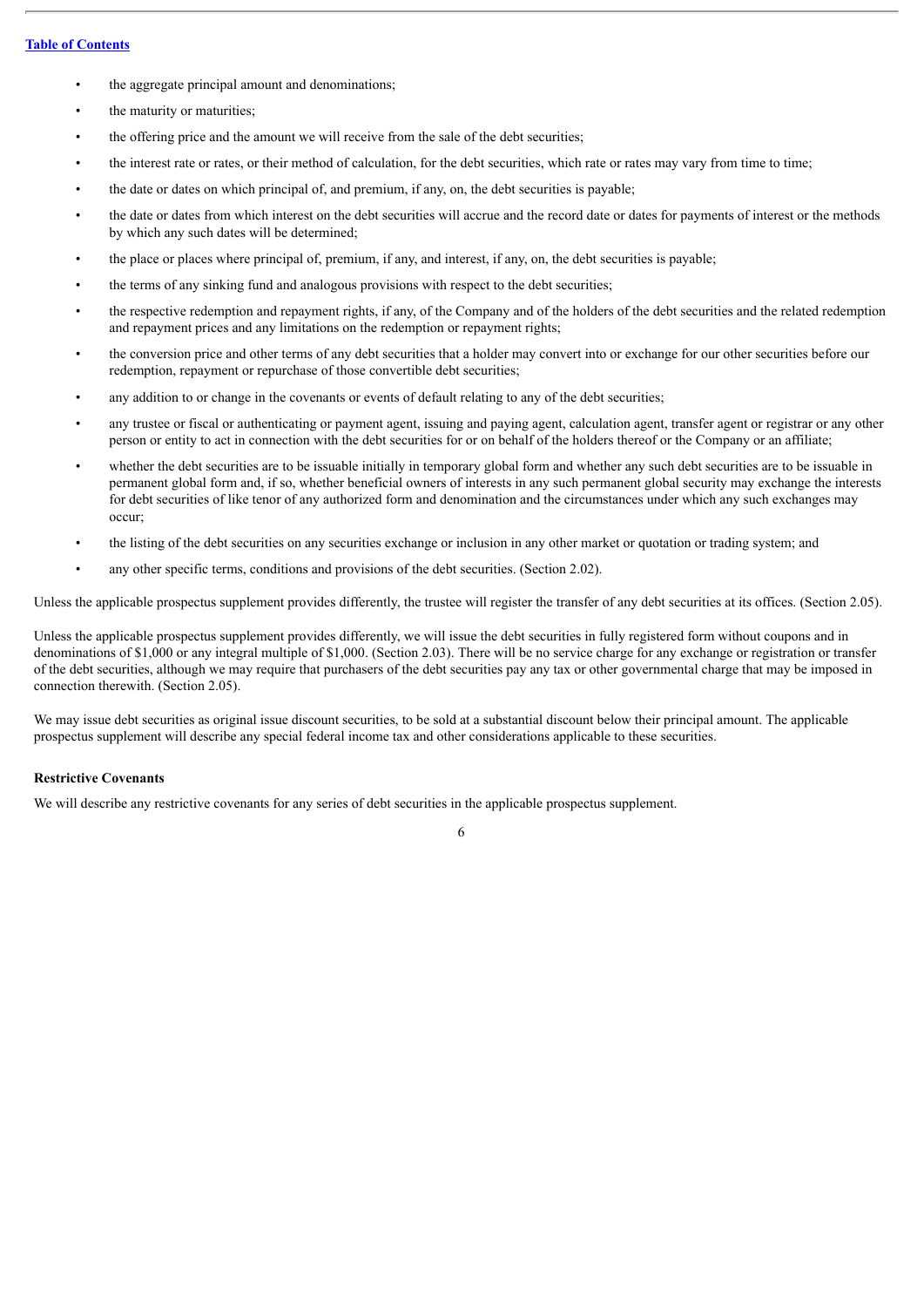### **Consolidation, Merger and Sale of Assets**

Without the consent of the holders of any of the outstanding debt securities, we may consolidate with or merge into any other corporation, or convey or transfer our properties and assets substantially as an entirety to any person, as long as:

- the successor is a corporation organized and existing under the laws of the United States of America or any State or the District of Columbia;
- the successor corporation assumes our obligations on the debt securities and under the Indenture;
- immediately after giving effect to the transaction, no event of default, and no event that, after notice or lapse of time, or both, would become an event of default, has occurred and is continuing; and
- other conditions described in the Indenture are met. (Section 12.01).

Accordingly, the holders of debt securities may not have protection in the event of a highly leveraged transaction, reorganization, restructuring, merger or similar transaction involving us that may adversely affect the holders. The existing protective covenants applicable to the debt securities would continue to apply to us in the event of a leveraged buyout initiated or supported by us, our management, or any of our affiliates or their management, but may not prevent such a transaction from taking place.

### **Events of Default**

The following are "events of default" with respect to debt securities of any series, unless it is either inapplicable to a particular series or is specifically deleted or modified in any supplemental indenture or other document under which such series is issued:

- default in the payment of any interest installment with respect to any of the debt securities of that series, as and when the same shall become due and payable, and continuance of such default for a period of thirty (30) days after receipt by us of written notice of the default from any holder of debt securities or the trustee;
- default in the payment of the principal of, or premium, if any, on, any of the debt securities of that series, as and when the same shall become due and payable, either at maturity, upon redemption, by declaration or otherwise, and continuance of such default for a period of thirty (30) days after receipt by us of written notice of the default from any holder of debt securities or the trustee;
- default in the making of any payment for a sinking, purchase or analogous fund provided for in respect of any of the debt securities of that series, as and when the same shall become due and payable, and continuance of such default for a period of thirty (30) days after receipt by us of written notice of the default from any holder of debt securities or the trustee;
- failure by us to observe or perform any other covenant or agreement in respect of any of the debt securities of that series, or in the Indenture with respect to that series, for a period of ninety (90) days after the trustee gives us written notice of the default, or holders of at least 25% in aggregate principal amount of the outstanding debt securities of that series give us and the trustee written notice of the default; and
- certain events of bankruptcy, insolvency and reorganization as more fully described in the Indenture. (Section 7.01).

The applicable prospectus supplement will describe any additional events of default that may be added to the Indenture for a particular series of debt securities. (Section 7.01). No event of default with respect to a particular series of debt securities issued under the Indenture necessarily constitutes an event of default with respect to any other series of debt securities issued under the Indenture.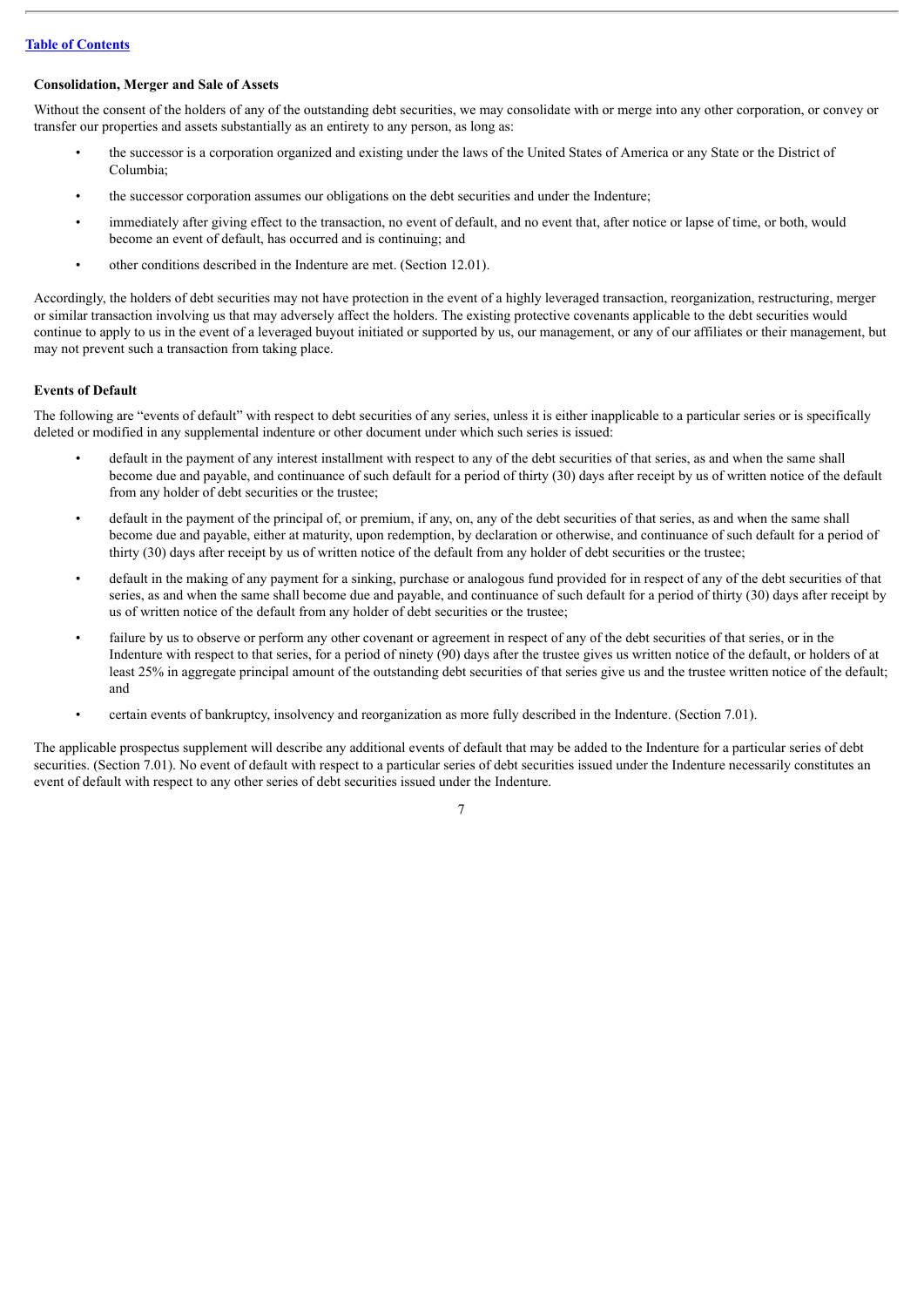The Indenture provides that the trustee will, within ninety (90) days after the occurrence of a default with respect to the debt securities of any series, mail to the holders of those debt securities notice of all uncured defaults known to it; *provided*, that except in the case of default in payment of the principal of, premium, if any, or interest, if any, on, any of the debt securities of that series, the trustee may withhold the notice if and so long as it in good faith determines that withholding the notice is in the interests of the holders of the debt securities of that series. The term "default" for the purpose of this provision means any event that is, or after notice or lapse of time, or both, would be, an event of default with respect to the debt securities of such series. (Section 7.08).

If an event of default with respect to debt securities of any series at the time outstanding occurs and is continuing, unless the principal of all of the debt securities of that series has already become due and payable, either the trustee or the holders of at least 25% in aggregate principal amount of the outstanding debt securities of that series, by notice in writing to us, may declare the principal amount (or, the portion of the principal amount as may be specified in the terms of the series) of all of the debt securities of that series to be due and payable immediately. (Section 7.01). Prior to any declaration accelerating the maturity of any series of debt securities, the holders of a majority in aggregate principal amount of the outstanding debt securities of that series may, on behalf of the holders of all debt securities of that series, waive any past default or event of default under the Indenture with respect to the debt securities of that series and its consequences except a default (i) in the payment of the principal of, premium, if any, or interest, if any, on, any debt securities of that series or (ii) in respect of a covenant or provision under the Indenture applicable to that series that cannot be modified or amended without the consent of the holder of each outstanding debt security of that series. (Section 7.07). At any time after making a declaration of acceleration with respect to debt securities of any series, but before obtaining or entering of a judgment or decree for the payment of money, the holders of a majority in aggregate principal amount of the outstanding debt securities of the series may, in some circumstances, rescind and annul the acceleration. (Section 7.01).

The Indenture provides that, except for the duty of the trustee in the case of an event of default to act with the required standard of care, the trustee will be under no obligation to exercise any of the rights or powers vested in it by the Indenture at the request, order or direction of any of the holders, unless the holders have offered to the trustee reasonable security or indemnity. (Sections 8.01 and 8.02).

The Indenture provides that the holders of a majority in aggregate principal amount of the outstanding debt securities of any series may direct the time, method and place of conducting any proceeding for any remedy available to the trustee, or exercising any trust or power conferred on the trustee in respect of the debt securities of that series, except for cases in which the trustee being advised by counsel in writing determines that the action or proceeding may not lawfully be taken or would be in conflict with the terms of the Indenture or if the determination is made that the action or proceeding would involve the trustee in personal liability or would be unduly prejudicial to the holders of the debt securities of that series not joining in the direction. (Section 7.07). Otherwise, a holder of debt securities of a series may not pursue any remedy with respect to the Indenture or any debt securities of that series unless:

- such holder of debt securities of that series gives us and the trustee written notice of a continuing default;
- the holders of at least 25% in aggregate principal amount of the debt securities of that series then outstanding make a written request to the trustee, with a copy to us, to pursue the remedy;
- the holders of at least 25% in aggregate principal amount of the debt securities of that series then outstanding offer the trustee reasonable security or indemnity satisfactory to the trustee against any costs, expenses and liabilities incurred in connection therewith;
- the trustee does not institute any action, suit or proceeding within sixty (60) days after receipt of the notice, request and offer of indemnity; and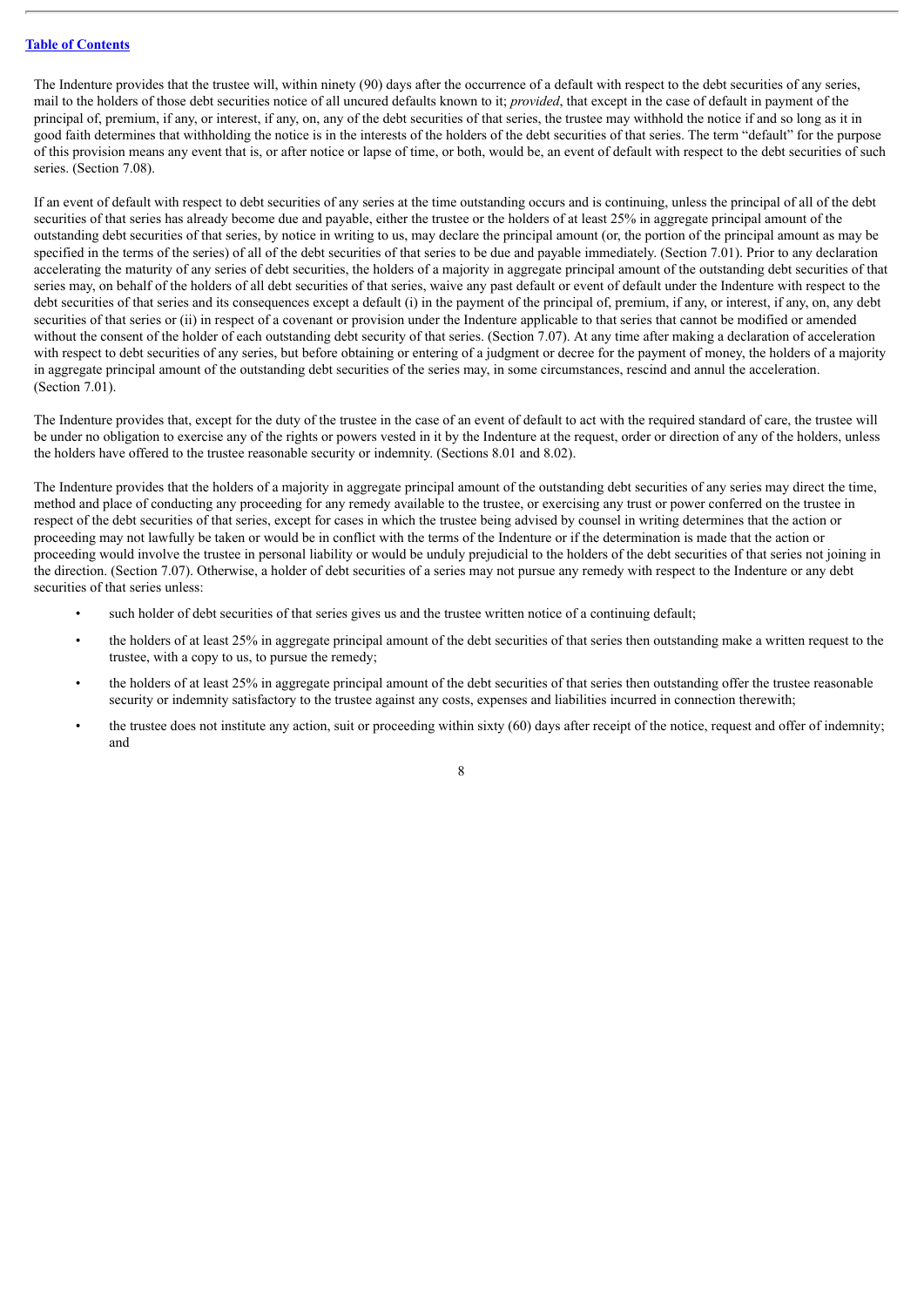during such sixty (60)-day period, the holders of a majority in aggregate principal amount of the debt securities of that series then outstanding do not give the trustee a direction that is inconsistent with such written request.

However, these limitations do not apply to the right of any holder of any debt securities to receive payment of the principal of, premium, if any, and interest, if any, on, the debt securities of a series or to bring suit for the enforcement of any such payment on or after the due date expressed in the debt securities, which right shall not be impaired or affected without the consent of the holder. (Section 7.04). We are required to furnish annually to the trustee a statement as to our performance and observance of and compliance with the terms, provisions, covenants and conditions of the Indenture and as to any default in our performance, observance or compliance. (Section 5.06).

### **Global Securities**

We may issue the debt securities of a series as one or more fully registered global securities. We will deposit the global securities with, or on behalf of, a depositary identified in the applicable prospectus supplement relating to the series. We will register the global securities in the name of the depositary or its nominee. In such case, one or more global securities will be issued in a denomination or aggregate denominations equal to the aggregate principal amount of outstanding debt securities of the series represented by the global security or securities. Until any global security is exchanged, in whole or in part, for debt securities in definitive certificated form, the depositary or its nominee may not transfer the global certificate except as a whole to each other, another nominee or their successors and except as described in the applicable prospectus supplement. (Section 2.11).

The applicable prospectus supplement will describe the specific terms of the depositary arrangement with respect to a series of debt securities that a global security will represent.

### **Modification of the Indenture**

The Indenture provides that we and the trustee may, without the consent of any holders of debt securities, enter into supplemental indentures for the purposes, among other things, of:

- adding further events of default or other covenants, restrictions or conditions for the benefit of the holders of all or any series of debt securities<sup>:</sup>
- establishing the form or terms of any series of debt securities; or
- clarifying or curing ambiguities or inconsistencies in the Indenture or making other provisions in regard to matters or questions arising under the Indenture or any supplemental indenture or debt securities of a series, which will not adversely affect the interests of the holders of any affected series of debt securities in any material respect. (Section 11.01).

We and the trustee, with the consent of the holders of not less than a majority in aggregate principal amount of the outstanding debt securities of each series to be affected, may execute supplemental indentures for the purpose of adding any provisions to or changing in any manner or eliminating any of the provisions of the Indenture or of any supplemental indenture or debt securities of a series or of modifying in any manner the rights of the holders of the debt securities of that series to be affected, except that no such supplemental indenture may, without the consent of the holders of all debt securities of that series then outstanding:

• change the fixed maturity (which term for these purposes does not include payments due pursuant to any sinking, purchase or analogous fund) of any debt securities, reduce the principal amount thereof, reduce the rate or extend the time of payment of interest thereon, reduce any premium payable upon the redemption thereof, or impair the right to institute suit for the enforcement of any such payment on or after the maturity thereof (or, in the case of redemption on or after the redemption date, without the consent of the holder of each debt security so affected); or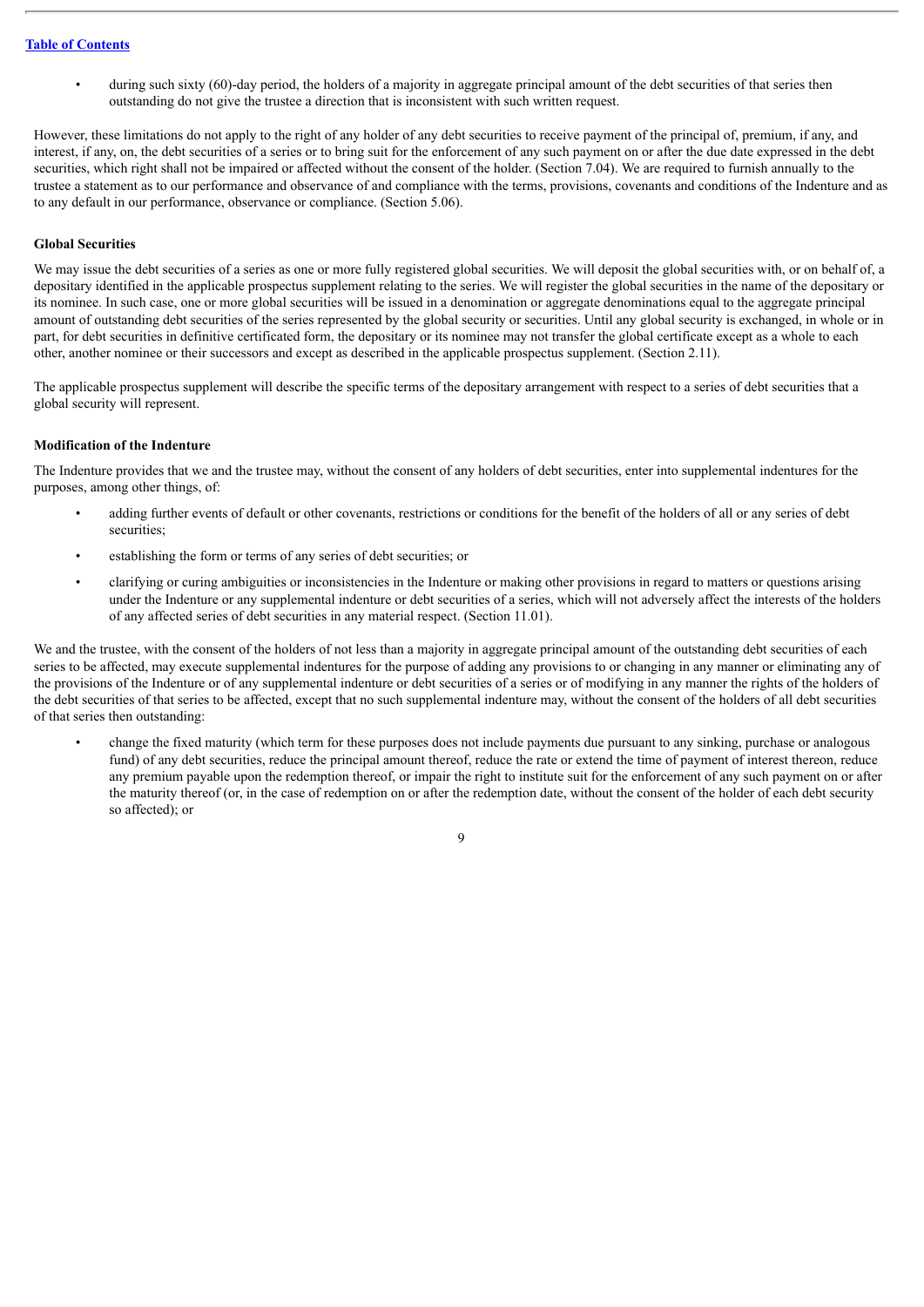• reduce the percentage of debt securities of a series required to approve any such supplemental indenture. (Section 11.02).

### **The Effect of Our Corporate Structure on Our Payment of the Debt Securities**

The debt securities are the obligations of the Company exclusively. Because our operations are currently conducted in significant part through subsidiaries, the cash flow and our consequent ability to service our debt, including the debt securities, are dependent, in part, upon the earnings of our subsidiaries and the distribution of those earnings to us or upon loans or other payments of funds by those subsidiaries to us. Our subsidiaries are separate and distinct legal entities. They have no obligation, contingent or otherwise, to pay any amounts due on the debt securities or to make any funds available for our payment of any amounts due on the debt securities, whether by dividends, loans or other payments. In addition, our subsidiaries' payments of dividends and making of loans and advances to us may be subject to statutory or contractual restrictions and are contingent upon the earnings of those subsidiaries and various business considerations.

The debt securities will be structurally subordinated to all existing and future indebtedness and other liabilities, including current liabilities and commitments under leases, if any, of our subsidiaries. Any right of ours to receive assets of any of our subsidiaries upon liquidation or reorganization of the subsidiary (and the consequent right of the holders of the debt securities to participate in those assets) will be structurally subordinated to the claims of that subsidiary's creditors (including trade creditors), except to the extent that we are recognized as a creditor of the subsidiary, in which case our claims would still be subordinated to any security interests in the subsidiary's assets and any of the subsidiary's indebtedness senior to that which we hold.

### **No Restriction on Sale or Issuance of Stock of Subsidiaries**

The Indenture contains no covenant that we will not sell, transfer or otherwise dispose of any shares of, securities convertible into, or options, warrants or rights to subscribe for or purchase shares of, voting stock of any of our subsidiaries. It also does not prohibit any subsidiary of the Company from issuing any shares of, securities convertible into, or options, warrants or rights to subscribe for or purchase shares of, such subsidiary's voting stock.

### **No Personal Liability of Incorporators, Stockholders, Officers, Directors or Employees**

No recourse for the payment of the principal of, premium, if any, or interest, if any, on, any debt securities issued under the Indenture, or for any claim based thereon or otherwise in respect thereof, and no recourse under or upon any of our obligations, covenants or agreements in the Indenture or in a supplemental indenture or in any debt securities issued under the Indenture, or because of the creation of any indebtedness represented thereby, will be had against any of our incorporators, stockholders, officers, directors or employees or of any successor person thereof. Each holder, by accepting debt securities issued under the Indenture, waives and releases all such liability. The waiver and release are part of the consideration for the issuance of the debt securities. This waiver may not be effective to waive liabilities under the federal securities laws. (Section 14.01).

### **Reports to Holders and SEC Reports**

We will, so long as any debt securities of any series are outstanding, file with the trustee and the SEC, and transmit to holders of debt securities, the information, documents and other reports, and such summaries thereof, as may be required pursuant to the Trust Indenture Act of 1939, as amended, at the times and in the manner provided in that Act; *provided*, that any such information, documents or other reports required to be filed with the SEC pursuant to Section 13 or Section 15(d) of the Exchange Act will be filed with the trustee within thirty (30) days after the information, documents or other reports are required to be filed with the SEC. All such required information, documents and other reports will be deemed filed with the trustee and transmitted to holders of debt securities at the time such information, documents or other reports are publicly filed with the SEC via the SEC's EDGAR filing system (or any successor system); *provided, however*, that the trustee will have no responsibility to determine whether or not such filing has taken place. (Section 6.04).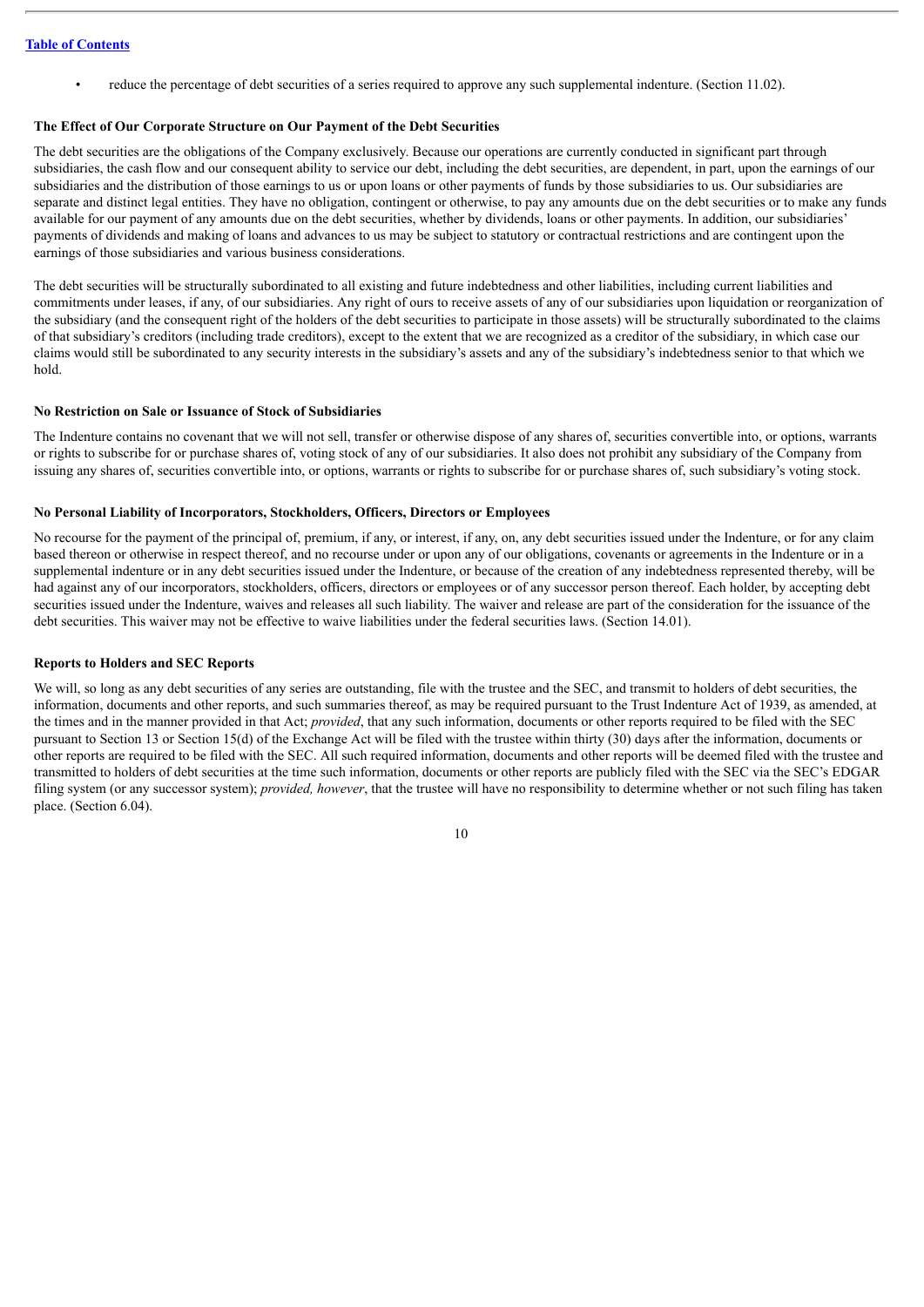### **Regarding the Trustee**

U.S. Bank National Association is the trustee under the Indenture. Notice to the trustee should be directed to:

U.S. Bank National Association 214 North Tryon Street, 27th Floor Charlotte, North Carolina 28202 Attention: Global Corporate Trust Mailcode: CN-NC-H27A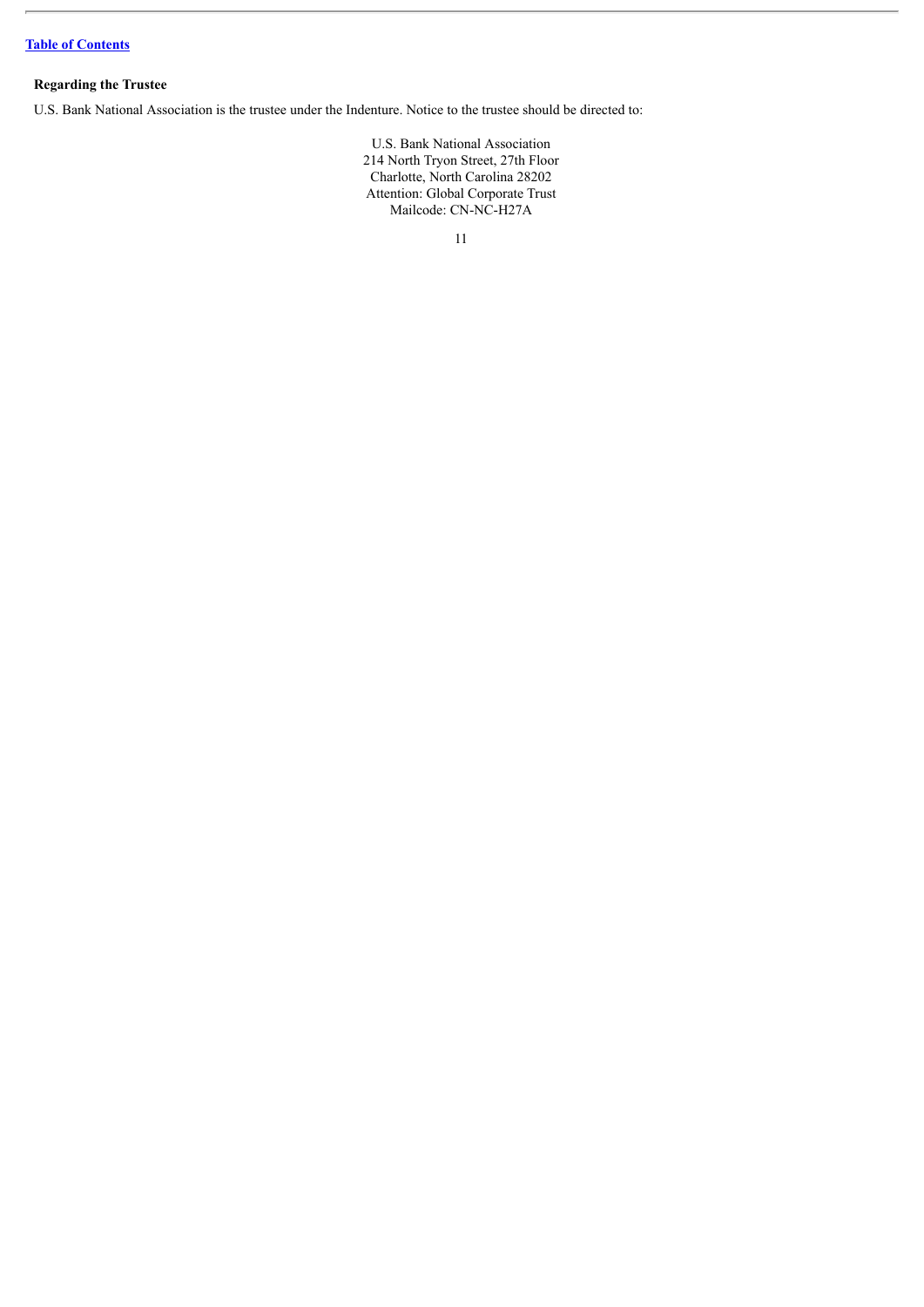### **DESCRIPTION OF OUR PREFERRED STOCK**

<span id="page-29-0"></span>Under our Restated Certificate of Incorporation, as amended (the "Restated Certificate of Incorporation"), our board of directors (without any further vote or action by our stockholders) may authorize the issuance, in one or more series, of up to:

- 50,000 shares of Convertible Preferred Stock, par value \$100.00 per share;
- 50,000 shares of Non-Convertible Preferred Stock, par value \$100.00 per share; and
- 20,000,000 shares of Preferred Stock, par value \$0.01 per share (collectively, the "preferred stock").

Our board of directors is authorized, subject to any limitations prescribed by law, to provide for the issuance of preferred stock in series and to fix the number of shares included in such series and the designations, relative powers, preferences and rights, and the qualifications, limitations or restrictions, thereof. As of November 30, 2020, there were no shares of preferred stock issued and outstanding.

The following description sets forth certain general terms and provisions of each of the three classes of our preferred stock that we may offer under this prospectus and the applicable prospectus supplement. This description does not purport to be complete and is subject to, and is qualified in its entirety by reference to, the Restated Certificate of Incorporation and the certificate of designations relating to each particular series of offered preferred stock, which will be filed with the SEC (and incorporated by reference into the registration statement) in connection with such offered preferred stock. We will provide additional or different terms of any series of preferred stock in the applicable prospectus supplement.

### **General**

The offered preferred stock, when issued in accordance with the terms of the Restated Certificate of Incorporation and of the applicable certificate of designations and as described in the applicable prospectus supplement, will be fully paid and non-assessable.

To the extent not fixed in the Restated Certificate of Incorporation, the relative powers, preferences and rights, and the qualifications, limitations or restrictions, of the offered preferred stock of any series will be as fixed by our board of directors pursuant to a certificate of designations relating to such series. The prospectus supplement relating to the offered preferred stock of each such series shall specify the terms thereof, including:

- the class, series title or designation and stated value, if any, for such offered preferred stock;
- the maximum number of shares of offered preferred stock in such series, the liquidation preference per share and the offering price per share for such series;
- the dividend preferences and the dividend rates, periods and/or payment dates or methods of calculation thereof applicable to such offered preferred stock;
- whether dividends will be cumulative and, if cumulative, the date from which dividends on such offered preferred stock will accumulate;
- the provisions for a retirement or sinking fund, if any, with respect to such offered preferred stock;
- the provisions for redemption, if applicable, of such offered preferred stock;
- the voting rights, if any, of shares of such offered preferred stock;
- any listing of such offered preferred stock for trading on any securities exchange or any authorization of such offered preferred stock for quotation in an interdealer quotation system of a registered national securities association;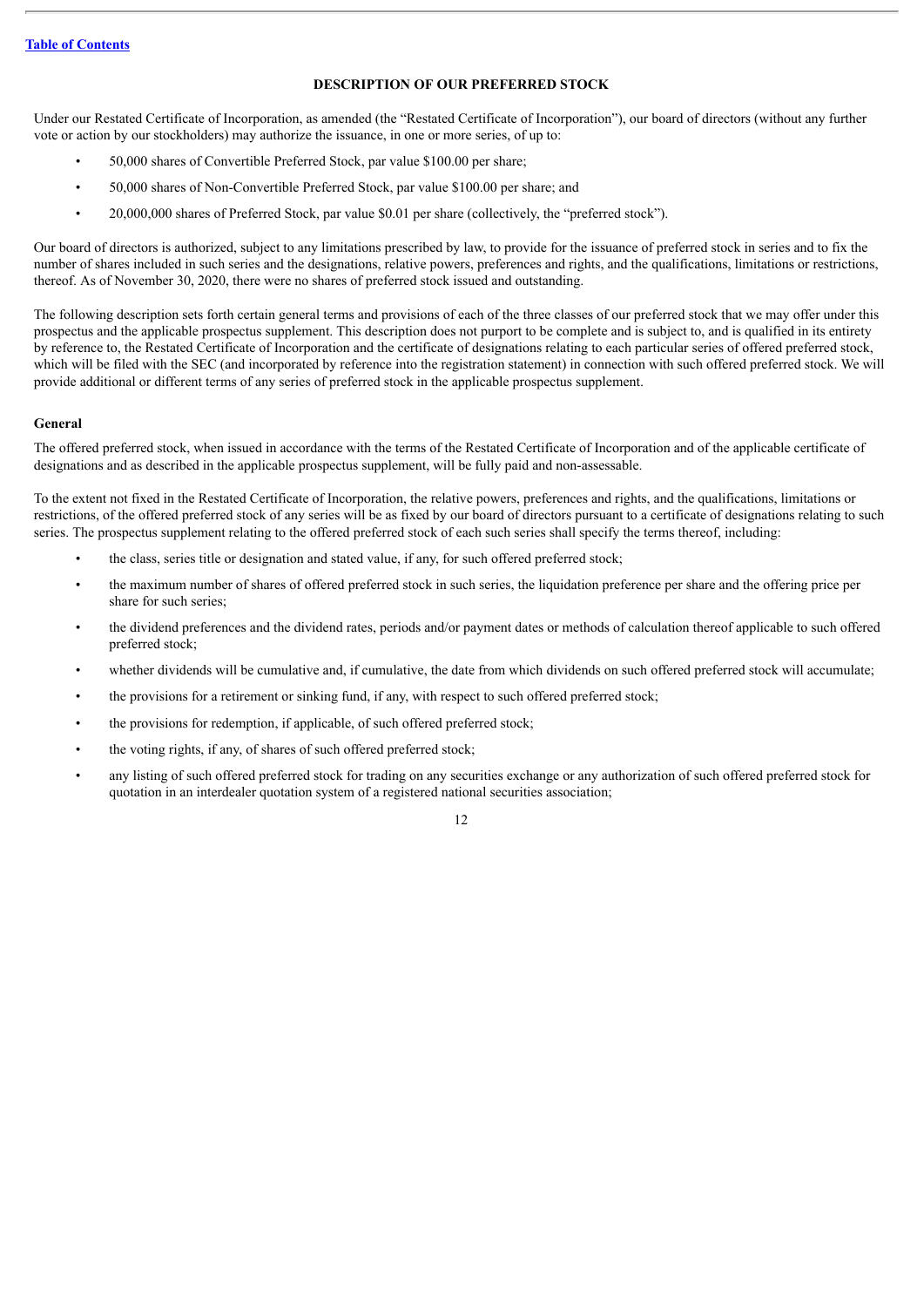- the terms and conditions, if applicable, upon which such offered preferred stock will be convertible into, or exchangeable for, any of our other securities, including the title of any such securities and the conversion or exchange price therefor;
- a discussion of federal income tax considerations applicable to such offered preferred stock; and
- any other specific terms, preferences, rights, limitations or restrictions of such offered preferred stock.

Subject to the terms of the Restated Certificate of Incorporation and to any limitations contained in the certificate of designations pertaining to any thenoutstanding series of preferred stock, we may issue additional series of preferred stock at any time or from time to time, with such powers, preferences and relative, participating, optional or other special rights and qualifications, limitations or restrictions thereof, as our board of directors shall determine, all without any further vote or action by our stockholders, including the holders of any then-outstanding series of any class of our preferred stock.

### **Dividends**

Holders of any series of offered preferred stock will be entitled to receive cash dividends when, as and if declared by our board of directors out of our funds legally available therefor, at such rate and on such dates as will be set forth in the applicable prospectus supplement. Each dividend will be payable to holders of record as they appear on our stock books on the record date fixed by our board of directors. Dividends, if cumulative, will be cumulative from and after the date set forth in the applicable prospectus supplement.

### **Liquidation Rights**

The Restated Certificate of Incorporation provides that, in the event of our liquidation or dissolution, or a winding up of our affairs, whether voluntary or involuntary, or in the event of our merger or consolidation, no distributions will be made to holders of any class of our common stock until after payment or provision for payment of our debts or liabilities and any amounts to which holders of our preferred stock shall be entitled. The applicable prospectus supplement will specify the amount and type of distributions to which the holders of any series of offered preferred stock would be entitled upon the occurrence of any such event.

### **Redemption**

If so stated in the applicable prospectus supplement, the offered preferred stock will be redeemable, in whole or in part, at our option, at the times, at the redemption prices and in accordance with any additional terms and conditions set forth in the applicable prospectus supplement.

### **Voting Rights**

Except as expressly required by applicable law, the holders of any series of offered preferred stock will not be entitled to vote on any matter submitted for approval by our stockholders.

### **Conversion**

If shares of the preferred stock are convertible into any other class of our securities, the applicable prospectus supplement will set forth the terms and conditions relating to such conversion. Such terms will include the designation of the security into which the shares are convertible, the conversion price, the conversion period, whether conversion will be at the option of the holder or at our option, any events requiring an adjustment of the conversion price and provisions affecting conversion in the event of the redemption of the offered preferred stock. If the preferred stock is convertible into Common Stock or into any other of our securities for which there exists an established public trading market at the time of such conversion, such terms may include provisions for calculating the amount of such security to be received by the holders of the offered preferred stock according to the market price of such security as of a time stated in the applicable prospectus supplement.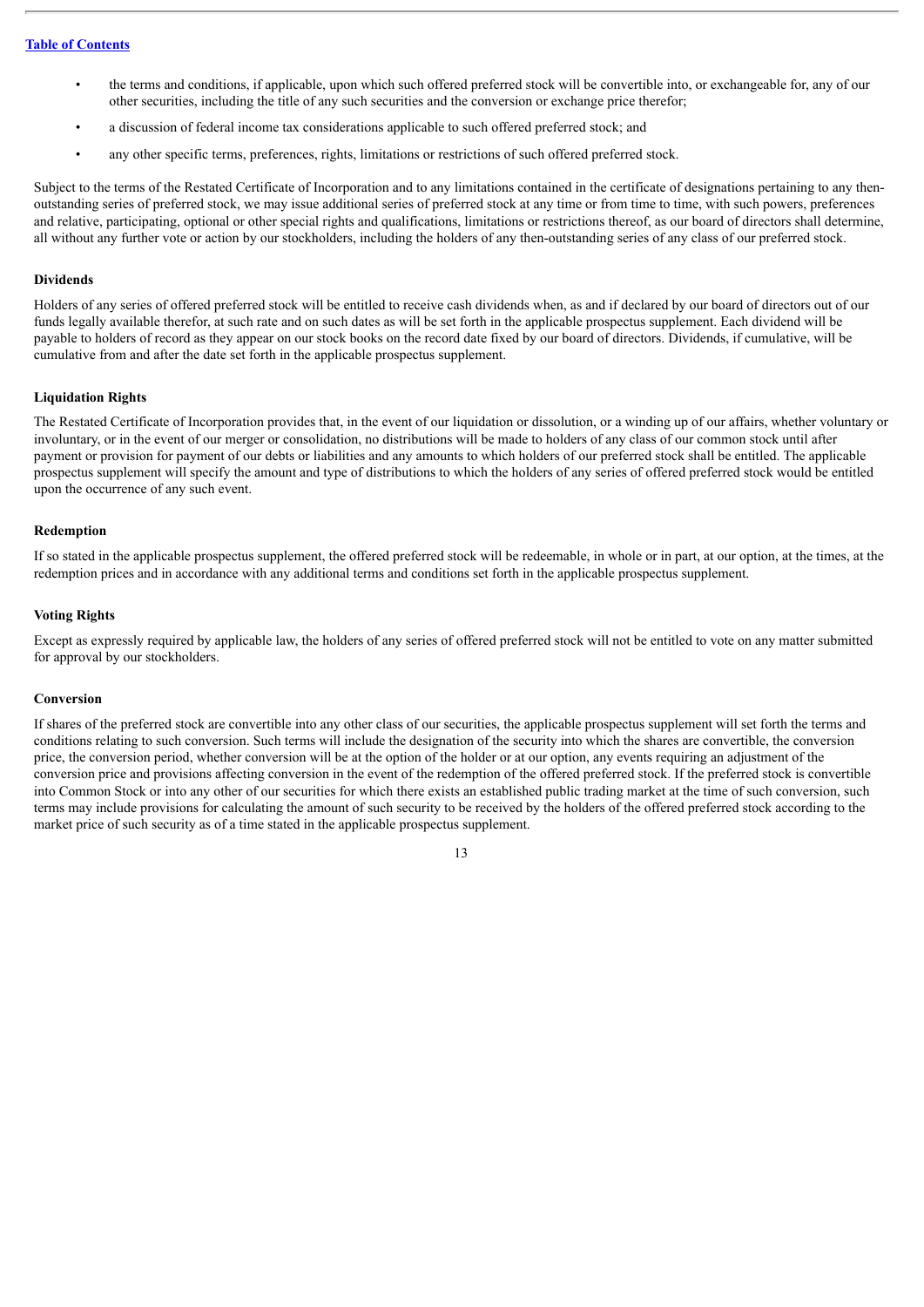### **DESCRIPTION OF OUR COMMON STOCK AND CLASS C COMMON STOCK**

### <span id="page-31-0"></span>**General**

We or any selling security holder to be named in a prospectus supplement may offer under this prospectus and the applicable prospectus supplement shares of our Common Stock or Class C Common Stock, either separately or together with, or upon the conversion of or in exchange for, other securities. If this prospectus is being delivered in connection with such an offer, all of the details thereof will be set forth in the applicable prospectus supplement.

The following description sets forth certain general terms and provisions of our Common Stock and Class C Common Stock that we or any selling security holder may offer under this prospectus and the applicable prospectus supplement, as well as certain general terms and provisions of our Class B Common Stock that will not be offered under this prospectus. This description does not purport to be complete and is subject to, and is qualified in its entirety by reference to: (i) the Restated Certificate of Incorporation; (ii) our Amended and Restated By-laws (the "Amended and Restated By-laws"); (iii) the certificate of designations filed by us with respect to shares of any series of preferred stock which may be issued subsequent to the date of this prospectus (and as described in any applicable prospectus supplement); and (iv) the applicable provisions of the General Corporation Law of the State of Delaware (the "DGCL"). We encourage you to review complete copies of the Restated Certificate of Incorporation and the Amended and Restated By-laws, which we have previously filed with the SEC. See "Where You Can Find More Information."

In addition to the three classes of preferred stock described above, our authorized capital stock consists of:

- 30,000,000 shares of Common Stock, par value \$1.00 per share;
- 10,000,000 shares of Class B Common Stock, par value \$1.00 per share; and
- 20,000,000 shares of Class C Common Stock, par value \$1,00 per share.

As of November 30, 2020, we had issued and outstanding: (i) 7,141,447 shares of Common Stock and (ii) 2,232,242 shares of Class B Common Stock. As of November 30, 2020, there were no shares of Class C Common Stock issued and outstanding.

The outstanding shares of Common Stock and Class B Common Stock are, and any shares of Common Stock or Class C Common Stock offered under this prospectus and the applicable prospectus supplement will be, upon issuance and payment therefor in accordance with the Restated Certificate of Incorporation and as described in the applicable prospectus supplement, fully paid and non-assessable.

### **Voting Rights**

Except to the extent otherwise provided by law, holders of Common Stock, Class B Common Stock and Class C Common Stock vote together as a single voting group on any matters brought before our stockholders. Holders of Common Stock are entitled to one (1) vote per share on all such matters, while holders of Class B Common Stock are entitled to twenty (20) votes per share on all such matters and holders of Class C Common Stock are entitled to one-twentieth (1/20) vote per share on all such matters. None of our Common Stock, Class B Common Stock or Class C Common Stock possesses any cumulative voting rights under the Restated Certificate of Incorporation.

Under the Restated Certificate of Incorporation, we may not alter or change the relative rights, preferences, privileges, restrictions, dividend rights, voting powers or other powers of our Common Stock, Class B Common Stock or Class C Common Stock without approval by the holders of each class of stock to be adversely affected thereby (voting as a separate class). Such approval requires the affirmative vote of not less than two-thirds (2/3) of all the votes entitled to be voted by the holders of each such class of stock. In the case, however, of a proposed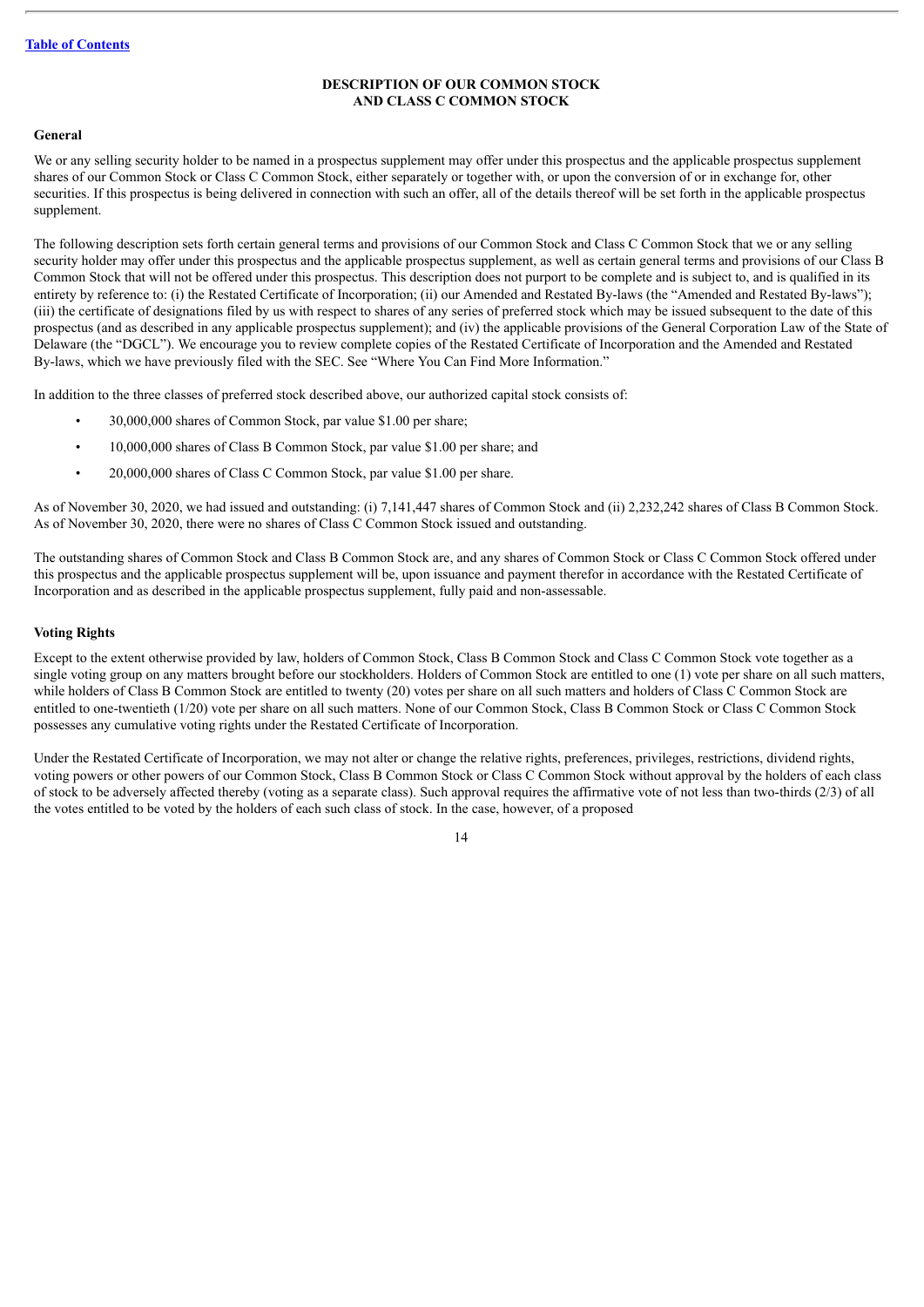increase in the authorized number of shares of Common Stock, Class B Common Stock or Class C Common Stock, the Restated Certificate of Incorporation requires the affirmative vote of a majority of all the votes entitled to be voted by the holders of Common Stock, Class B Common Stock and Class C Common Stock, voting together as a single class.

### **Dividends**

### *General*

Subject to any prior rights of holders of shares of any then-outstanding series of preferred stock, and to the provisions regarding relative dividend rights discussed below, holders of all three classes of our common stock are entitled to receive dividends when, as and if declared by our board of directors out of funds legally available therefor. See also "Description of Our Preferred Stock—Dividends."

### *Relative Dividend Rights*

Holders of Common Stock are entitled to receive such dividends, including stock dividends, if any, in such amounts and at such rates per share as may be declared by our board of directors out of funds legally available therefor. Holders of Class B Common Stock are entitled to receive such dividends, including stock dividends, if any, in such amounts and at such rates per share as may be declared by our board of directors out of funds legally available therefor; *provided, however*, that any such dividends may not exceed any such dividends declared and paid to holders of Common Stock. Dividends declared and paid to holders of Common Stock may exceed any dividends declared and paid to holders of Class B Common Stock. A dividend of shares may be declared and paid in Common Stock to holders of Common Stock and in Class B Common Stock to holders of Class B Common Stock, if the number of shares paid per share to holders of Common Stock and Class B Common Stock is the same.

Any dividends declared and paid to holders of Common Stock and Class C Common Stock must be equal in amount or value and may exceed, but not be less than, any such dividends declared and paid to holders of Class B Common Stock. Dividends of shares of Common Stock may be paid to holders of Common Stock and Class C Common Stock only, or to holders of all classes of our common stock if the number of shares paid per share to such holders is the same. Similarly, dividends of shares of Class B Common Stock may be paid to holders of Common Stock and Class C Common Stock only, or to holders of all classes of our common stock if the number of shares paid per share to such holders is the same. Dividends of shares of Class C Common Stock may be paid to holders of Common Stock and Class C Common Stock only, or to holders of all classes of our common stock if the number of shares paid per share to such holders is the same. Additionally, a dividend of shares of Common Stock may be paid to holders of Common Stock simultaneously with a dividend of shares of Class B Common Stock to holders of Class B Common Stock and a dividend of shares of Class C Common Stock to holders of Class C Common Stock, provided that the number of shares paid per share to holders of each such class is the same.

If only shares of Class B Common Stock and Class C Common Stock are outstanding, then a dividend of shares of Common Stock, Class B Common Stock or Class C Common Stock may be declared and paid to holders of Class C Common Stock only, or to holders of Class B Common Stock and Class C Common Stock if the number of shares paid per share to such holders is the same, provided that a dividend of shares of Class B Common Stock may be declared and paid to holders of Class B Common Stock while holders of Class C Common Stock receive shares of Common Stock or Class C Common Stock if the number of shares paid per share to such holders is the same. Additionally, if only shares of Class B Common Stock and Class C Common Stock are outstanding, then a dividend of shares of Common Stock or Class B Common Stock may be declared and paid to holders of Class B Common Stock only, provided that a dividend of shares of Common Stock or Class C Common Stock is declared and paid to holders of Class C Common Stock and the number of shares paid per share to such holders is the same.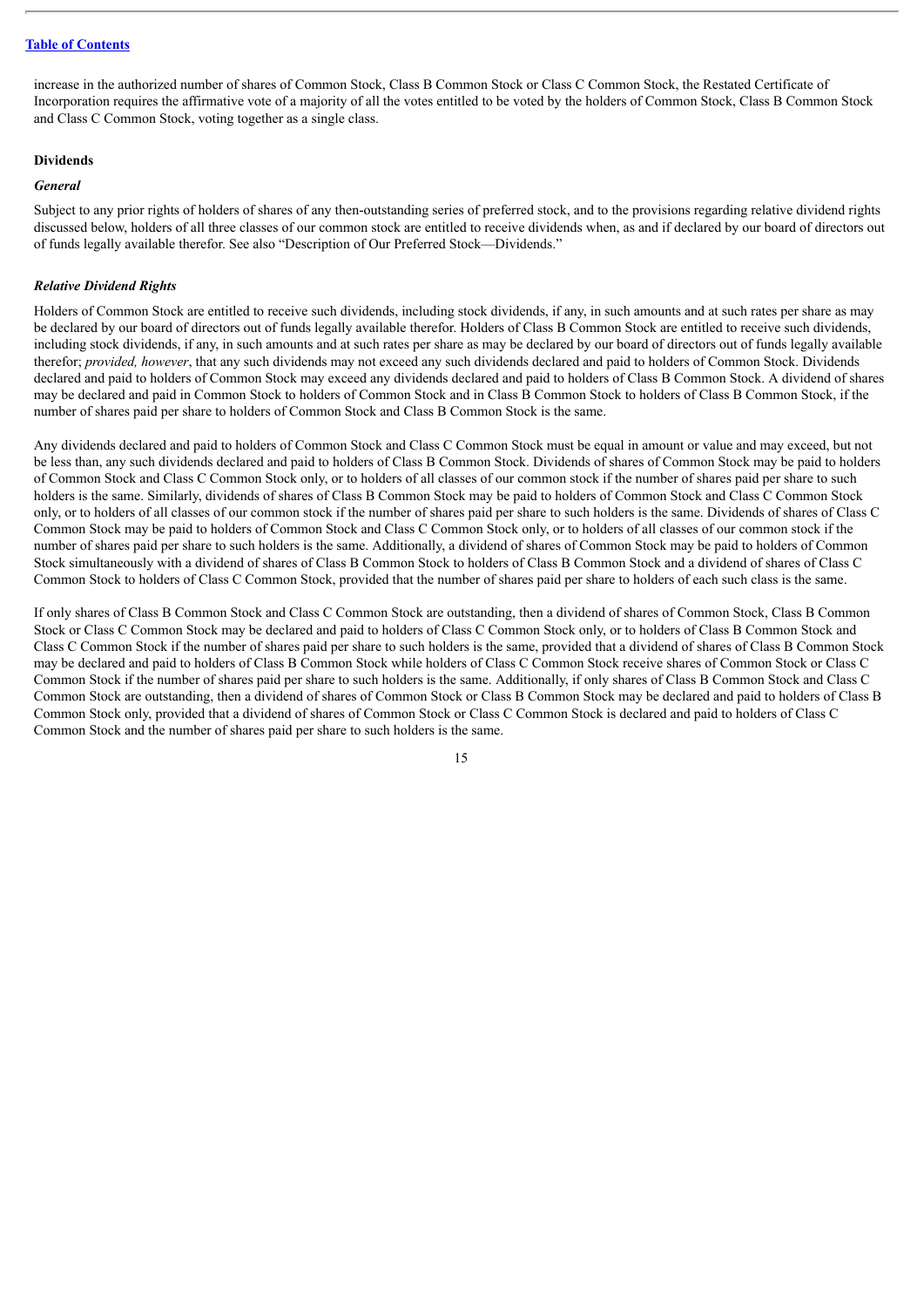If only shares of Common Stock and Class C Common Stock are outstanding, then a dividend of shares of Common Stock, Class B Common Stock or Class C Common Stock may be declared and paid to holders of Common Stock and Class C Common Stock if the number of shares paid per share to such holders is the same. Additionally, if only shares of Common Stock and Class C Common Stock are outstanding, then a dividend of shares of Common Stock may be declared and paid to holders of Common Stock and a dividend of shares of Class C Common Stock may be declared and paid to holders of Class C Common Stock if the number of shares paid per share to such holders is the same.

### **Preemptive Rights**

Generally, holders of Common Stock, Class B Common Stock and Class C Common Stock do not have any preemptive or other rights to subscribe for additional shares of any class of our capital stock. If, in the future, we take any action that gives such rights to holders of any shares of Common Stock, Class B Common Stock or Class C Common Stock, the terms of such rights will be described in the applicable prospectus supplement.

### **Liquidation Rights**

The Restated Certificate of Incorporation provides that, in the event of our liquidation or dissolution, or a winding up of our affairs, whether voluntary or involuntary, or in the event of our merger or consolidation, no distributions will be made to holders of any class of our common stock until after payment or provision for payment of our debts or liabilities, plus any amounts payable to holders of shares of any then-outstanding series of preferred stock. After we make such payments (or provisions therefor), holders of our Common Stock, Class B Common Stock and Class C Common Stock would be entitled to share ratably (i.e., an equal amount of assets for each share of such stock) in the distribution of our remaining assets.

#### **Conversion Rights**

Shares of Common Stock and Class C Common Stock do not possess any conversion rights. Shares of Class B Common Stock are convertible, at the option of the holder and without the payment of any additional consideration to us, into shares of Common Stock on a one share for one share basis by such holder providing written notice of the request for conversion to the Company. Shares of Class B Common Stock are not convertible into shares of Class C Common Stock.

### **Transferability and Public Trading Market**

There are no restrictions on the transferability of shares of Common Stock, Class B Common Stock or Class C Common Stock. Our Common Stock is listed and traded on the NASDAQ Global Select Market under the symbol "COKE." Neither our Class B Common Stock nor our Class C Common Stock is currently listed for trading on any securities exchange or authorized for quotation in an interdealer quotation system of a registered national securities association. As neither our Class B Common Stock nor our Class C Common Stock are registered, shares of such classes may be "restricted securities" under the federal securities laws, depending on certain facts and circumstances associated with such shares.

The transfer agent and registrar for our Common Stock and Class B Common Stock is American Stock Transfer & Trust Company, LLC, 6201 15th Avenue, Brooklyn, New York 11219.

### **Other Factors**

### *Provision Regarding Redemption or Call of Class C Common Stock*

The Restated Certificate of Incorporation specifically provides that shares of Class C Common Stock shall not be made subject to any redemption or call by us.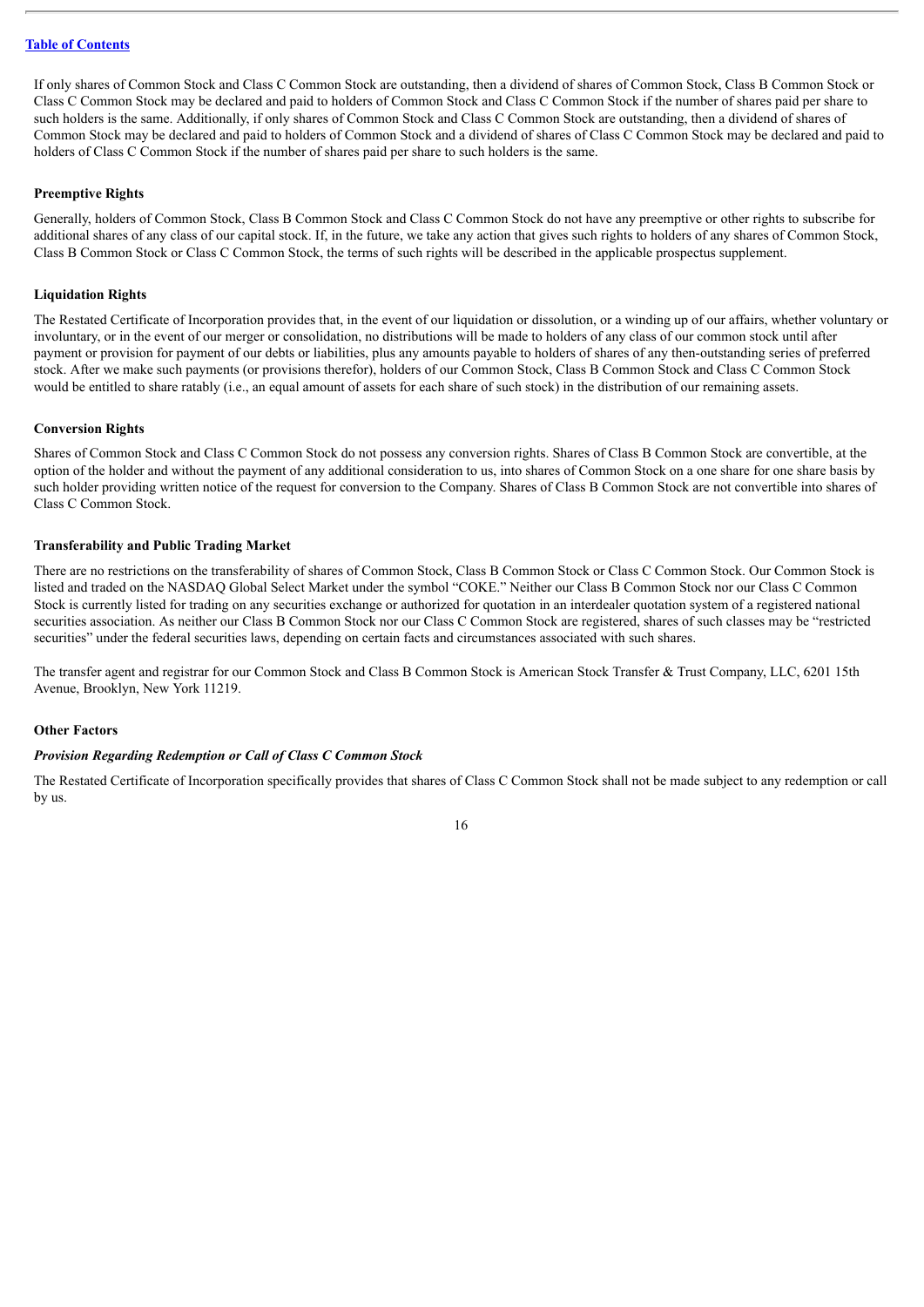### *Stock Splits and Reverse Stock Splits*

The Restated Certificate of Incorporation provides that, except for dividends of our stock, which are governed by the provisions described above, shares of Class B Common Stock outstanding at any time shall not be split up or subdivided, whether by stock distribution, reclassification, recapitalization or otherwise, so as to increase the number of shares thereof issued and outstanding, unless at the same time the shares of Common Stock are split up or subdivided in like manner, in order to maintain the same proportionate equity ownership (i.e., the same proportion of shares held by each class) between the holders of Common Stock and Class B Common Stock as existed on the record date of any such transaction.

The Restated Certificate of Incorporation also provides that, except for dividends of our stock, if shares of Common Stock and Class B Common Stock outstanding at any time are split or subdivided, whether by stock distribution, reclassification, recapitalization or otherwise, so as to increase the number of shares thereof issued and outstanding, then the shares of Class C Common Stock shall be split or subdivided in like manner, in order to maintain the same proportionate equity ownership (i.e., the same proportion of shares held by each class) among the holders of Common Stock, Class B Common Stock and Class C Common Stock as existed on the date prior to such split or subdivision. Similarly, if shares of Class C Common Stock are split or subdivided in any manner, then all other outstanding classes of our common stock shall be proportionately split or subdivided.

In the case of reverse splits, the Restated Certificate of Incorporation provides that shares of Common Stock outstanding at any time shall not be reverse split or combined, whether by reclassification, recapitalization or otherwise, so as to decrease the number of shares thereof issued and outstanding, unless at the same time the shares of Class B Common Stock are reverse split or combined in like manner, in order to maintain the same proportionate equity ownership (i.e., the same proportion of shares held by each class) between the holders of Common Stock and Class B Common Stock as existed on the record date of any such transaction.

The Restated Certificate of Incorporation also provides that if shares of Common Stock and Class B Common Stock outstanding at any time are reverse split or combined, whether by reclassification, recapitalization or otherwise, so as to decrease the number of shares thereof issued and outstanding, then the shares of all other classes of our common stock shall be reverse split or combined in like manner, in order to maintain the same proportionate equity ownership (i.e., the same proportion of shares held by each class) among the holders of Common Stock, Class B Common Stock and Class C Common Stock as existed on the date prior to such reverse split or combination. Similarly, if shares of Class C Common Stock are reverse split or combined in any manner, then all other outstanding classes of our common stock shall be proportionately reverse split or combined.

### Anti-Takeover Effects of Delaware Law, the Restated Certificate of Incorporation and the Amended and Restated By-laws

Certain provisions of the DGCL, the Restated Certificate of Incorporation and the Amended and Restated By-laws may have the effect of delaying, deferring or preventing another person from acquiring control of the Company, including takeover attempts that might result in a premium over the market price for the shares of Common Stock.

### *Delaware Law*

We are subject to the provisions of Section 203 of the DGCL regulating corporate takeovers. In general, Section 203 prohibits a publicly held Delaware corporation from engaging in a "business combination" with an "interested stockholder" for a period of three years following the time that such person became an interested stockholder, unless:

• before the person became an interested stockholder, the board of directors of the corporation approved either the transaction that would result in a business combination or the transaction which resulted in the stockholder becoming an interested stockholder;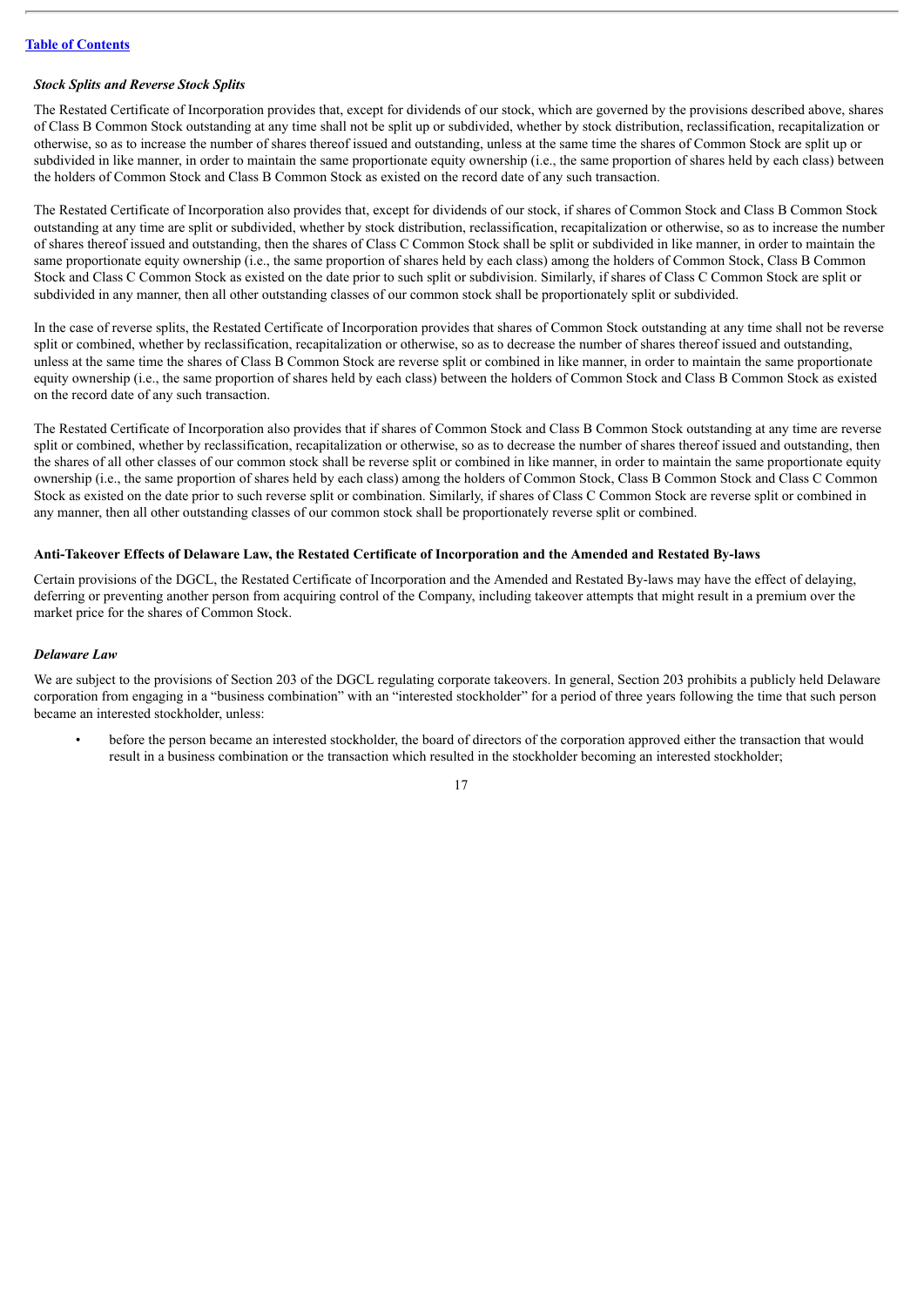- upon consummation of the transaction which resulted in the stockholder becoming an interested stockholder, the interested stockholder owned at least 85% of the voting stock of the corporation that was outstanding at the time the transaction commenced. For purposes of determining the number of shares outstanding, shares owned by directors who are also officers of the corporation and shares owned by employee stock plans, in specified instances, are excluded; or
- at or after the time the person became an interested stockholder, the business combination is both approved by the board of directors of the corporation and authorized at an annual or special meeting of the stockholders by the affirmative vote of at least 66 2/3% of the outstanding voting stock which is not owned by the interested stockholder.

A "business combination" is defined generally to include mergers or consolidations between a Delaware corporation and an interested stockholder, transactions with an interested stockholder involving the assets or stock of the corporation or any majority-owned subsidiary, transactions which increase an interested stockholder's percentage ownership of stock of the corporation or any majority-owned subsidiary, and receipt by the interested stockholder of various financial benefits provided by or through the corporation or any majority-owned subsidiary. In general, an "interested stockholder" is defined as any person or entity that is the beneficial owner of 15% or more of a corporation's outstanding voting stock or is an affiliate or associate of the corporation and was the beneficial owner of 15% or more of the outstanding voting stock of the corporation at any time within the threeyear period immediately prior to the date of determination if such person is an interested stockholder.

A Delaware corporation may opt out of this provision with an express provision in its original certificate of incorporation or an express provision in its certificate of incorporation or by-laws resulting from a stockholders' amendment approved by at least a majority of the outstanding voting shares. However, we have not opted out of this provision. The application of the statute could prohibit or delay mergers or other takeover or change-in-control attempts and, accordingly, may discourage attempts to acquire us.

### *The Restated Certificate of Incorporation and the Amended and Restated By-laws*

The Restated Certificate of Incorporation and the Amended and Restated By-laws contain the following provisions that could have the effect of delaying, deferring or preventing a change in control of the Company:

- *Amendment to the Restated Certificate of Incorporation*. The Restated Certificate of Incorporation contains enhanced voting requirements for stockholders to amend certain provisions of the Restated Certificate of Incorporation.
- *Amendment to the Amended and Restated By-laws*. The Amended and Restated By-laws contain enhanced voting requirements for stockholders to amend, alter, change or repeal certain provisions of the Amended and Restated By-laws.
- *Advance Notification.* The Amended and Restated By-laws contain advance notice requirements for stockholder proposals and director nominations.
- *Issuance of Preferred Stock.* The Restated Certificate of Incorporation gives our board of directors the authority to issue, without stockholder approval, preferred stock with designations and rights that the board may determine.
- *No Cumulative Voting.* Neither the Restated Certificate of Incorporation nor the Amended and Restated By-laws provide for cumulative voting in the election of directors.

### *Limitations of Liability and Indemnification of Directors and Of icers*

Section 145 of the DGCL provides that a corporation may indemnify any person who was or is a party or is threatened to be made a party to any threatened, pending or completed action, suit or proceeding, whether civil,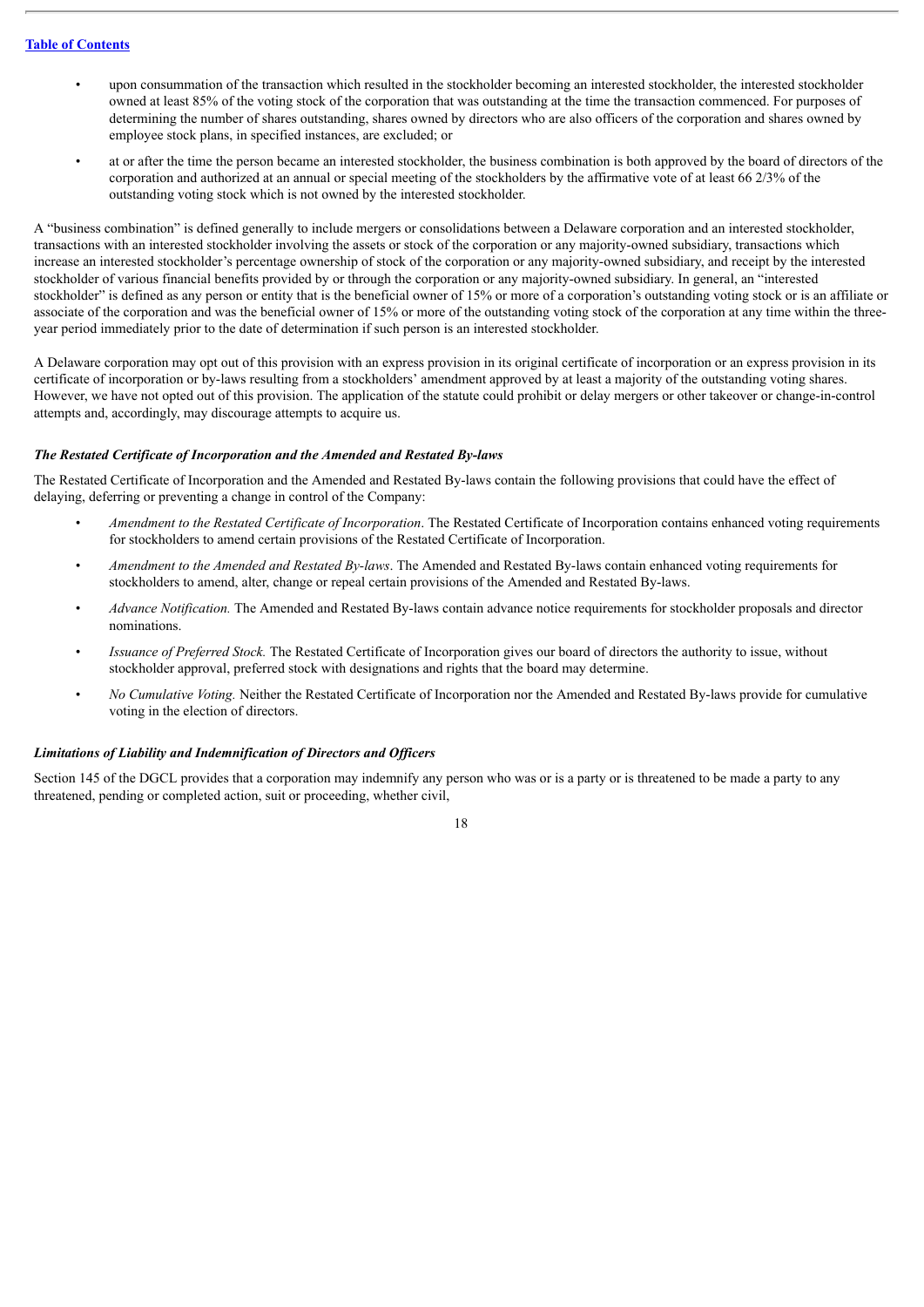criminal, administrative or investigative, other than an action by or in the right of the corporation, by reason of the fact that such person is or was a director, officer, employee or agent of the corporation, or is or was serving at the request of the corporation as a director, officer, employee or agent of another corporation, partnership, joint venture, trust or other enterprise, against expenses (including attorneys' fees), judgments, fines and amounts paid in settlement actually and reasonably incurred by such person in connection with such action, suit or proceeding, if such person acted in good faith and in a manner such person reasonably believed to be in or not opposed to the best interests of the corporation, and, with respect to any criminal action or proceeding, had no reasonable cause to believe such person's conduct was unlawful, except that, in the case of an action by or in the right of the corporation, no indemnification may be made in respect of any claim, issue or matter as to which such person is adjudged to be liable to the corporation, unless and only to the extent that the Court of Chancery or the court in which such action or suit was brought determines upon application that, despite the adjudication of liability but in view of all the circumstances of the case, such person is fairly and reasonably entitled to indemnity for such expenses which the Court of Chancery or such other court deems proper. The Amended and Restated By-laws provide that we will indemnify our directors and officers to the fullest extent permitted by law.

Section 102(b)(7) of the DGCL permits a corporation to include a provision in its certificate of incorporation eliminating or limiting the personal liability of a director to the corporation or its stockholders for monetary damages for breach of fiduciary duties as a director, provided that such provision shall not eliminate or limit the liability of a director (i) for any breach of the director's duty of loyalty to the corporation or its stockholders; (ii) for acts or omissions not in good faith or which involve intentional misconduct or a knowing violation of law; (iii) for unlawful payment of dividends or purchase or redemption of shares; or (iv) for any transaction from which the director derived an improper personal benefit. The Restated Certificate of Incorporation contains a provision which eliminates the personal liability of our directors for monetary damages for breaches of fiduciary duties to the fullest extent permitted by the DGCL.

Section 145 of the DGCL also permits a corporation to purchase and maintain insurance on behalf of any person who is or was a director, officer, employee or agent of the corporation. We maintain directors' and officers' liability insurance for our directors and officers, as permitted in the Amended and Restated By-laws.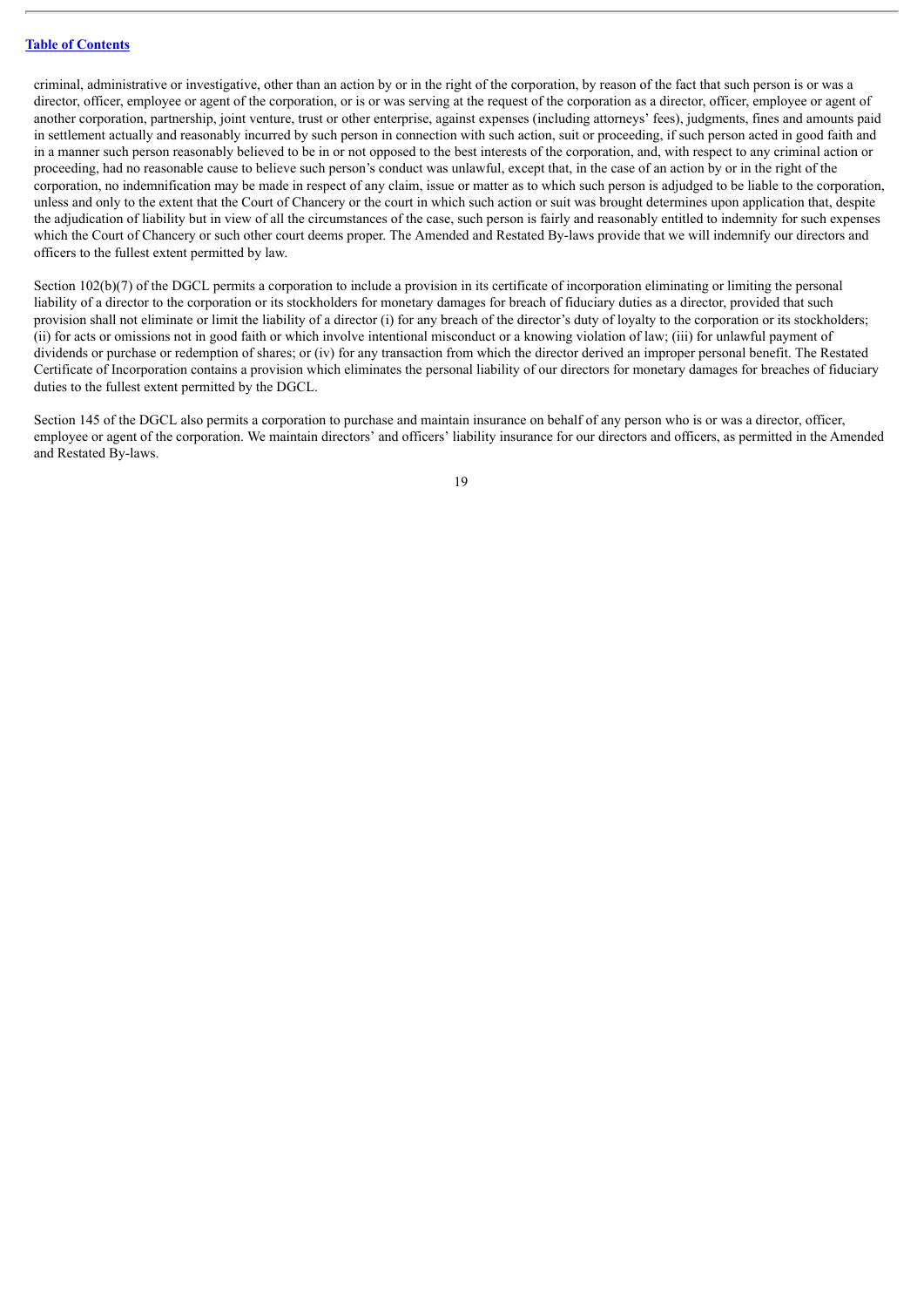### **PLAN OF DISTRIBUTION**

<span id="page-37-0"></span>We or any selling security holder may sell the securities being offered hereby from time to time:

- to or through one or more underwriters or dealers;
- through one or more agents;
- directly to purchasers; or
- through a combination of these methods.

The prospectus supplement with respect to each offering of securities will set forth the specific plan of distribution and the terms of the offering, including:

- the names of any underwriters, dealers or agents;
- the purchase price or initial public offering price of the securities;
- the net proceeds from the sale of the securities:
- the use of the net proceeds;
- any delayed delivery arrangements;
- any underwriting discounts, commissions and other items constituting underwriters' compensation;
- any discounts or concessions allowed or re-allowed or paid to dealers; and
- any commissions paid to agents.

If any securities are sold pursuant to this prospectus by any person other than us, we will disclose as part of a prospectus supplement required information with respect to each selling security holder, including the selling security holder's name, the nature of any material relationship the selling security holder has had with us or any of our affiliates during the three years preceding such offering, the amount of securities of the class the selling security holder owns prior to the offering, the amount to be offered for the selling security holder's account, and the amount and (if 1% or more) the percentage of the class to be owned by the selling security holder after completion of the offering.

We or any selling security holder may designate agents to solicit purchases for the period of their appointment and to sell securities on a continuing basis, including pursuant to "at the market offerings."

We or any selling security holder may offer these securities to the public through underwriting syndicates represented by managing underwriters or through underwriters without a syndicate. If underwriters are used, we or any selling security holder will enter into an underwriting agreement with the underwriters at the time of the sale of the securities and the securities will be acquired by the underwriters for their own accounts. The underwriters may resell the securities in one or more transactions, including negotiated transactions at a fixed public offering price or at varying prices determined at the time of sale. Unless otherwise indicated in the applicable prospectus supplement, the obligations of the underwriters to purchase the securities will be subject to customary conditions precedent and the underwriters will be obligated to purchase all of the offered securities if any of the securities are purchased. Underwriters may sell securities to or through dealers, and the dealers may receive compensation in the form of discounts, concessions or commissions from the underwriters and/or commissions from the purchasers for whom they may act as agent. Any initial public offering price and any discounts or concessions allowed or re-allowed or paid to dealers may be changed from time to time.

Underwriters and agents may from time to time purchase and sell the securities described in this prospectus and the applicable prospectus supplement in the secondary market, but they are not obligated to do so. No assurance can be given that a secondary market for the securities will develop or that adequate liquidity will exist in the secondary market if one develops. From time to time, underwriters and agents may make a market in the securities, but they are not required to do so.

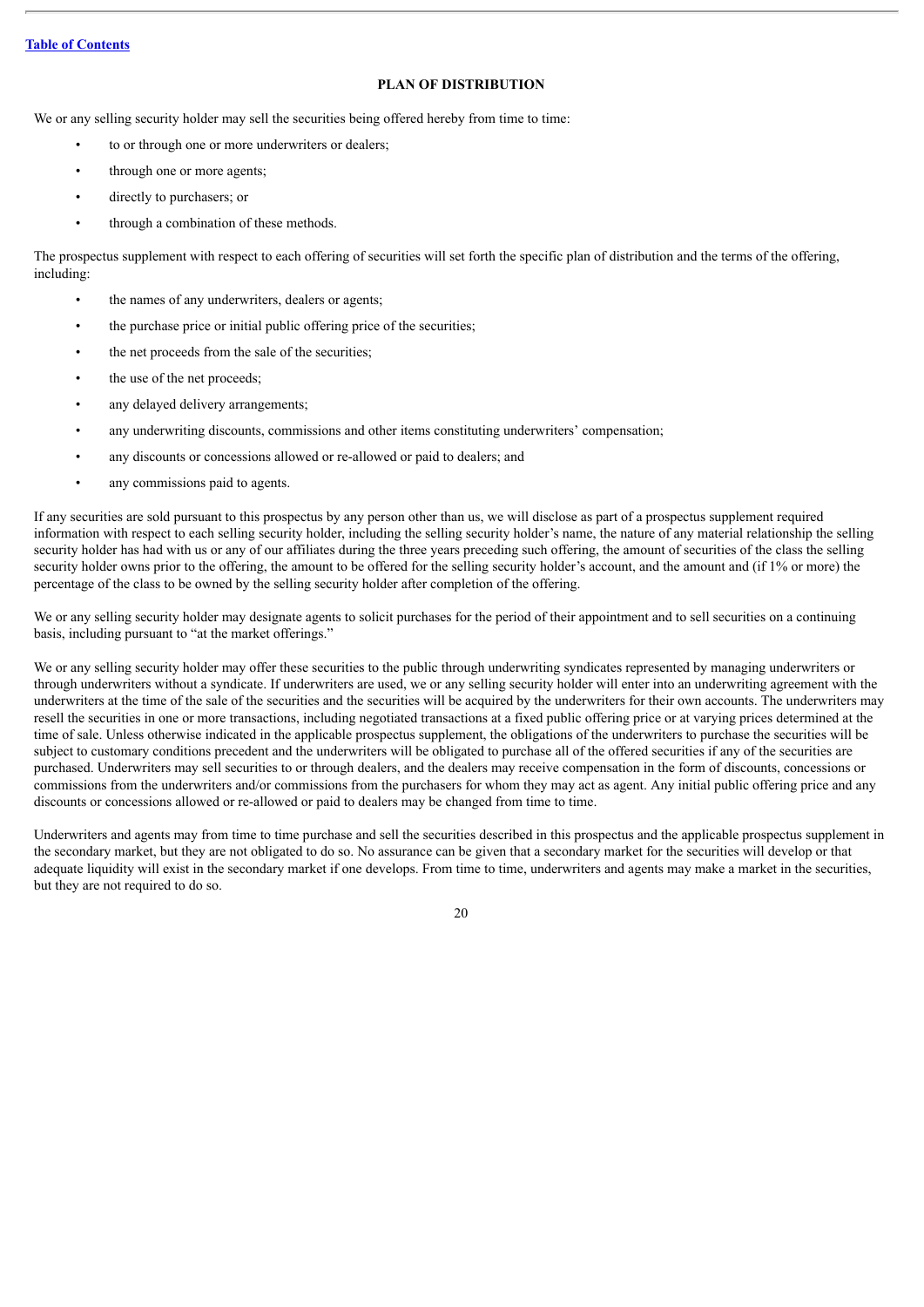In order to facilitate the offering of the securities, the underwriters may engage in transactions that stabilize, maintain or otherwise affect the price of the securities or of any other securities the price of which may be used to determine payments on the securities. Specifically, the underwriters may over-allot in connection with an offering, creating a short position in the debt securities for their own accounts. In addition, to cover over-allotments or to stabilize the price of the securities or of any other securities, the underwriters may bid for, and purchase, the securities or any other securities in the open market. Finally, in any offering of the securities through a syndicate of underwriters, the underwriting syndicate may reclaim selling concessions allowed to an underwriter or a dealer for distributing the securities in the offering, if the syndicate repurchases previously distributed securities in transactions to cover syndicate short positions, in stabilization transactions or otherwise. Any of these activities may stabilize or maintain the market price of the securities above independent market levels. The underwriters are not required to engage in these activities, and they may suspend or terminate any of these activities at any time.

Underwriters named in an applicable prospectus supplement are, and dealers and agents named in an applicable prospectus supplement may be, deemed to be "underwriters" within the meaning of the Securities Act in connection with the securities offered thereby, and any discounts or commissions they receive from us or any selling security holder and any profit on their resale of the securities may be deemed to be underwriting discounts and commissions under the Securities Act. We or any selling security holder may have agreements with the underwriters, dealers or agents to indemnify them against certain civil liabilities, including liabilities under the Securities Act, or to contribute with respect to payments they may be required to make. Underwriters, dealers or agents and their respective affiliates may be customers of, engage in transactions with, or perform services for us or our subsidiaries and affiliates in the ordinary course of business.

If indicated in an applicable prospectus supplement, we or any selling security holder may authorize dealers acting as agents for us or any selling security holder to solicit offers from some institutions to purchase the securities offered thereby at the public offering price given therein under "Delayed Delivery Contracts" providing for payment and delivery on the date or dates stated therein. Each contract will be for an amount not less than, and the aggregate principal amount of securities sold under the contracts will not be less nor more than, the respective amounts stated in the applicable prospectus supplement. Institutions with whom contracts, when authorized, may be made include commercial and savings banks, insurance companies, pension funds, investment companies, educational and charitable institutions and other institutions, but will in all cases be subject to approval by us or any selling security holder. The Delayed Delivery Contracts will be subject only to those conditions set forth in the applicable prospectus supplement or any related free writing prospectus, and the applicable prospectus supplement or any related free writing prospectus will set forth any commissions we or any selling security holder pay for solicitation of such contracts.

One or more firms, referred to as "remarketing firms," may also offer or sell the securities, if the applicable prospectus supplement so indicates, in connection with a remarketing arrangement upon their purchase. Remarketing firms will act as principals for their own accounts or as agents for us or any selling security holder. These remarketing firms will offer or sell the securities in accordance with a redemption or repayment pursuant to the terms of the securities. The applicable prospectus supplement will identify any remarketing firm and the terms of its agreement, if any, with us or any selling security holder and will describe the remarketing firm's compensation. Remarketing firms may be deemed to be underwriters in connection with the securities they remarket. Remarketing firms may be entitled under agreements that may be entered into with us or any selling security holder to indemnification by us or any selling security holder against and contribution toward certain civil liabilities, including liabilities under the Securities Act, and the remarketing firms and their respective affiliates may be customers of, engage in transactions with, or perform services for us or our subsidiaries and affiliates in the ordinary course of business.

Unless indicated in the applicable prospectus supplement, we do not expect to apply to list any series of debt securities on a securities exchange. Any Common Stock sold pursuant to a prospectus supplement will be listed on the NASDAQ Global Select Market.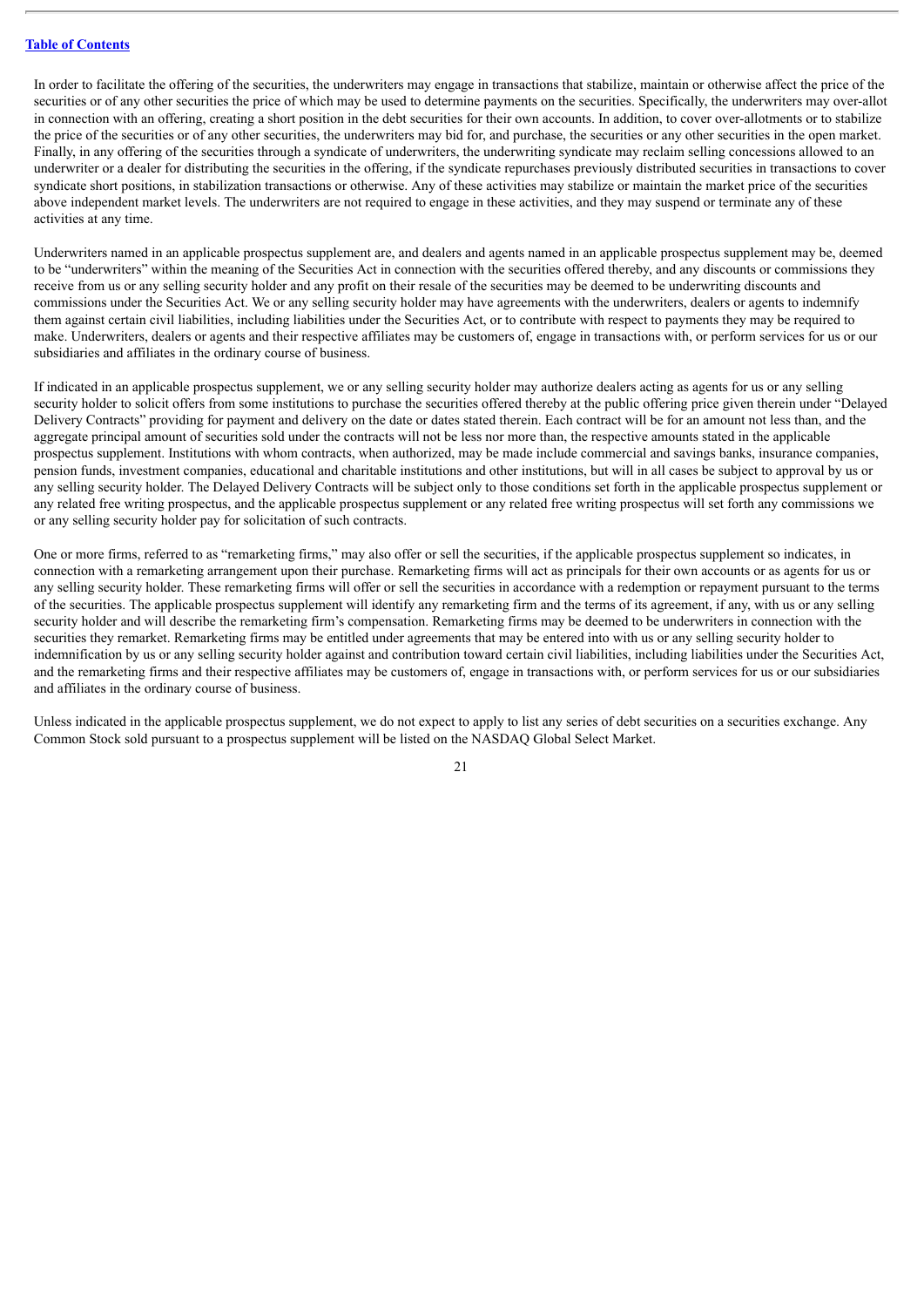In addition, we or any selling security holder may sell any securities covered by this prospectus in private transactions, and any selling security holder may sell under Rule 144 of the Securities Act, rather than pursuant to this prospectus.

Under Rule 15c6-1 of the Exchange Act, trades in the secondary market generally are required to settle in two business days, unless the parties to any such trade expressly agree otherwise. The applicable prospectus supplement may provide that the original issue date for your securities may be more or less than two scheduled business days after the trade date for your securities.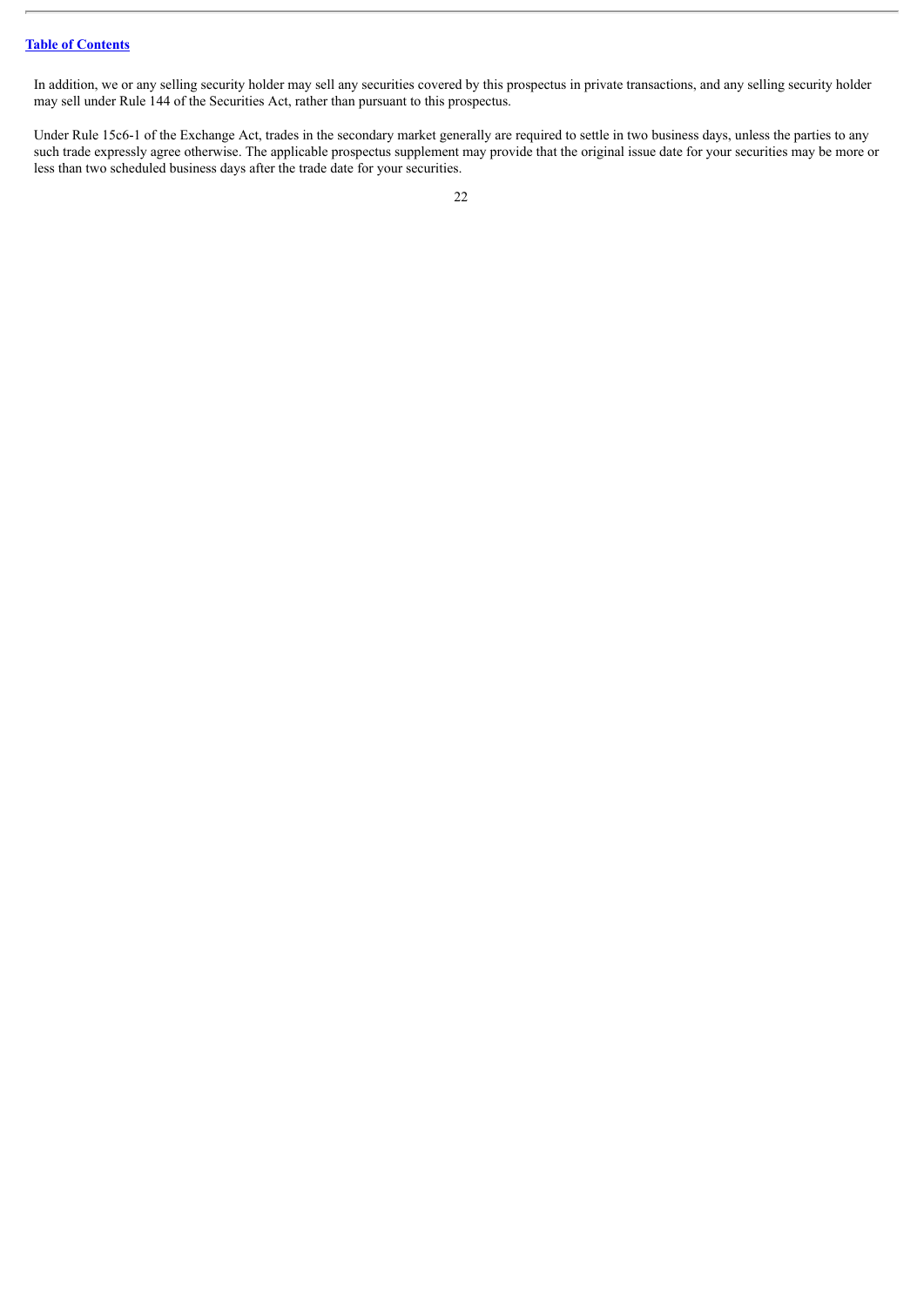### **LEGAL MATTERS**

<span id="page-40-0"></span>The validity of the securities offered by this prospectus will be passed upon for us by Moore & Van Allen PLLC, Charlotte, North Carolina. If legal matters in connection with offerings made pursuant to this prospectus are passed upon by counsel for underwriters, dealers or agents, if any, such counsel will be named in the prospectus supplement relating to such offering.

### **EXPERTS**

<span id="page-40-1"></span>The financial statements and management's assessment of the effectiveness of internal control over financial reporting (which is included in Management's Report on Internal Control over Financial Reporting) incorporated in this prospectus by reference to the Annual Report on Form 10-K for the year ended December 29, 2019 have been so incorporated in reliance on the report of PricewaterhouseCoopers LLP, an independent registered public accounting firm, given on the authority of said firm as experts in auditing and accounting.

### **WHERE YOU CAN FIND MORE INFORMATION**

<span id="page-40-2"></span>We have filed with the SEC a registration statement on Form S-3 relating to the securities covered by this prospectus. This prospectus is a part of the registration statement and does not contain all of the information in the registration statement. Any statement made by us in this prospectus concerning a contract, agreement or other document of ours is not necessarily complete, and you should read the documents that are filed as exhibits to the registration statement and the documents that we reference below under the heading "Information Incorporated by Reference" for a more complete understanding of the contract, agreement or other document. Each such statement is qualified in all respects by reference to the contract, agreement or other document to which it refers.

We file annual, quarterly and current reports, proxy statements and other information with the SEC. Our SEC filings are available to the public on the SEC's website at *www.sec.gov* and at the offices of the NASDAQ Global Select Market located at 1735 K Street, N.W., Washington, D.C. 20006.

We make available free of charge through our website at *www.cokeconsolidated.com* copies of the reports, proxy statements and other information we file with the SEC as soon as reasonably practicable after we file such documents electronically with the SEC. The information on our website or linked to or from our website is not incorporated by reference into, and does not constitute a part of, this prospectus or any prospectus supplement.

### **INFORMATION INCORPORATED BY REFERENCE**

<span id="page-40-3"></span>The SEC allows us to "incorporate by reference" information into this prospectus and any prospectus supplement, which means that we can disclose important information to you by referring you to another document filed separately with the SEC. The information incorporated by reference is considered to be part of this prospectus and any prospectus supplement, and information that we file later with the SEC will automatically update and supersede this information. We incorporate by reference the documents listed below that we previously filed with the SEC and all documents that we subsequently file with the SEC pursuant to Sections 13(a), 13(c), 14 or 15(d) of the Exchange Act (File No. 000-09286) prior to the termination of the offering of the securities described in this prospectus (other than, in each case, any portion of these documents deemed to have been "furnished" and not "filed" with the SEC, including any exhibits related thereto):

- our Annual Report on Form 10-K for the fiscal year ended [December](http://www.sec.gov/ix?doc=/Archives/edgar/data/317540/000156459020006432/coke-10k_20191229.htm) 29, 2019;
- our Quarterly Reports on Form 10-Q for the quarters ended [March](http://www.sec.gov/ix?doc=/Archives/edgar/data/317540/000031754020000009/coke-20200329.htm) 29, 2020, June 28, [2020](http://www.sec.gov/ix?doc=/Archives/edgar/data/317540/000031754020000020/coke-20200628.htm) and [September](http://www.sec.gov/ix?doc=/Archives/edgar/data/317540/000031754020000028/coke-20200927.htm) 27, 2020;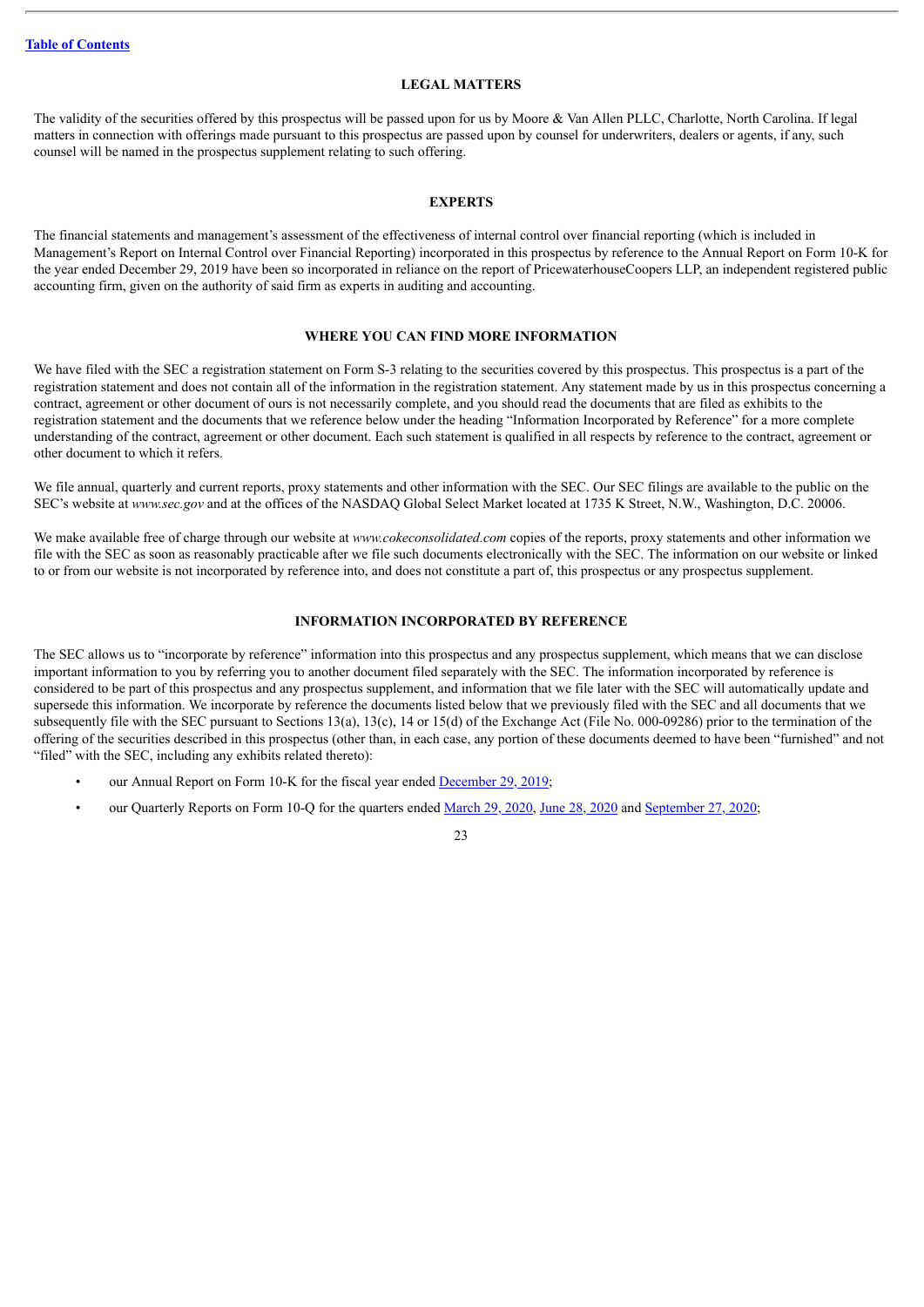- our Current Reports on Form 8-K filed on [January](http://www.sec.gov/ix?doc=/Archives/edgar/data/317540/000119312520001500/d845413d8k.htm) 3, 2020, [March](http://www.sec.gov/ix?doc=/Archives/edgar/data/317540/000162828020003157/coke-20200303.htm) 6, 2020, [April](http://www.sec.gov/ix?doc=/Archives/edgar/data/317540/000119312520110690/d916401d8k.htm) 17, [2020](http://www.sec.gov/ix?doc=/Archives/edgar/data/317540/000119312520140454/d932320d8k.htm), May 12, [2020,](http://www.sec.gov/ix?doc=/Archives/edgar/data/317540/000119312520186856/d89261d8k.htm) May 13, 2020, July 2, 2020. July 7, [2020,](http://www.sec.gov/ix?doc=/Archives/edgar/data/317540/000119312520188808/d935497d8k.htm) [October](http://www.sec.gov/ix?doc=/Archives/edgar/data/317540/000119312520268469/d942125d8k.htm) 13, 2020, [December](http://www.sec.gov/ix?doc=/Archives/edgar/data/317540/000031754020000031/coke-20201201.htm) 4, 2020 and [December](http://www.sec.gov/ix?doc=/Archives/edgar/data/317540/000119312520314932/d91851d8k.htm) 10, 2020; and
- the description of our Common Stock contained in **[Exhibit](http://www.sec.gov/Archives/edgar/data/317540/000156459020006432/coke-ex41_564.htm) 4.1** to our Annual Report on Form 10-K for the fiscal year ended December 29, 2019, including any amendment or report filed for the purpose of updating such description.

Any statement contained herein or in any document incorporated or deemed to be incorporated by reference herein shall be deemed to be modified or superseded for purposes of this prospectus or any prospectus supplement to the extent that a statement contained in this prospectus, or in any subsequently filed document which also is or is deemed to be incorporated by reference into this prospectus, modifies or supersedes such earlier statement. Any statement so modified or superseded shall not be deemed, except as so modified or superseded, to constitute a part of this prospectus.

We will provide without charge to each person, including any beneficial owner, to whom a copy of this prospectus is delivered, upon written or oral request of any such person, a copy of any or all of the information that has been incorporated by reference into this prospectus but not delivered with the prospectus, excluding exhibits to a document unless an exhibit has been specifically incorporated by reference into that document. Such requests should be directed to the attention of our Secretary at the following address and telephone number:

> Coca-Cola Consolidated, Inc. 4100 Coca-Cola Plaza Charlotte, North Carolina 28211 Telephone: (704) 557-4400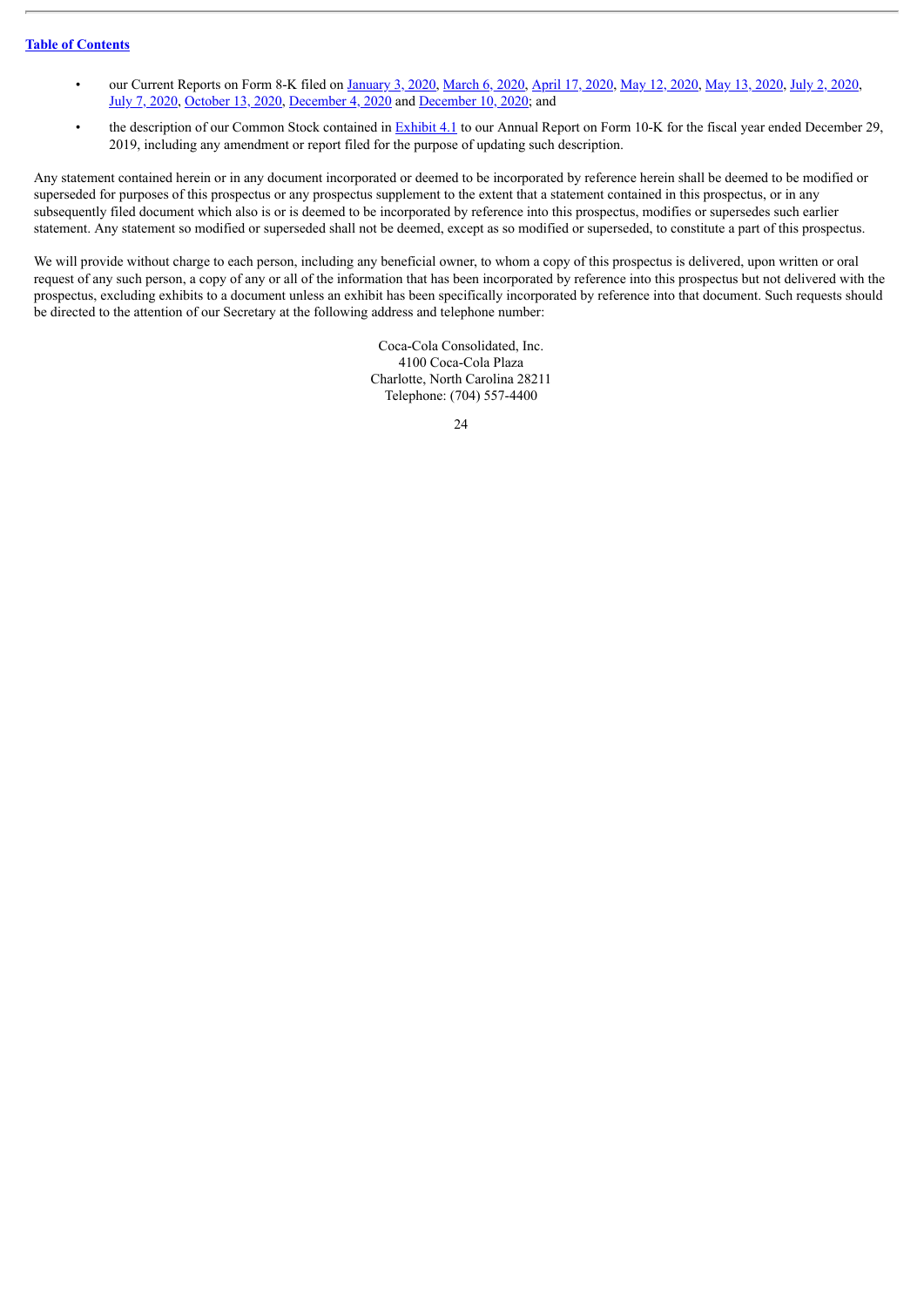**1,227,546 Shares**



# **Coca-Cola Consolidated, Inc.**

**Common Stock**

**PROSPECTUS SUPPLEMENT**

**June 21, 2022**